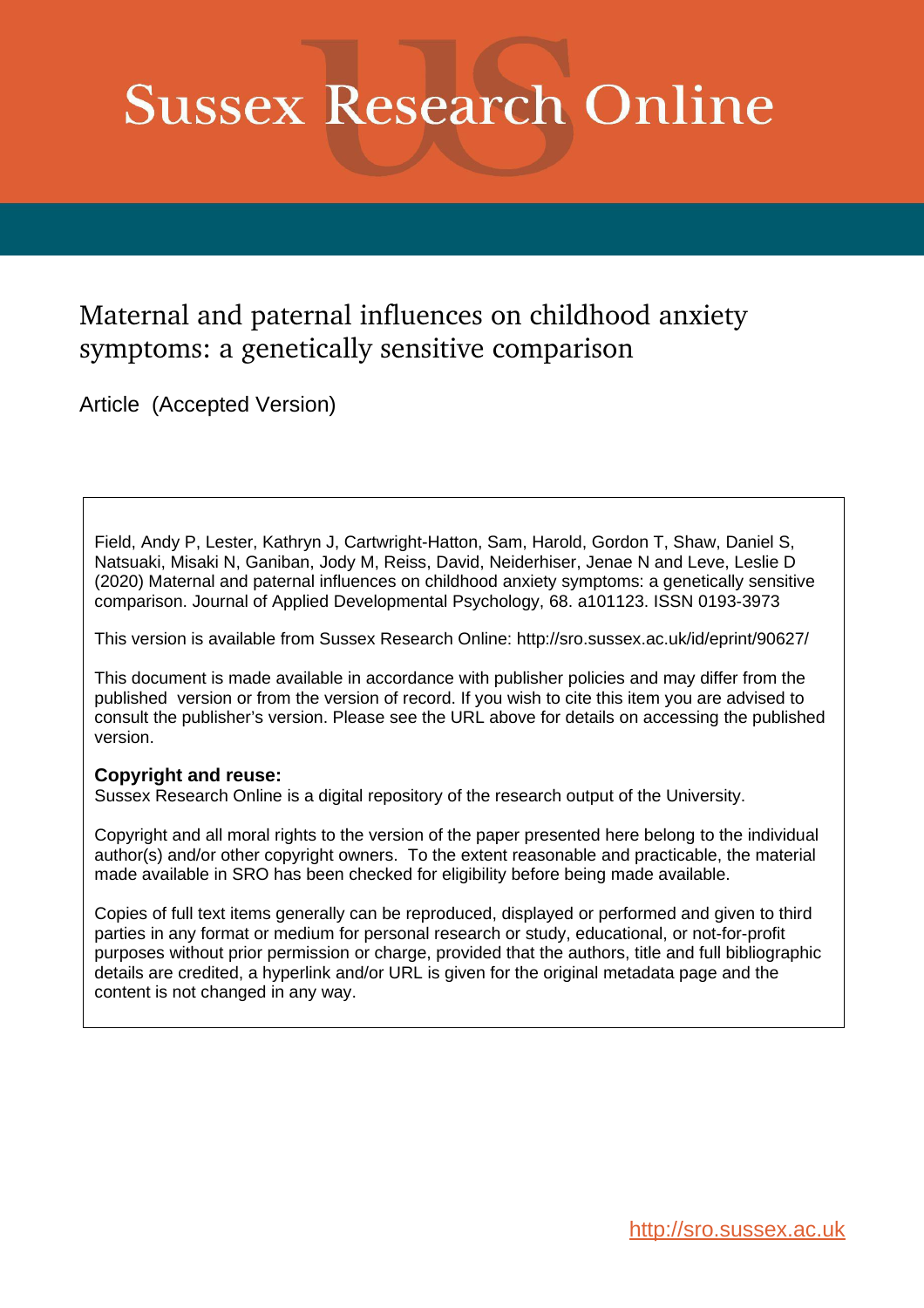Maternal and Paternal Influences on Childhood Anxiety Symptoms: A Genetically Sensitive Comparison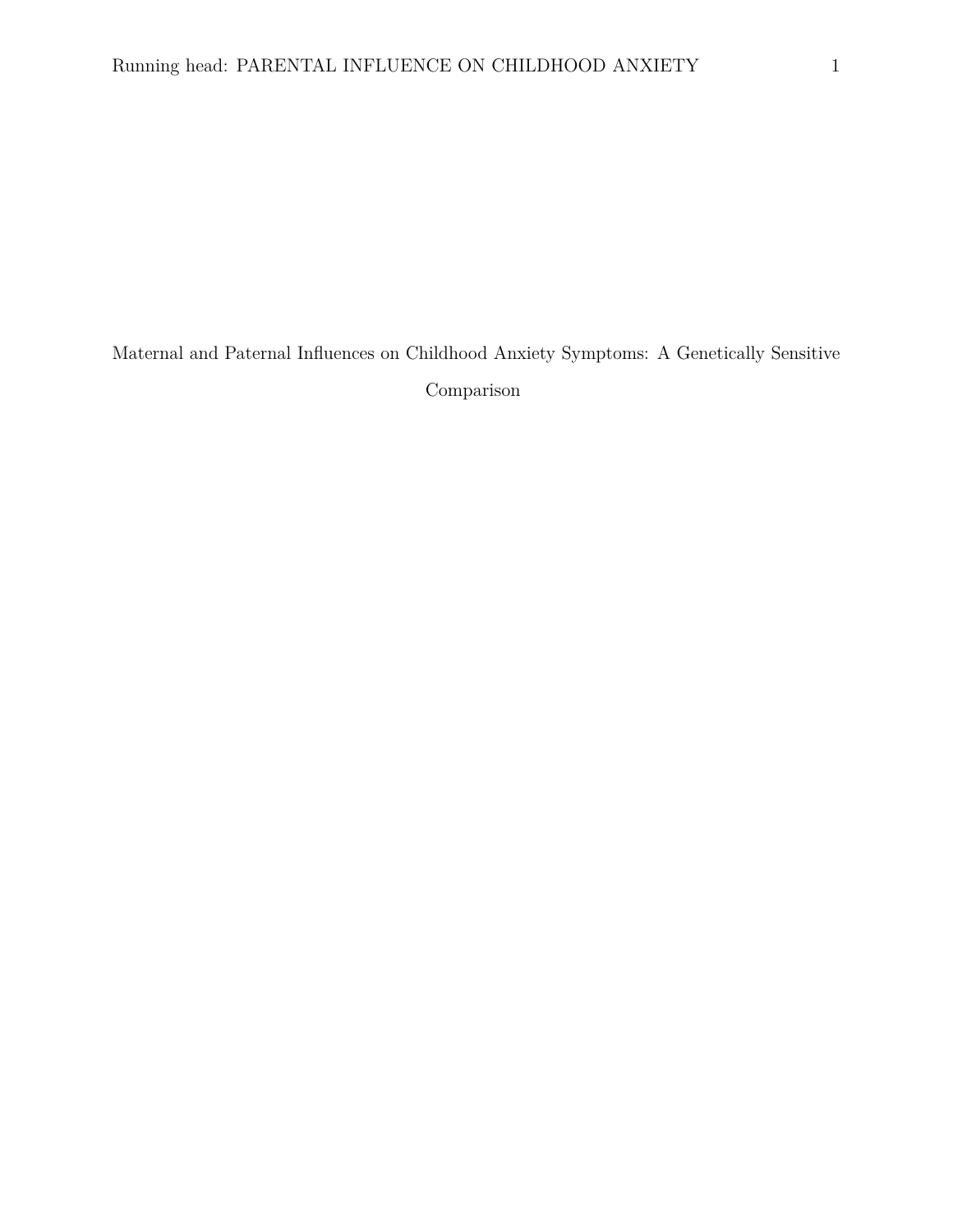#### Abstract

This study tested the theory that anxious fathers pose a quantitatively different environmental influence on childhood anxiety than anxious mothers. The analysed sample contained 502 linked adoption units from the Early Growth and Development Study (EGDS), a longitudinal multisite study that follows 561 adopted children (57.2% boys) and their adoptive and birth parents, who were recruited through US adoption agencies. A Bayesian latent growth model predicted child anxiety symptoms between 18 months and 4.5 years from inherited (birth parent anxiety) and rearing parent anxiety. This model revealed little evidence for a difference in the influence of maternal and paternal rearing parent anxiety on child anxiety symptoms. Contrary to theoretical predictions, anxiety in the rearing father is likely to have an equivalent influence to that of the mother on both child anxiety symptoms at 18 months old and their developmental trajectory over the preschool years.

*Keywords:* Parenting, Children, Anxiety symptoms, Adoption design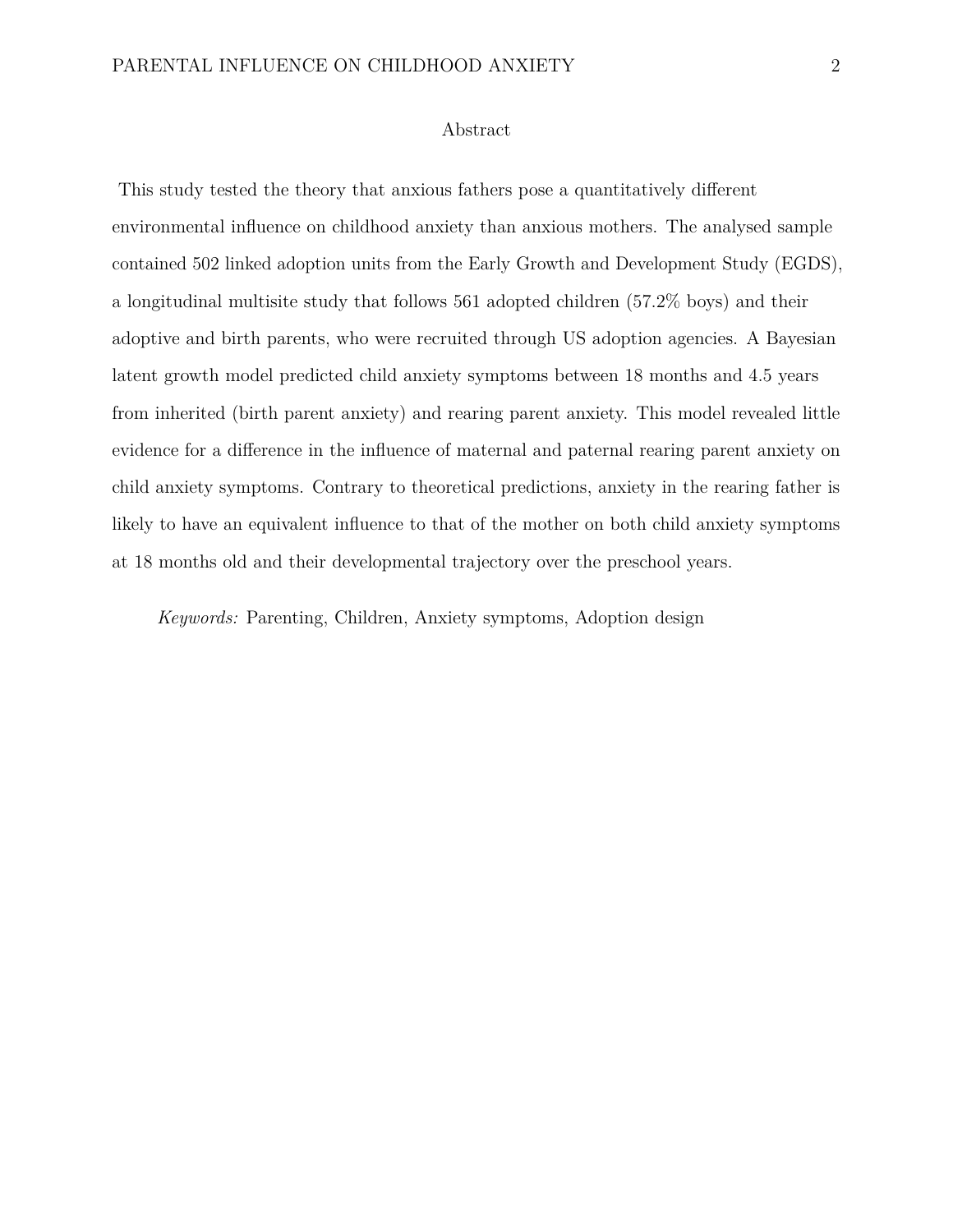Maternal and Paternal Influences on Childhood Anxiety Symptoms: A Genetically Sensitive Comparison

Anxiety is the most common childhood psychological disorder (Cartwright-Hatton, McNicol, & Doubleday, 2006) affecting around 3% of children at any time (Ford, Goodman, & Meltzer, 2003) with a lifetime prevalence of 15-20% in community samples (Beesdo, Knappe, & Pine, 2009). Anxiety is associated with serious impairments in children's academic and social functioning (Pine, 1997) and is a major risk factor for subsequent psychological problems (Kim-Cohen et al., 2003; Kovacs, Gatsonis, Paulauskas, & Richards, 1989; Kushner, Sher, & Beitman, 1990). Government initiatives in the UK and US emphasize early intervention (e.g., Department for Education, 2010; U.S. Public Health Service, 2000), the success of which will depend upon a solid understanding of both theoretical models of and risk factors for the development of anxiety symptoms in children.

Developmental models of anxiety symptoms suggest that much of the "development" is likely to occur in the preschool years. In a community sample of 541 preschool children, 19.6% met the criteria for at least one anxiety disorder (Dougherty et al., 2013). In a review of developmental models of anxiety, Field and Lester (2010a) concluded anxious symptomatology shows developmental change over the pre-teenage years, and that at least some aspects of this symptomatology are present in the preschool years. Furthermore, both the preschool level of anxiety-related symptoms and how they change over time were believed to be affected by both inherited influences and environmental ones such as parental rearing practices.

Despite these conclusions, most research on the trajectory and prevention of anxiety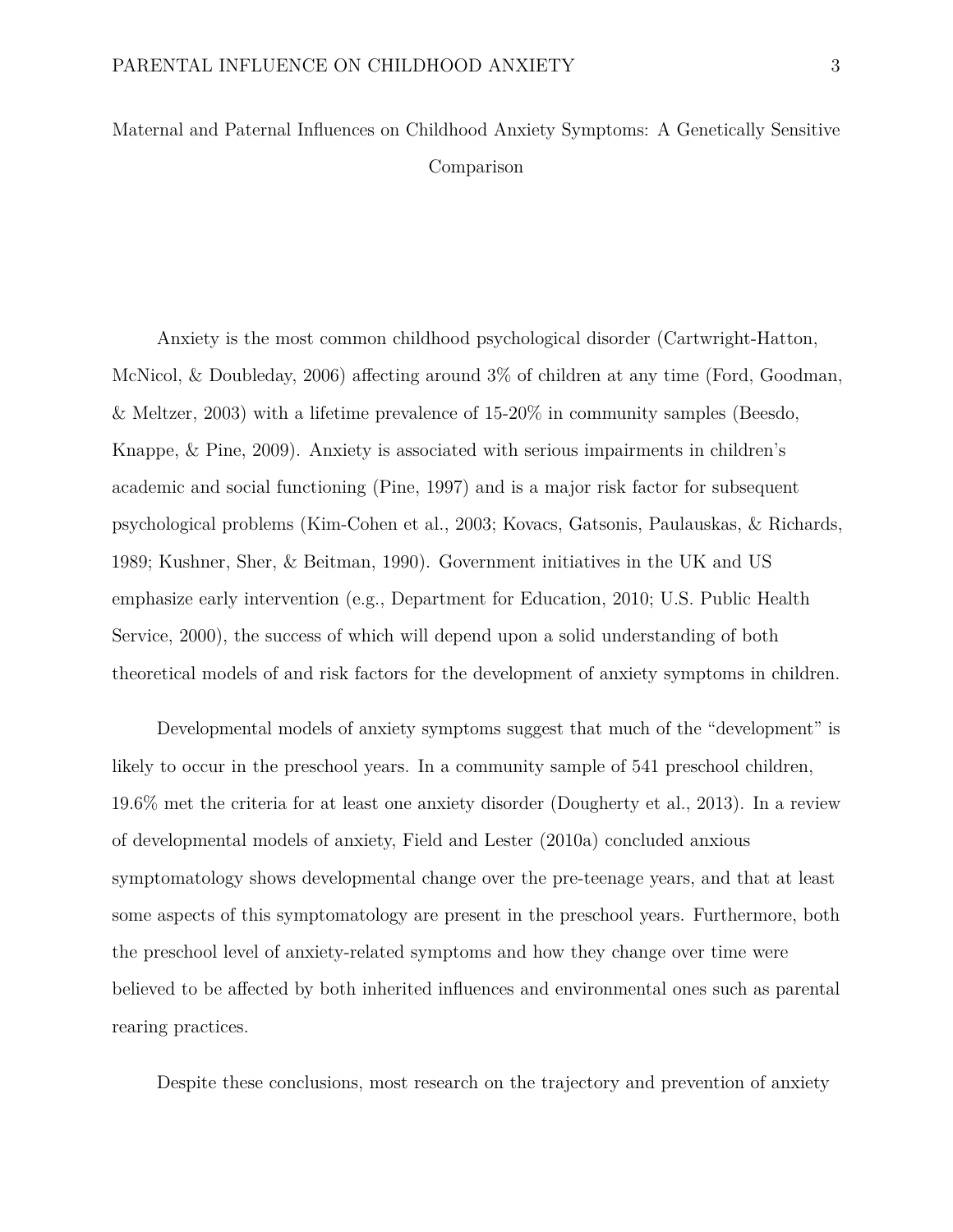symptoms has focused on school aged children (for reviews, see Fisak, Richard, & Mann, 2011; Muris & Field, 2011). Measuring anxiety symptoms through self-report relies on self-reflection about thoughts, interpretations of events, and internal states. This reflection requires levels of cognitive and emotional development beyond the preschool years. Consequently, preschool measures of anxiety focus on parental report or observational tasks related to anxiety that do not capture the full range of anxiety symptoms. One example is behavioural inhibition, which measures infant's reactions to strange situations, but not anxiety per se (e.g., Feng et al., 2008; Liu & Pérez-Edgar, 2019). As such, measuring preschool anxiety symptoms requires home visits or family visits to a laboratory, which is more time-consuming, expensive, and complex than collecting child self-report measures during school visits. These barriers have contributed to relatively little research on the trajectory of anxiety symptoms in the preschool years.

One consequence of the lack of knowledge about preschool anxiety symptoms is that prevention and intervention programs have had to rely on either applying downwards what works in older children (e.g., Barrett, Fisak, & Cooper, 2015) or targeting anxious parents' cognitions and behaviours on the assumption that they are a risk factor for anxiety symptoms developing in their children (Cartwright-Hatton et al., 2018; Ginsburg, Drake, Tein, Teetsel, & Riddle, 2015). These parent-focussed programmes assume that children of anxious parents have not only an inherited risk for anxiety, but also an environmental risk from anxious rearing behaviours. Support for this assumption comes from twin studies, which consistently demonstrate shared environmental influences on child anxiety symptoms in preschool children (Eley et al., 2003, 2000) and 8-17 year olds (Ogliari et al., 2010; Spatola, Rende, & Battaglia, 2010; Zavos, Rijsdijk, & Eley, 2012). These studies also showed that the non-shared environment shapes anxiety symptoms. However, these studies cannot separate genetic from environmental transmission of anxiety because they are conducted with biological parents raising their own offspring. A "children-of-twins" design enables this separation although it does not eliminate passive gene-environment correlations. One such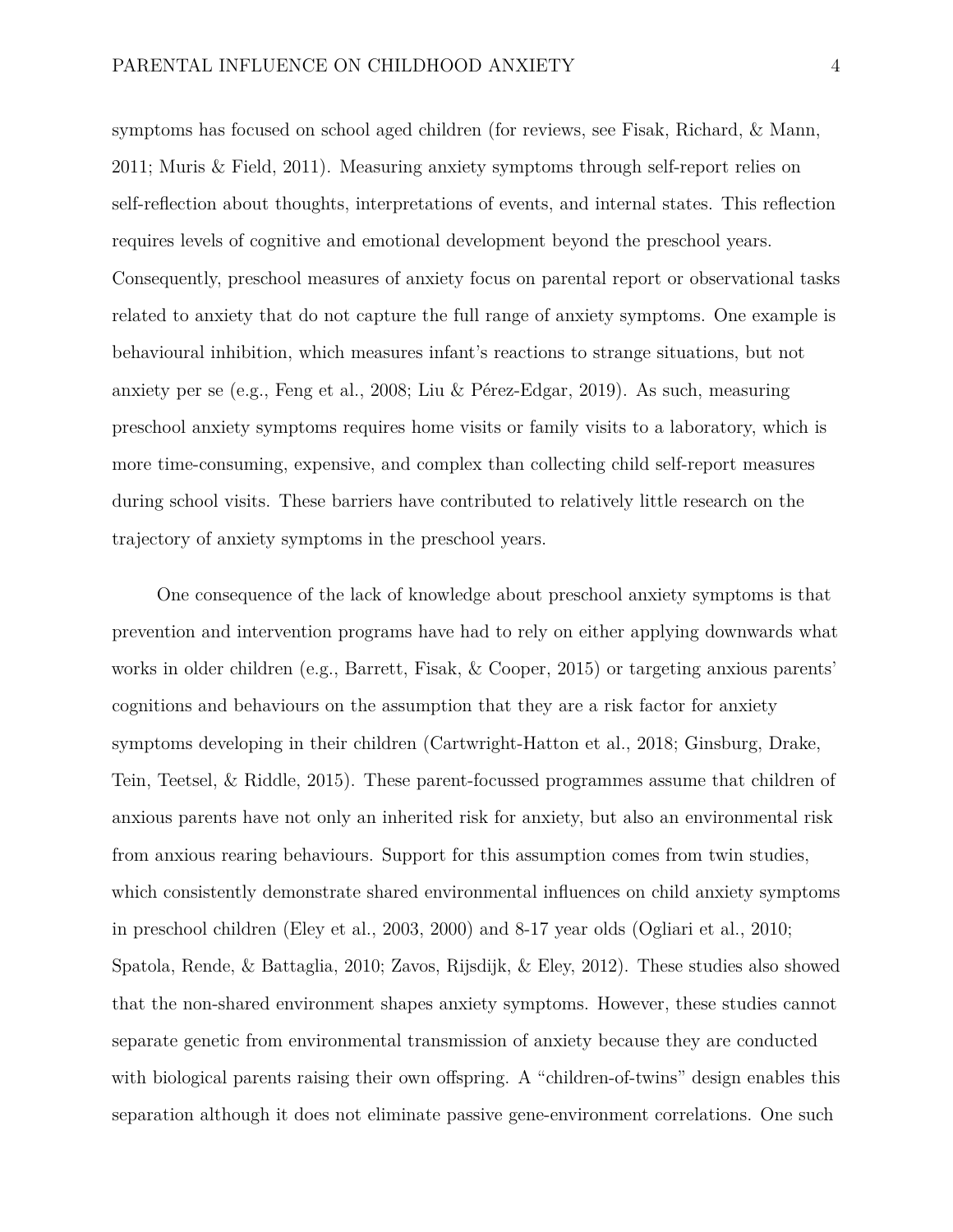study of 385 monozygotic and 486 dizygotic same-sex twin parents and their offspring (aged 11 to 22) showed that environmental mechanisms accounted for parent-child similarity but the data were equally consistent with children's anxiety affecting parental symptoms as the reverse (Eley et al., 2015). One interpretation is that parent anxiety is conducive to creating a rearing environment that fosters anxiety in the offspring, although the specifics of that environment were not explored.

Theoretical models of the intergenerational transmission of anxiety suggest numerous pathways through which anxious cognitions and behaviours could be transmitted (e.g., Creswell, Murray, Stacey, & Cooper, 2011; Murray, Creswell, & Cooper, 2009). For example, anxious parents may model anxious behaviours and be more likely to promote anxious cognitions in their children through their unintentional use of verbal threat information. Additionally, parents who exert too much control over their children and restrict autonomy could send a message that the world is dangerous and prevent the child from learning resilience through facing challenge. The authors of this model acknowledge that research has predominantly been conducted on mothers. There is an implicit assumption that, until such time that more concrete evidence exists for differing roles of paternal and maternal rearing behaviour, the model applies to both mothers and fathers. This position is supported by a meta-analysis showing that the weighted mean effects of maternal, *r* = .16, and paternal, *r*  $= .13$ , anxiety on child internalizing behaviours were almost identical (Connell & Goodman, 2002).

Other models, however, argue that paternal-maternal differences exist. For example, Flouri (2010) cited evidence for differences in the specificity of maternal and paternal rearing behaviours. In particular, maternal warmth positively impacted emotion regulation in adolescents whereas paternal control negatively impacted it (see Flouri, 2010 for a review). Flouri (2010) concluded that despite some progress in understanding the paternal role in child psychopathology, there is an urgent need for research testing theory-driven hypotheses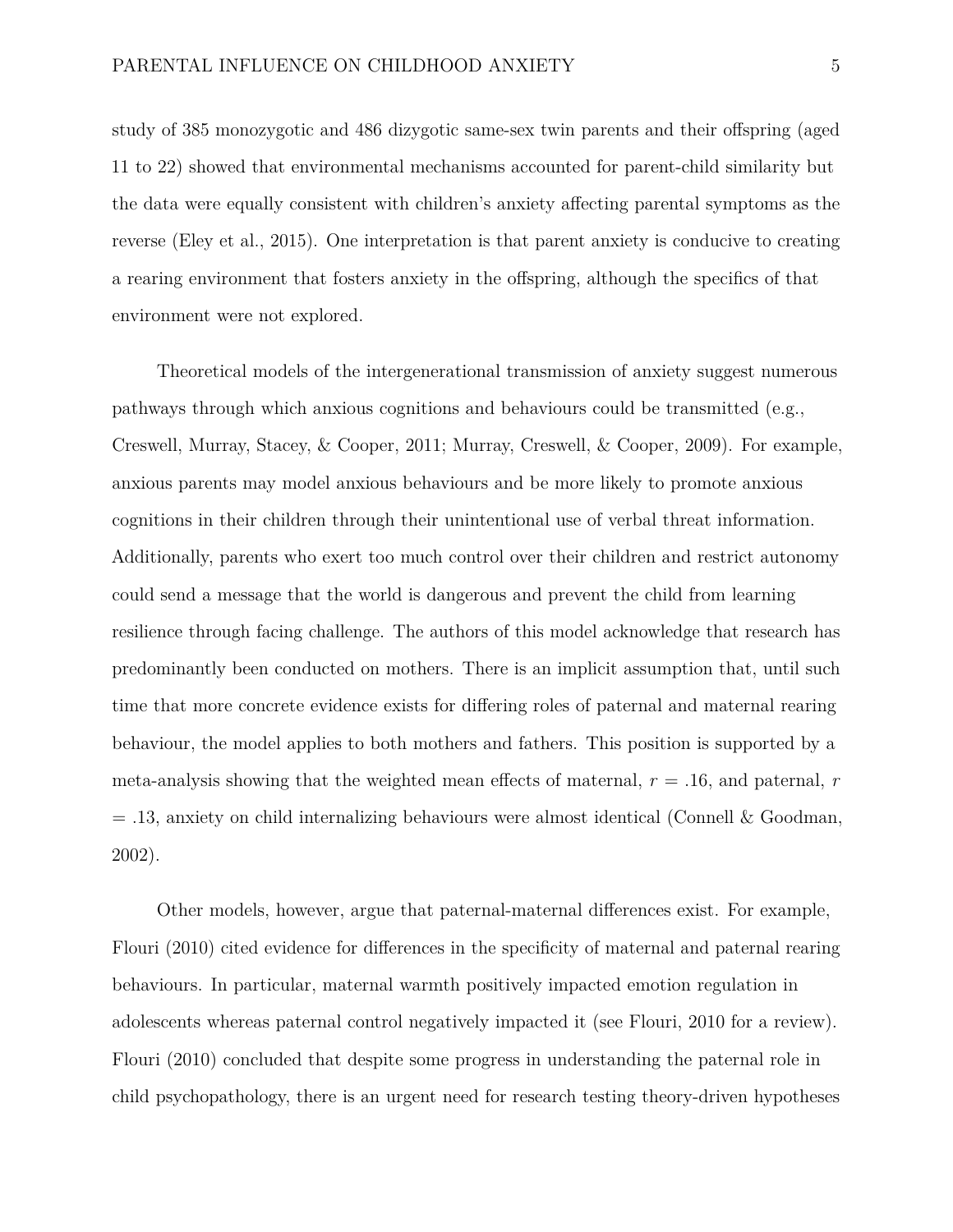around maternal and paternal influences on psychopathology. One of the few theory-driven hypotheses comes from Bögels and Perotti (2011) who argued that because of their typically different roles in child upbringing, mothers and fathers create rearing environments that differentially influence child anxiety symptoms. They argued that humans are relatively unusual in that high paternal investment in offspring is common and that the explanation for this lies in the complex social structures that humans have evolved (see also Möller, Majdandzic, de Vente, & Bögels, 2013). Survival depends upon the social competitiveness of the individual and that it is the father who primarily develops these skills, through physical play, risk taking, overcoming obstacles, and engaging in social competition. Bögels and Perotti (2011) argued that mothers are more likely than fathers to foster skills in emotional bonding, empathy, and caring for others. Furthermore, they suggested that fathers may take more risks with their children than mothers (and in doing so foster skills in overcoming challenging situations) because, compared to mothers, they can reproduce more easily and are less certain of their biological relation to the child. Bögels and Perotti (2011) suggested that because fathers are typically more involved in the modelling of taking risk and facing challenge, anxiety in fathers will inhibit them from encouraging their children to take risks, face challenges, or engage in social competition. Their children will, in turn, have underdeveloped skills to deal with threatening or novel situations, which creates anxiety within them. In short, the influence of rearing parent anxiety on child anxiety symptoms should be greater for fathers than mothers (especially during the preschool years when the family is the major environmental influence).

There are counter-arguments to Bögels and Perotti's (2011) theory. First, married American mothers typically spend more time than corresponding fathers with their children: 49.8 hours per week compared to 31.4 hours for fathers (Raley, Bianchi, & Wang, 2012). Therefore, fathers have less opportunity to shape anxiety symptoms. Also, some of the arguments used to support the paternal role being more important than the maternal role in promoting anxiety symptoms could be used to argue the opposite. Take, for example, the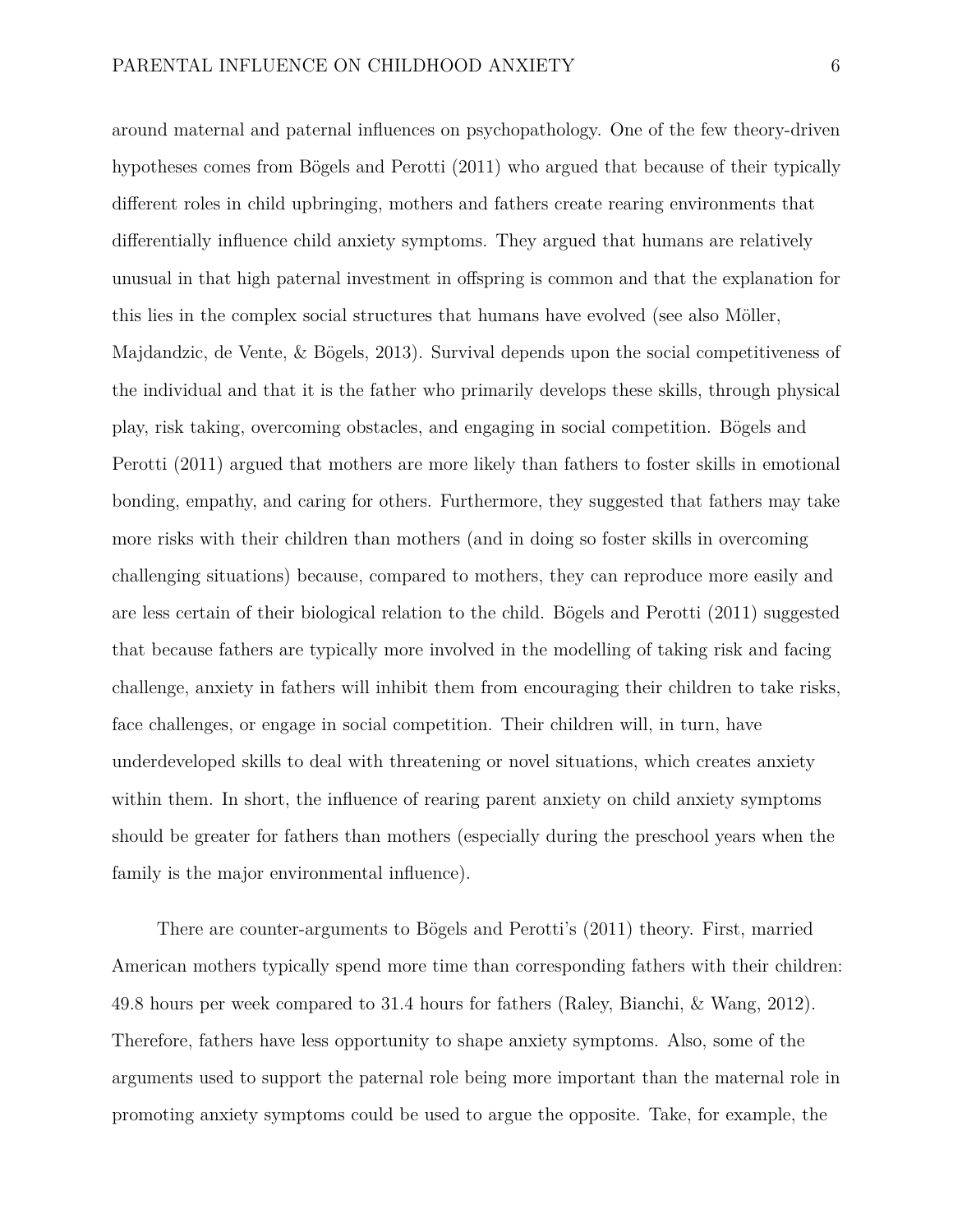argument that mothers foster emotional skills more than fathers. If mothers foster emotional skills then they plausibly have a greater role in helping children to regulate their emotional reactions in challenging situations, and would be more likely than fathers to model emotional responses, such as anxiety, to novel situations. A large comparison of maternal and paternal influences on preschool anxiety symptoms that considers inherited and parental anxiety influences is necessary to dissociate these opposing ideas. Unfortunately, no such study exists; nearly all of the research into parental influences on child anxiety symptoms has been conducted on mothers.

Studies that have compared maternal and paternal influences on child anxiety symptoms in older children are, at best, inconclusive with respect to Bögels and Perotti's (2011) theory (for reviews, see Bögels & Phares, 2008; Möller et al., 2013). Against the theory are findings that fail to show differences between maternal and paternal influences; for example, autonomy granting from both mothers and fathers predicted some form of anxiety in 6 to 18 year old children (Lindhout et al., 2006). Social referencing experiments have also shown that reactions to potentially threatening situations in mothers and fathers did not significantly differentially affect children's (aged 8 to 13) anxious responses to those situations (Möller et al., 2014b). In addition, although mothers displayed significantly more intense encouraging facial reactions to their infant (aged 10-15 months) crossing a visual cliff than fathers, the infant's behaviour was not differentially affected by whether the mother or father was present during the task (Möller et al., 2014a). Although Bögels and Perotti's (2011) theory is specific to anxiety, work on other internalizing disorders is also inconsistent with respect to differential influence from mothers and fathers. For example, adoption studies on adolescent depression have shown that maternal but not paternal depression is a significant predictor of adolescent depression (Tully, Iacono, & McGue, 2008), both maternal and paternal depression significantly predict adolescent depression (Marmorstein, Iacono, & McGue, 2012), and paternal but not maternal substance use and nicotine dependence significantly predicts adolescent depression (Marmorstein et al., 2012).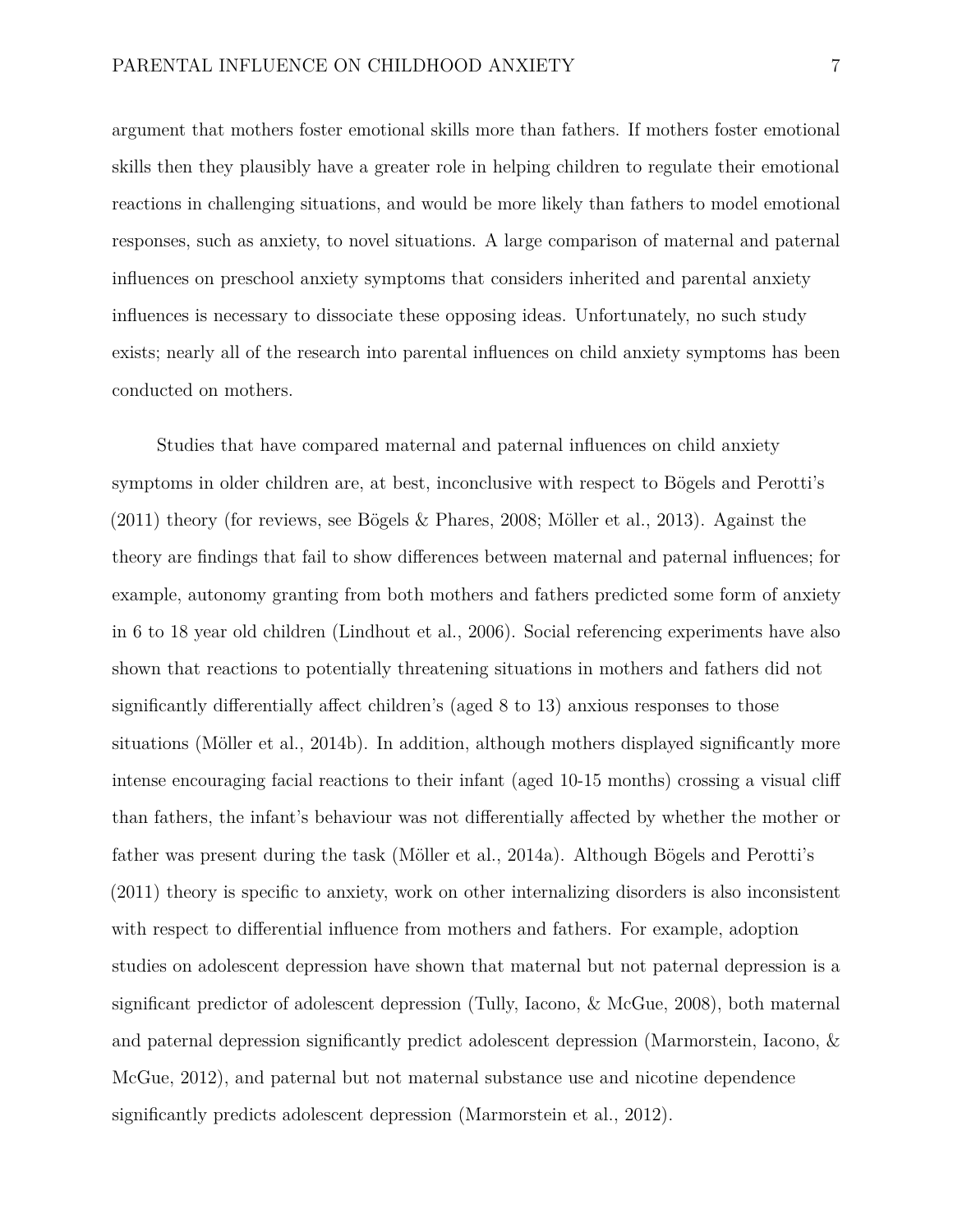In support of the theory, there is evidence that paternal, but not maternal,

over-involvement significantly predicted infant (10-15 months) anxiety (Möller, Majdandzic, & Bögels, 2015). Also, a 6-month longitudinal study of children aged 2 and 4 showed that lower levels of paternal, but not maternal, autonomy granting were significantly associated with greater child anxiety symptoms (Majdandzic, Möller, de Vente, Bögels, & van den Boom, 2014). In the same study, fathers' challenging parental behaviour predicted less subsequent social anxiety in their oldest child, whereas maternal challenging behaviour was associated with more subsequent social anxiety. Also, three longitudinal studies of preschool (age ranges 2 to 5) children showed that child anxiety symptoms were significantly predicted by specific maternal and paternal rearing behaviours (Edwards, Rapee, & Kennedy, 2010; Majdandzic et al., 2014; McShane & Hastings, 2009). However, these studies used only relatively short follow ups (6 to 12 months), and none of them could dissociate the parental anxiety influence from the inherited influence from parents.

In summary, existing theories suggest that the preschool years might be an important developmental period for anxiety symptoms, and that mothers and fathers might have differential roles in how those symptoms develop. A prediction from one theory is that paternal rearing influences on child anxiety symptoms are stronger than maternal influences, and this effect should be strongest during the preschool years. The scant research to test this prediction used relatively short follow-ups and could not dissociate rearing parental anxiety from the inherited influence on child anxiety symptoms. The current study addresses these shortcomings by using data from the Early Growth and Development Study (EGDS) which uses a parent-offspring adoption design (Leve et al., 2013). The EGDS tracks the developmental trajectory of child anxiety symptoms in the preschool years (18 to 54 months approximately). Whereas children of twin designs directly estimate passive gene-environment correlations, the adoption design eliminates it because the adoptive parents provide the rearing environment but are genetically unrelated to the child. Therefore, estimates of the parental anxiety rearing influence are not confounded by heritable characteristics of anxiety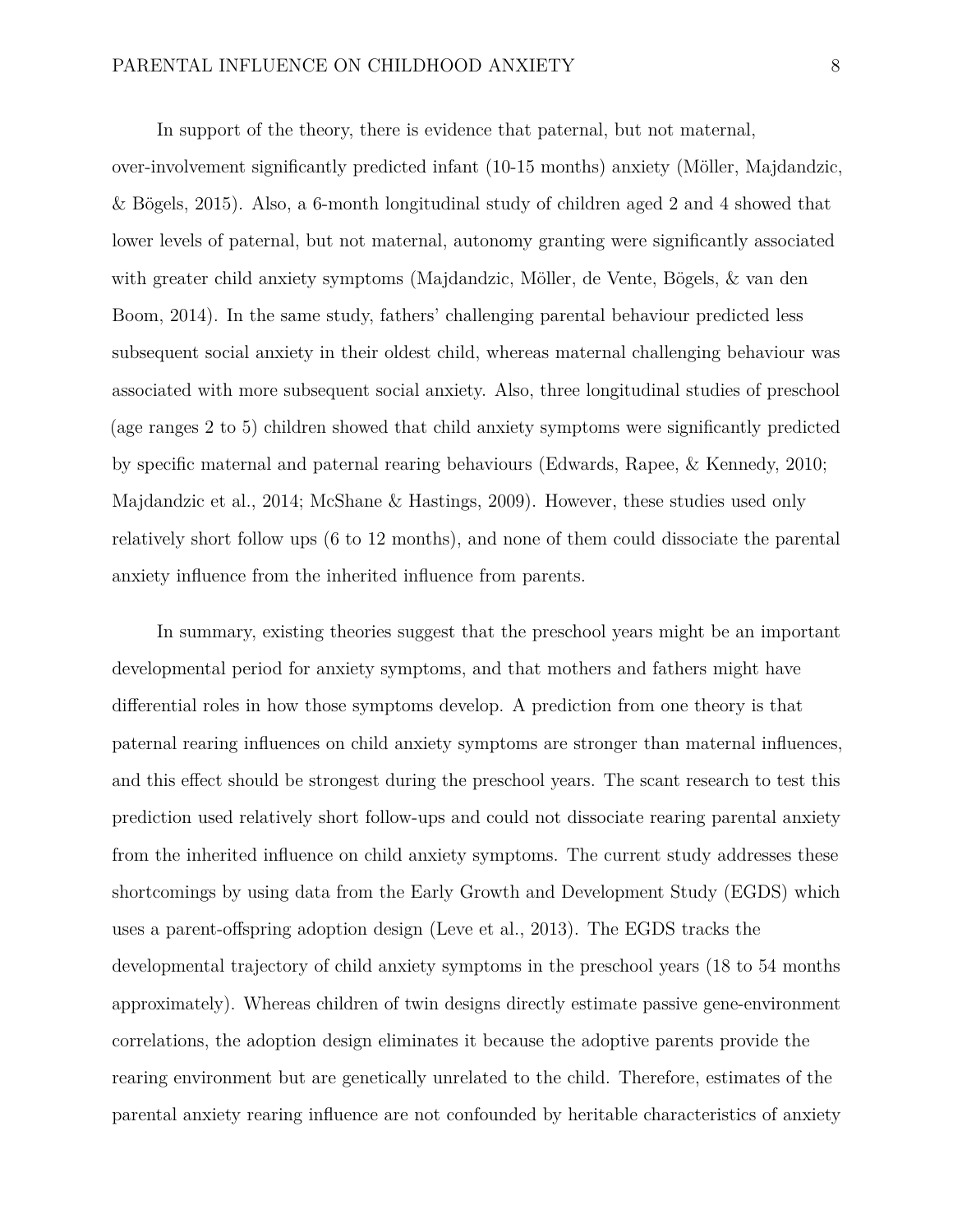transmitted from rearing parent to child. Furthermore, the EGDS contains data from both mothers and fathers (adoptive and biological), which makes it particularly well suited to test Bögels and Perotti's (2011) theory. Based on this theory, after adjusting for inherited risk, there should be a quantitatively different effect of rearing maternal and paternal anxiety on child anxiety symptoms overall, and the trajectory of symptoms over time. However, the theory in question is based on evolutionary arguments that are difficult to substantiate and assumptions based on traditional parenting roles. In the absence of these underpinning theoretical assumptions it is equally plausible that mothers and fathers have comparable contributions to their children's anxiety symptoms. This study, therefore, aims to estimate the maternal and paternal contributions to child anxiety symptoms using a genetically-sensitive design.

#### **Method**

#### **Sample Characteristics**

The data come from the EGDS, a longitudinal, multisite study that follows 561 adopted children (57.2% boys) and their adoptive and birth parents, who were recruited through US adoption agencies. The EGDS is described in detail in Leve et al. (2013). The EGDS sample has the following characteristics: (1) infants were placed domestically with an unrelated adoptive family; (2) placement occurred within 3 months of birth; (3) infants had no known major medical conditions (e.g., extreme prematurity or extensive medical surgeries); and (4) adoptive and birth parents could read or understand English to at least eighth-grade standard. This section describes the EGDS sample before exclusions, and for ease of readability we refer to the first parent who participated as "adoptive mother" and the second as "adoptive father", which captures over 90% of the parent genders accurately.

The ethnic composition within the EGDS sample is as follows (see Leve et al., 2013): 70.1% of birth mothers were Caucasian (13.3% African American, 2.5% American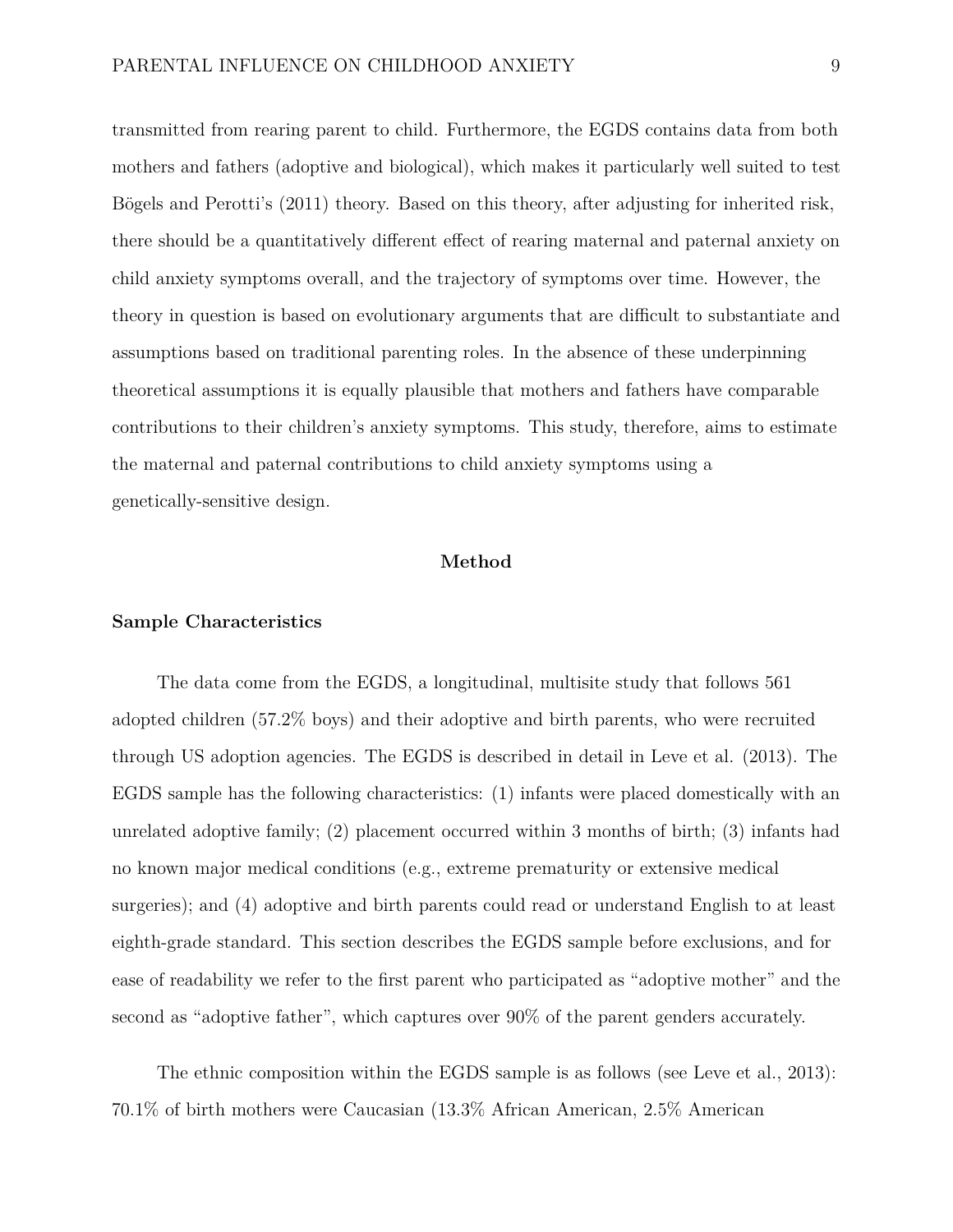Indian/Alaska Native, 1.8% Asian American, 0.2% Native Hawaiian/Pacific, 6.7% Hispanic or Latino, 4.9% more than one race, and 0.5% unknown or not reported); 69.9% of birth fathers were Caucasian (11.5% African American, 0.5% American Indian/Alaska Native, 9.6% Hispanic or Latino, 4.8% more than one race, and 3.3% unknown or not reported); 91.8% of the first adoptive parent (96.6% female) were Caucasian (3.9% African American, 0.2% American Indian/Alaska Native, 0.9% Asian American, 2% Hispanic or Latino, 0.9% more than one race, and 0.4% unknown or not reported); 90.4% of the second adoptive parent (96.6% male) were Caucasian (4.9% African American, 0.5% Asian American, 0.5% Native Hawaiian/Pacific Islander, 1.6% Hispanic or Latino, 1.1% more than one race, and 0.9% unknown or not reported).

With respect to educational background, 68.7% of birth mothers and 77.7% of birth fathers had completed a high school degree or lower. In contrast, 78.4% of the primary adoptive parents and 73.3% of the secondary adoptive parents had achieved a 4-year college or university degree or graduate program qualification. When comparing eligible families who enrolled in the study to those who declined, no significant differences were reported in education level, income, or age (see Leve et al., 2013, for details). All infant placements occurred between 0 and 91 days from birth  $(M = 6.2$  days,  $SD = 12.45$ ,  $Mdn = 2$  days).

The focus of the current study was to compare maternal and paternal influences on the child's anxiety symptoms across wave 1 (approximately 5 months after birth for birth parents and 9 months for adoptive parents), 2 (18 months), 3 (27 months) and 4 (54 months). The comparison of mothers and fathers meant that children with same sex adoptive parents and single-parent adoptive families in the sample described above were excluded. The total remaining sample contained 502 linked adoption units, 89% of the sample.

#### **Measures**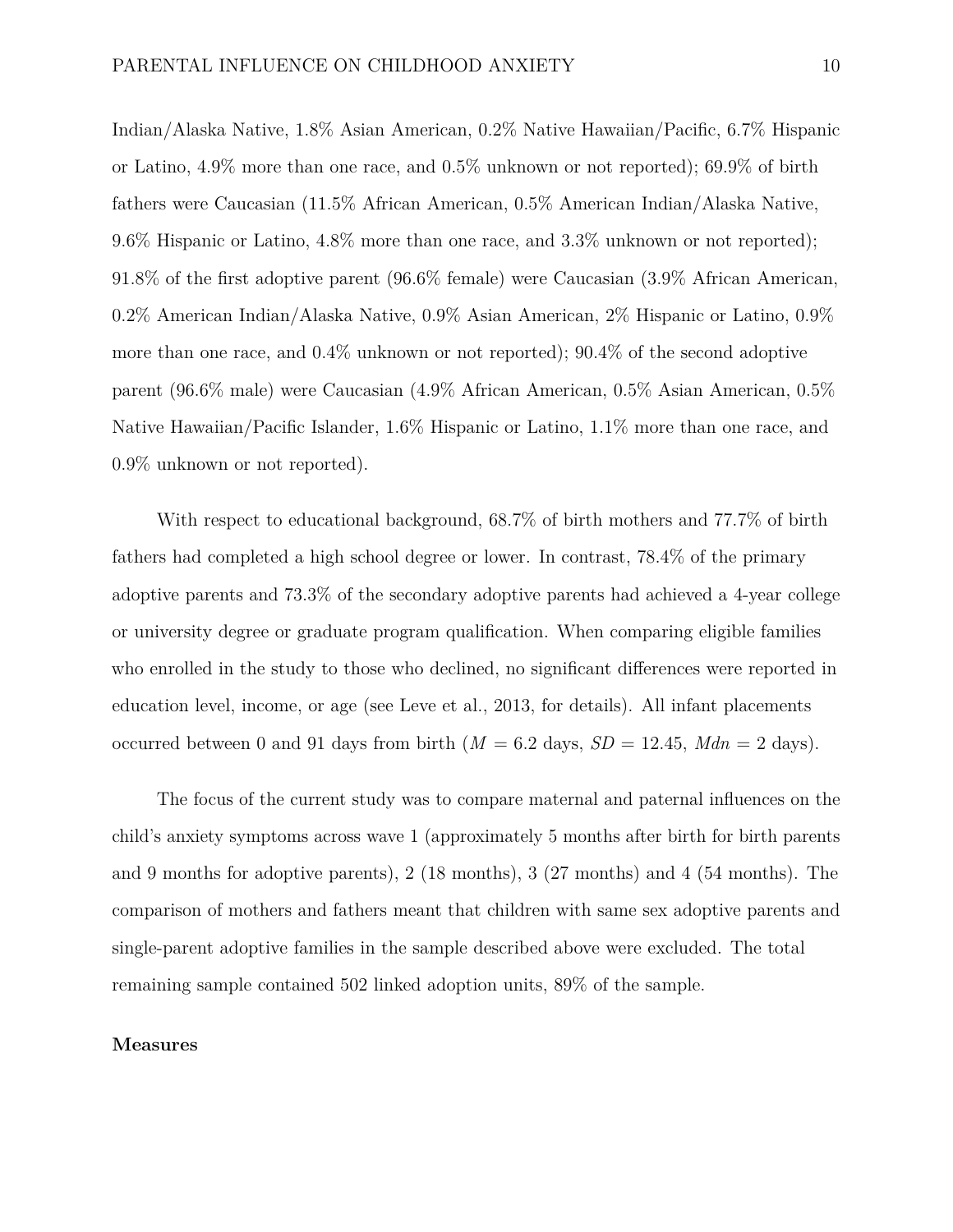#### **Inherited influences on child anxiety symptoms (birth parent anxiety).**

Inherited influences on child anxiety symptoms were quantified using the Beck Anxiety Inventory, BAI (Beck & Steer, 1993a), a widely used measure of adult anxiety, measured at around 5 and 18 months after birth. This scale is a list of 21 symptoms of anxiety such as "dizzy or lightheaded". Participants indicate how much they have experienced each symptom in the past month on a scale ranging from 0 (*not at all*) to 3 (*severely – it bothered me a lot*). Responses are summed to create a total ranging from 0 to 63. BAI scores can be thought of as describing minimal  $(0-7)$ , mild  $(8-15)$ , moderate  $(16-25)$ , and severe  $(26-63)$  anxiety. Table 1 shows that scores ranged into the severe anxiety category for both birth mothers and fathers and, on average, were higher than the population average of  $6.6$  ( $SD = 8.1$ ) reported by Gillis, Haaga, and Ford (1995). The levels of anxiety in birth parents are perhaps not surprising given that they are more likely to have long standing problems with psychopathology because of difficult life circumstances, and childbirth and placing a child for adoption are likely to be stressful and anxiety evoking. Internal consistency in the current sample was  $\alpha = .91$  at 5-9 months and 0.92 at 18 months for birth mothers. The corresponding values for birth fathers were  $\alpha = .88$  and .89.

Given that using more indicator variables should yield more stable scores and because of the high comorbidity between anxiety and depression (Costello, Egger, Copeland, Erkanli, & Angold, 2011), a composite for inherited influence could have been based on many available measures. In keeping with related studies using the EGDS data the average BAI scores across the two time points were computed for birth mothers and birth fathers. As a sensitivity analysis, robust correlation coefficients based on a one-step M-estimate (Shevlyakov & Smirnov, 2011) were computed between the average BAI scores for each parent and composite scores that also included their scores on the Beck Depression Inventory, BDI (Beck & Steer, 1993b) at the same time points, and the number of anxiety and depressive disorders scored at 18 months after birth using the Composite International Diagnostic Interview (Andrews & Peters, 1998; Kessler & Üstün, 2004). In birth mothers,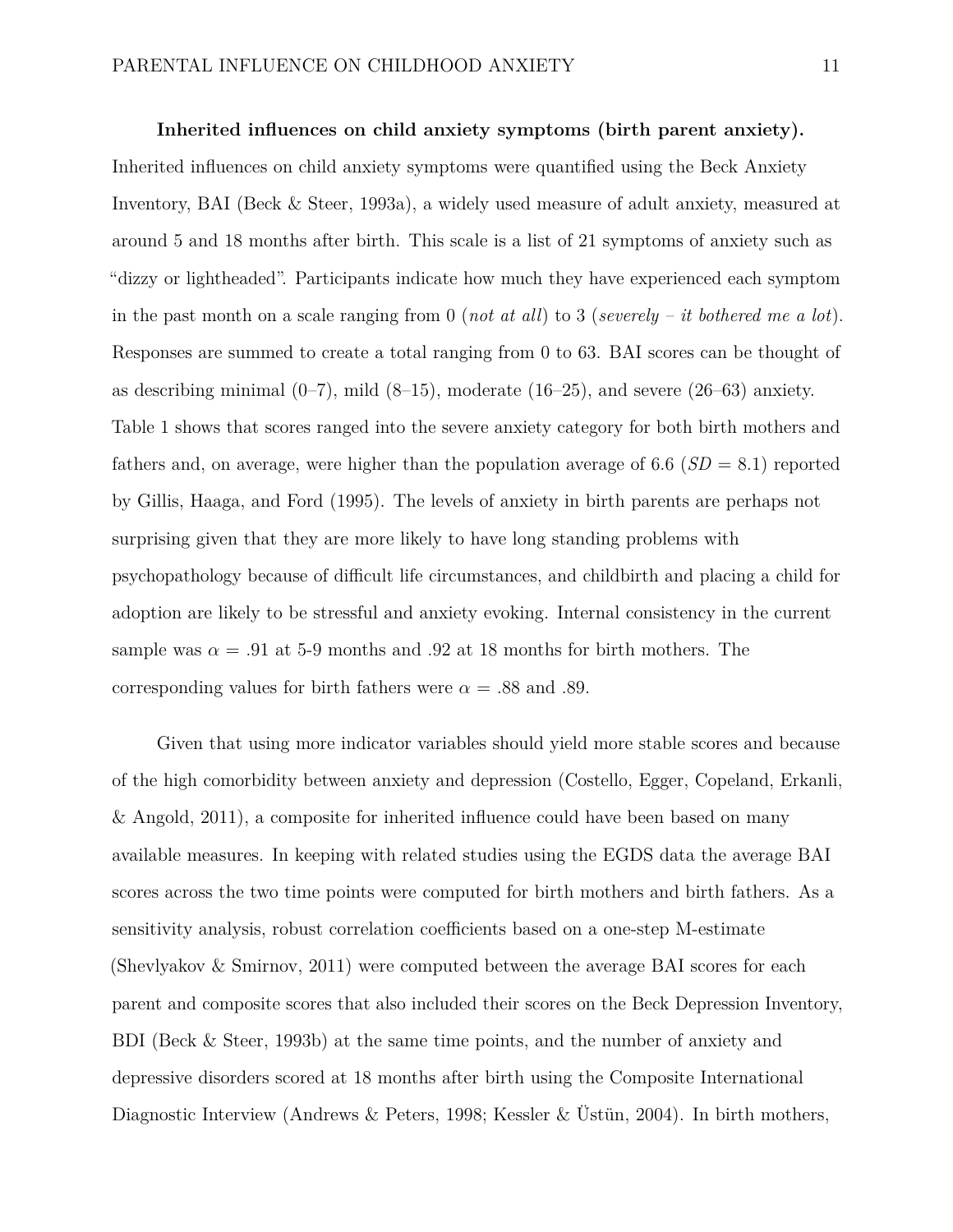the average BAI score correlated almost perfectly with composites consisting of BAI and anxiety diagnosis,  $r = .99$ , BAI and BDI,  $r = .94$ , and BAI, BDI and diagnosis of both anxiety and depression,  $r = .93$ . The corresponding values for birth fathers were  $rs = 1.00$ , .95 and .93. These findings suggest that the choice of how to derive inherited influence had virtually no impact: all potential composites shared almost all of their variance.

Average BAI scores were available for 497 birth mothers and 172 birth fathers. Where an average BAI score was available for only one birth parent, that score was used as the indicator of inherited influence. Where average scores were present for both birth parents, and in keeping with Brooker et al. (2014), the largest score was used as the child's indicator of inherited influence. There were 330 birth mothers and 5 birth fathers whose average BAI score was used because the corresponding score for the other birth parent was missing, and 108 birth mothers and 59 birth fathers whose average BAI score was used because it was greater than that of the other birth parent.

**Rearing parent anxiety influences on child anxiety symptoms (adoptive parent anxiety).** To be comparable with the measure of inherited influence, the influence of rearing parent anxiety on child anxiety was quantified in the same way except using adoptive parents' responses. Because the primary aim of the study was to dissociate the effect of maternal and paternal rearing parent anxiety, two scores were computed for each child. Maternal rearing parent anxiety was quantified as the average BAI score in the adoptive mother at 9- and 18-months, paternal rearing parent anxiety was quantified as the same average for adoptive fathers. Anxiety symptoms were relatively low in adoptive parents. Table 1 shows that scores ranged into the moderate to severe anxiety categories in both adoptive mothers and fathers but were, on average, lower than US norms (Gillis et al., 1995). Internal consistency in the current sample was  $\alpha = .75$  at 4-9 months and .78 at 18 months for adoptive mothers. The corresponding values for adoptive fathers were  $\alpha = .73$  and .80. Maternal and paternal rearing parent anxiety scores shared close to zero variance, *r* = .17.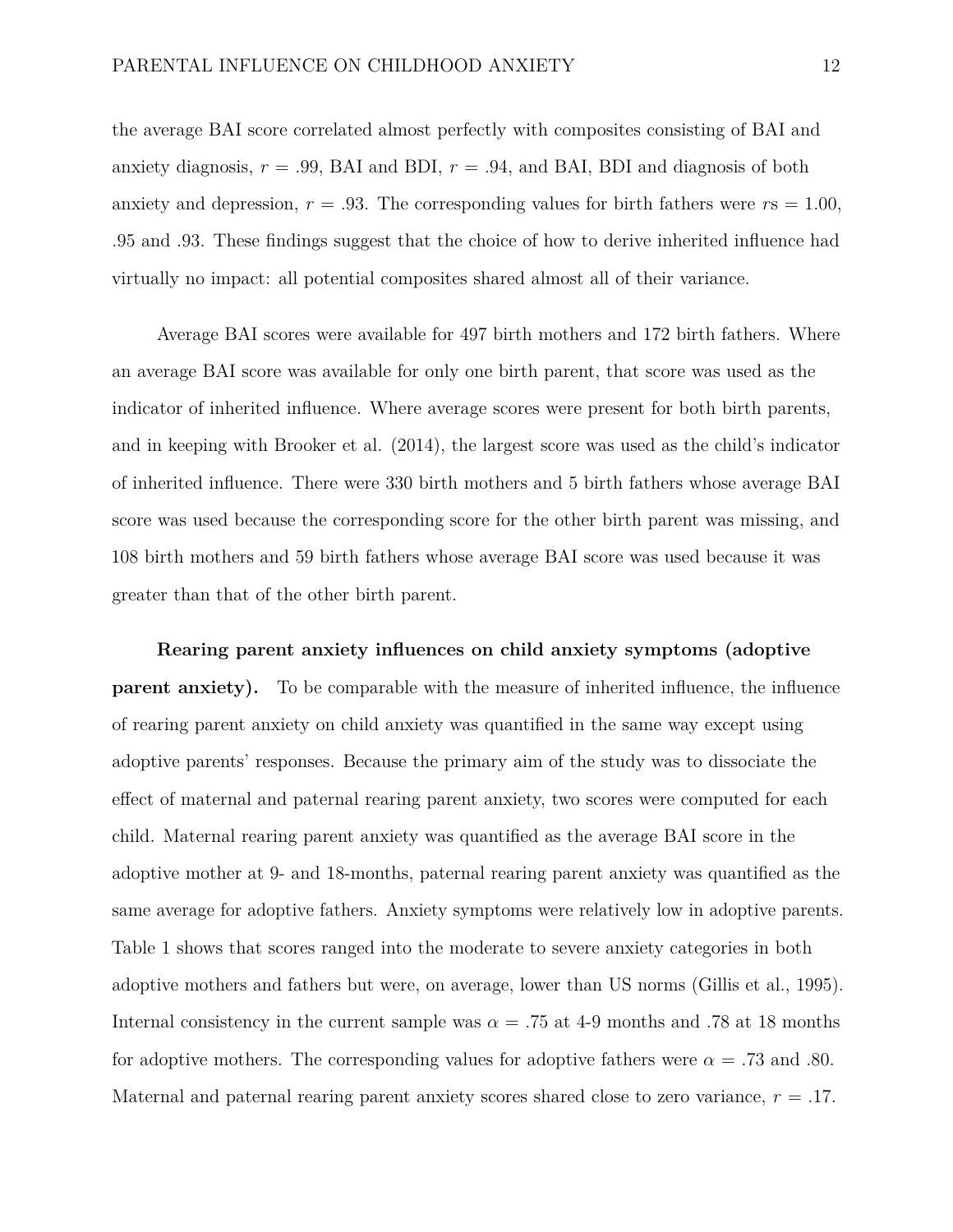**Child anxiety symptoms.** The outcome variable was anxiety symptoms in the child as measured by the pre-school version of the Child Behavior Checklist, which is a well-standardized, parent-report inventory of behavioural and emotional problem with excellent internal consistency, test-retest reliability, and validity (Achenbach & Rescorla, 2000). Items reflect behavioural and emotional descriptions of the child such as "nervous, highstrung, or tense", to which parents respond on a three-point scale  $(0 = not true, 1 =$ *sometimes true*,  $2 = \text{very true or often true}$ . The 10 items reflecting DSM-Anxiety were totalled separately for adoptive mothers and adoptive fathers to create two scores (out of 20) representing child anxiety symptoms (one based on maternal report and the other on paternal report). The DSM-anxiety scale has a test-retest reliability of .85 over 8 days, and .60 over 12 months. Anxiety symptoms were measured at approximately 18, 27, and 54 months after birth. Internal consistencies at those time points were  $\alpha = .45, .46,$  and .72 for adoptive mother report and .55, .55, and .75 for adoptive father report.

Table 2 shows that DSM anxiety scores ranged from 0 to 15 with means ranging from 1.68 to 2.81 (*SD*s from 1.59 to 2.55). These values are comparable with the US norms published in Achenbach (2013). The current sample, therefore, represents a good range of anxiety with a distribution of scores that overlaps with clinically diagnosed anxious children (although not representing the extremes of a clinical sample).

#### **Data Analysis Plan**

This manuscript was prepared and analysis conducted using R 3.6.1. (R Core Team, 2019) and the following packages: BayesFactor (Morey & Rouder, 2018), blavaan (Merkle & Rosseel, 2018), lavaan (Rosseel, 2012), MissMech (Jamshidian, Jalal, & Jansen, 2014), papaja (Aust & Barth, 2018), robcor (Smirnov, 2014), semTools (Jorgensen, Pornprasertmanit, Schoemann, & Rosseel, 2018) and tidyverse (Wickham, 2017).

The key hypothesis was tested using a latent growth model in which child anxiety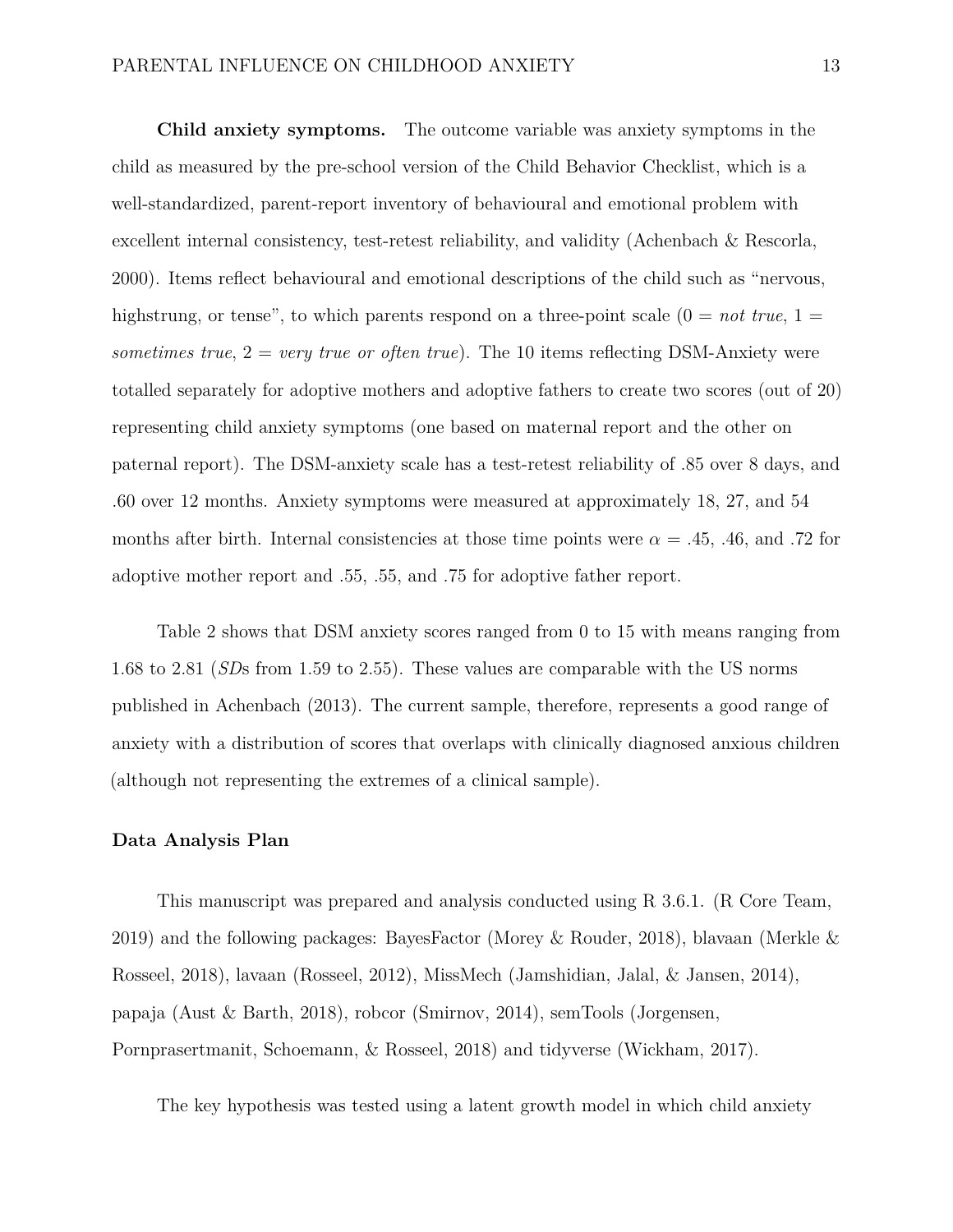symptoms (CBCL DSM Anxiety) at 18, 27, and 54 months were endogenous observed variables predicted from latent variables representing the intercept and slope for growth (of anxiety symptoms) over time. The loadings for the paths from the slope latent variable to the three anxiety outcomes were constrained to be 0, 9 and 36 so that the intercept represents anxiety at 18 months old. The indices of inherited influence and rearing parent anxiety were included as exogenous observed variables that predicted the intercept and slope of growth in anxiety symptoms.

The Bayesian correlations and 95% Highest Posterior Density (HPD) intervals between adoptive mothers' and adoptive fathers' ratings of child anxiety symptoms were  $r = .42$  [.34, .49],  $BF_{01} = 4.38 \times 10^{17}$ , at 18 months,  $r = .51$  [.43, .58],  $BF_{01} = 4.22 \times 10^{26}$ , at 27 months, and  $r = .52$  [.44, .59],  $BF_{01} = 7.85 \times 10^{21}$ , at 54 months. Given this overwhelming evidence for a strong relationship between adoptive mother and father ratings of child anxiety, the average of the adoptive parents' scores on the CBCL DSM Anxiety scale was used as the main outcome variable, which is consistent with similar work using the EGDS sample (e.g., Brooker et al., 2014, 2015).

The model was fitted simultaneously using maternal and paternal variables constraining two model parameters directly related to the main hypothesis that paternal rearing parent anxiety exerts greater influence on child anxiety symptoms than maternal rearing parent anxiety. The first of these parameters,  $b_{\text{RPA}i}$ , quantified the effect of rearing parent anxiety on the intercept of the growth curve (i.e., child anxiety symptoms at 18 months). The second parameter,  $b_{\text{RPA}s}$ , quantified the effect of rearing parent anxiety on the rate of change in child anxiety symptoms (the slope).

For the avoidance of doubt, in both models inherited influence for a given child was the largest of their birth mother's or birth father's average BAI scores when both birth parents had an average BAI score. Otherwise, it was the average BAI score from whichever parent provided data. However, in the maternal model rearing parent anxiety for each child was the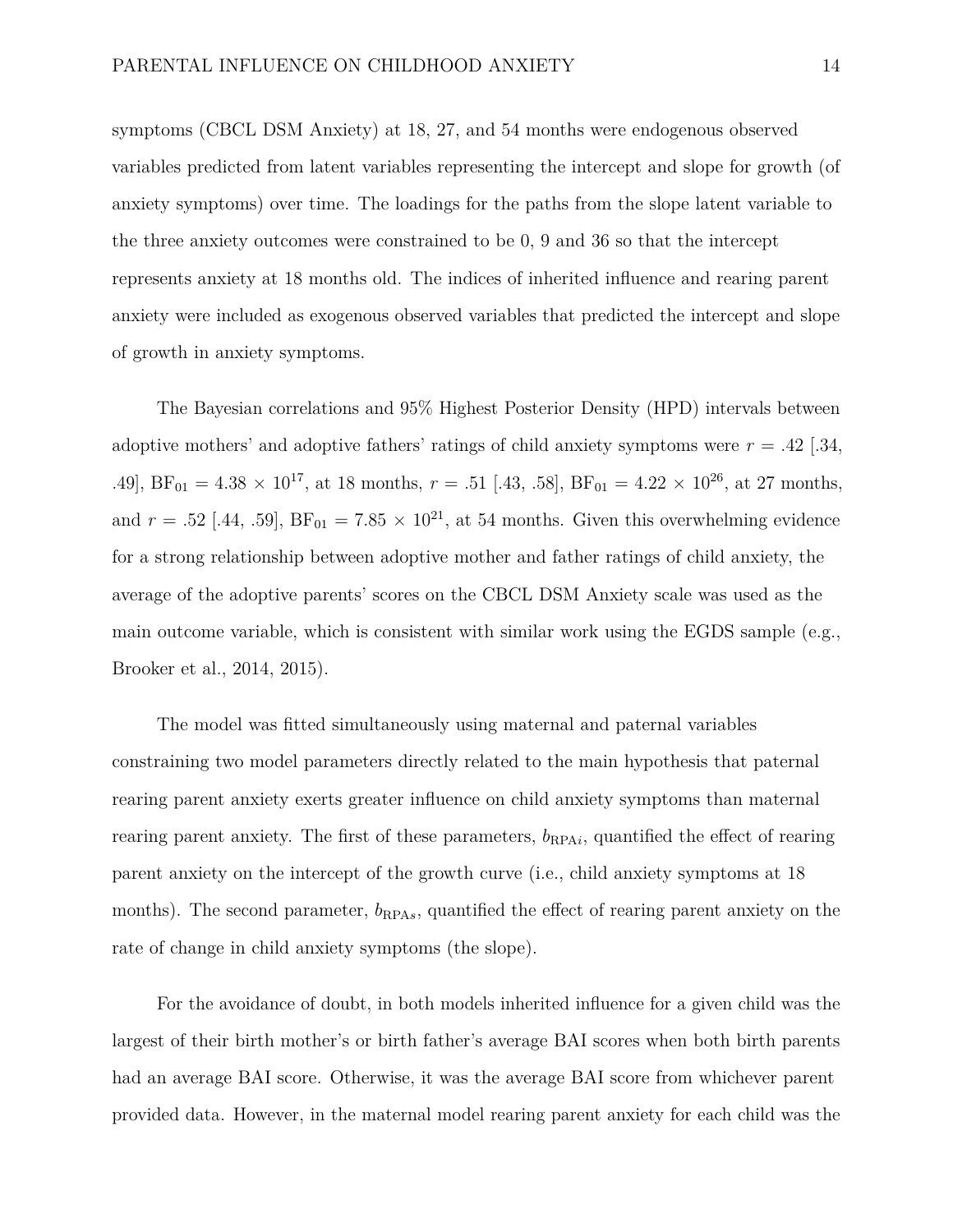average BAI score from their adoptive mothers, whereas in the paternal model it was the average BAI score from their adoptive father.

**Missing values.** For the maternal model, 340 of the 502 cases were complete, and in the paternal model, 335 (of 502). In both models, 17 cases were excluded because of missing data at all waves for the outcome measure. The procedure described by Jamshidian and Jalal Jamshidian and Jalal (2010) was used to test whether data were missing completely at random. This procedure involves a nonparametric test of homogeneity of covariances between groups based on the pattern of missingness. If covariances are comparable (i.e. the test is not significant) across groups with different patterns of missingness then MCAR can be assumed. This test was applied to the maternal and paternal data separately (because the outcome data are the same in the two models) and, because these tests are not independent, a corrected alpha of  $\alpha = 0.025$  used to evaluate them. The homogeneity tests were non-significant (at  $\alpha = 0.025$ ) for both the maternal data, 0.09, and the paternal data .44 giving no reason to reject the assumption that data are missing completely at random. In addition, generalized linear models predicting missing (or not) values on the outcome measure demonstrated that missingness was not significantly predicted by the predictors in the growth model: adoptive mother anxiety  $\chi^2(1) = 0.55$ ,  $p = .459$ , adoptive father anxiety,  $\chi^2(1) = 0.06, p = .808$ , and inherited influence  $\chi^2(1) = 0.05, p = .817$ . Missing data were handled by a process similar to multiple imputation in the Bayesian model (see the section on estimation).

**Measurement invariance.** Factorial invariance of the CBCL was assessed using the method described by Wu and Estabrook (2016). A model was fit in which imposed a common factor structure at each time point (configural invariance): a single latent variable (child anxiety symptoms) at each time point was indicated by the corresponding CBCL DSM scale items at that time point. Factor loadings were then constrained to be the same over time (weak invariance), followed by a model in which the intercepts of all manifest indicators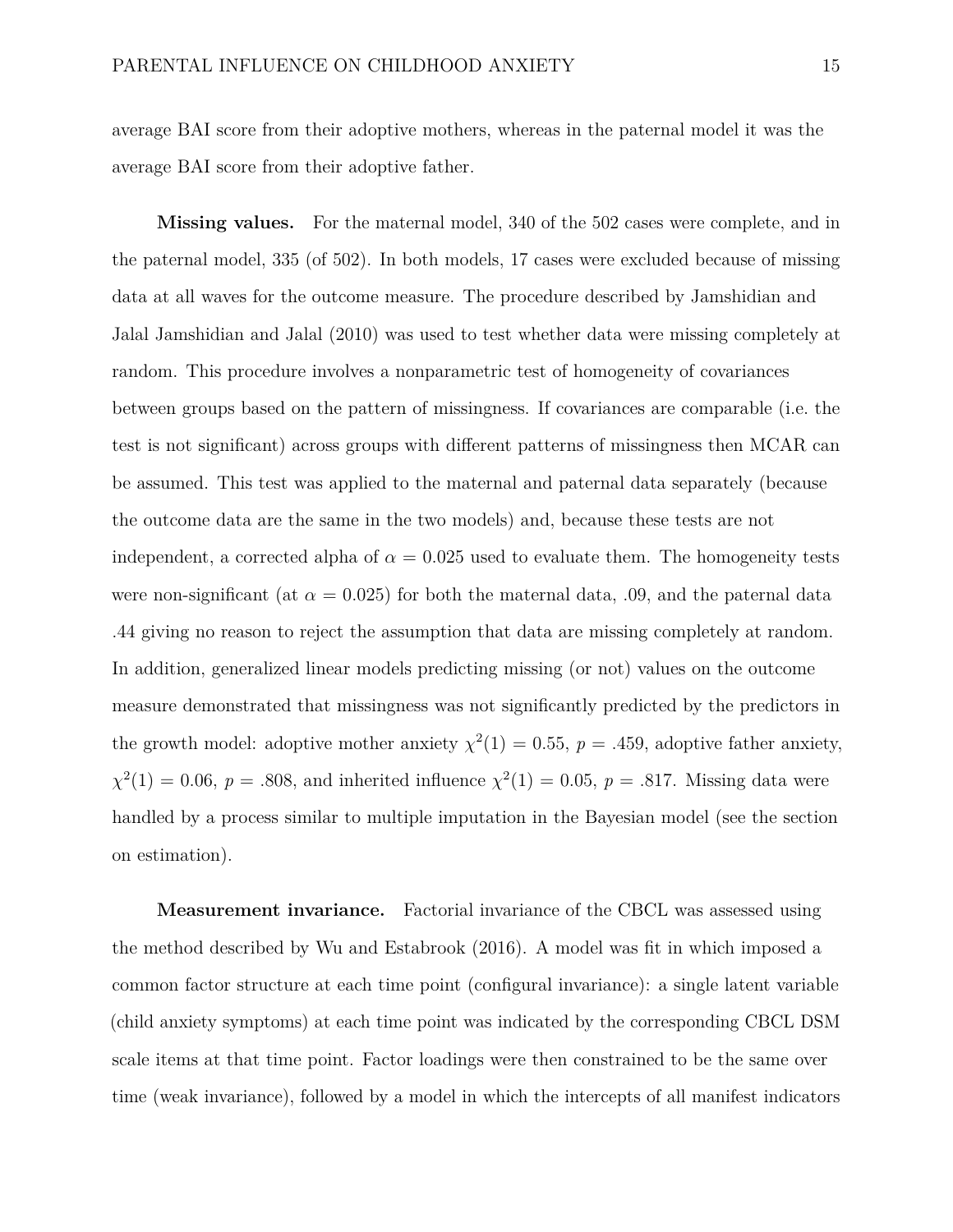are constrained to be equal (strong invariance). These models were fit simultaneously to CBCL responses from adoptive mothers and adoptive fathers also constraining parameters across respondent. In large samples, factorial invariance should be assessed by examining the change in fit indices rather than significance tests of model fit (Widaman, Ferrer, & Conger, 2010; Widaman & Thompson, 2003).

Using the CFI, model fit was below the accepted threshold of .90 (Bentler, 1990) for the configural,  $CFI = .82$ , weak,  $CFI = .76$ , and strong,  $CFI = .65$  invariance models. However, the RMSEAs indicated good fit for the configural invariance, RMSEA = .05, and weak invariance,  $RMSEA = .06$ , models and adequate fit for the strong invariance model, RMSEA = .07 (MacCallum, Browne, & Sugawara, 1996). The SRMRs were in the good range (0.08 or below) for all models, SRMRs = .06, .08 and .09 for the configural, weak and strong invariance models respectively.

**Estimation.** The growth model was estimated using a Bayesian framework. Bayesian and Frequentist frameworks both yield parameter estimates that quantify the effect of inherited influences and rearing parent anxiety influences on the intercept and slope of child anxiety symptoms. They also yield estimates that quantify the *difference* between these parameters in the maternal and paternal model. Within a Frequentist framework, however, a parameter is assumed to be a fixed but unknown value that is estimated from the data. Typically, the parameter estimate is the one most consistent with the data (the Maximum Likelihood estimate). Within a Bayesian framework, parameters are represented probabilistically. In other words, probabilities are assigned to all possible values of a parameter. In this framework, the estimate is derived not only from the data, but from a probability distribution representing prior beliefs about the parameter values (known as the *prior* distribution). The sample data are used to update this prior distribution to create a new probability distribution (the *posterior*) of parameter values. The parameter estimate is the most probable value. If the prior distribution is completely uninformative then the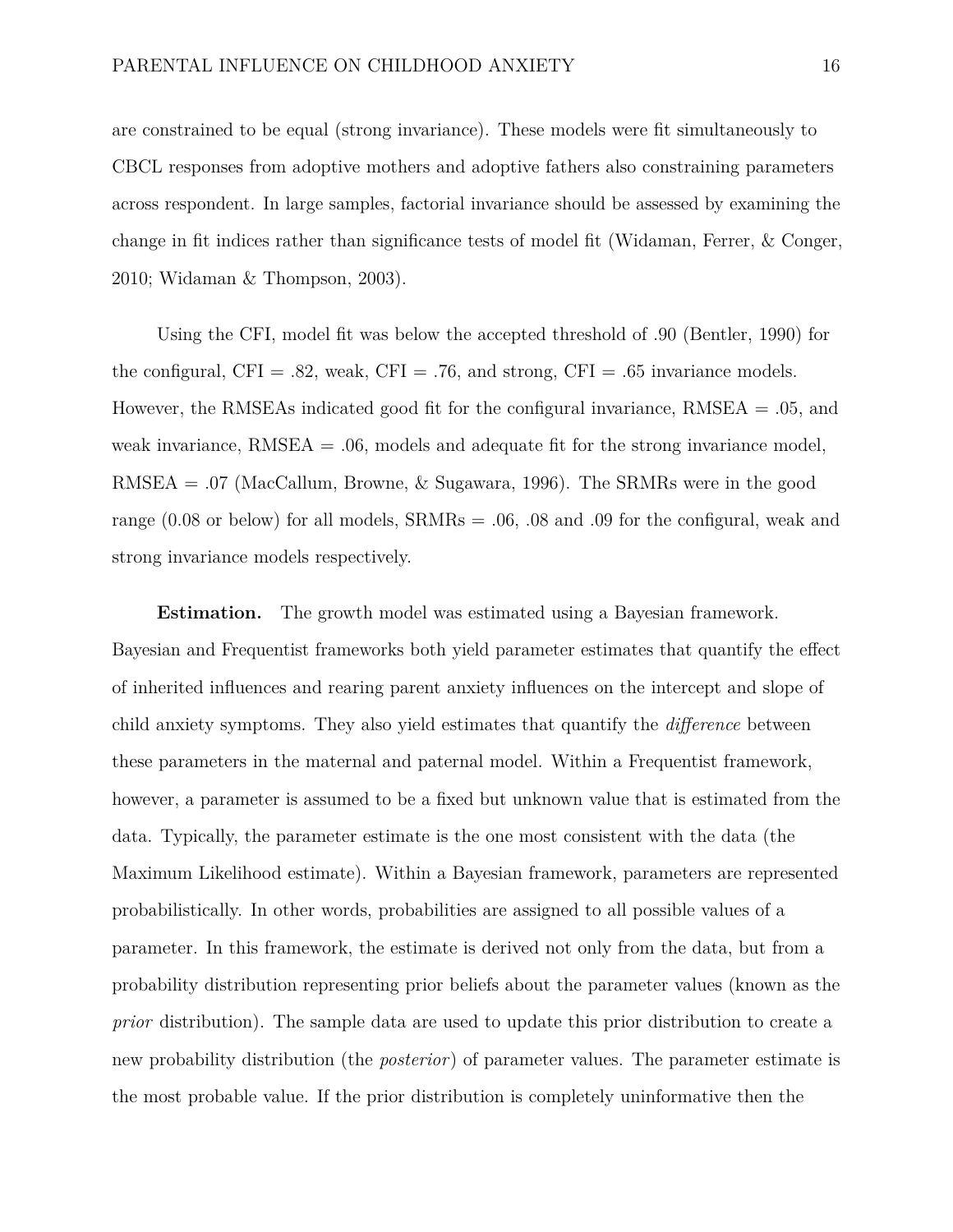Bayesian and Frequentist estimates converge.

Unlike a Bayesian model, a frequentist one will yield *p*-values for the parameter estimates that tell us the probability of obtaining values at least as large as the ones observed assuming that the null is true (that is assuming no effect or no difference between the maternal and paternal estimates). It will also yield confidence intervals that in 95% of samples tell us the limits between which the population value of these estimates lie and in 5% of samples do not. We have *no way of knowing which category our samples falls into*, meaning that these intervals provide no evidence of the true population values based on the data. These *p*-values and confidence intervals do not address the central aim of this study, which is to quantify the plausible influence of rearing maternal and paternal anxiety on child anxiety symptoms. First off, confidence intervals cannot tell us about the plausible values of parameters in the population because we have no way of knowing whether the confidence intervals from our data capture the population values, or not. This weakness of confidence intervals is widely known (Morey, Hoekstra, Rouder, Lee, & Wagenmakers, 2016), and they are not the correct tool for the job of providing probabilistic evidence for the plausible size of an effect in the population based on a single set of data, which is what we seek to establish. Second, *p*-values are not helpful because they rely on the assumption that the null is true. In our case, they provide a probability based on the assumption that the quantitative difference in the maternal and paternal influence of rearing parent anxiety is zero. Notwithstanding well-rehearsed arguments that this assumption of a zero effect is *never* true (e.g., Cohen, 1990; Field, 2017), this assumption is particularly problematic in the current models because a difference of zero is a theoretically interesting possibility. As such, we want information from the model that makes no *a priori* assumptions about the effect in question and, therefore, allows us to establish its plausible size from the data. Frequentist *p*-values and confidence intervals cannot provide evidence as to how plausible it is that an effect is zero because they assume that it is *a priori*. A secondary concern is that a reliance on *p*-values may be misleading because they are linked to sample size. In a large sample (such as we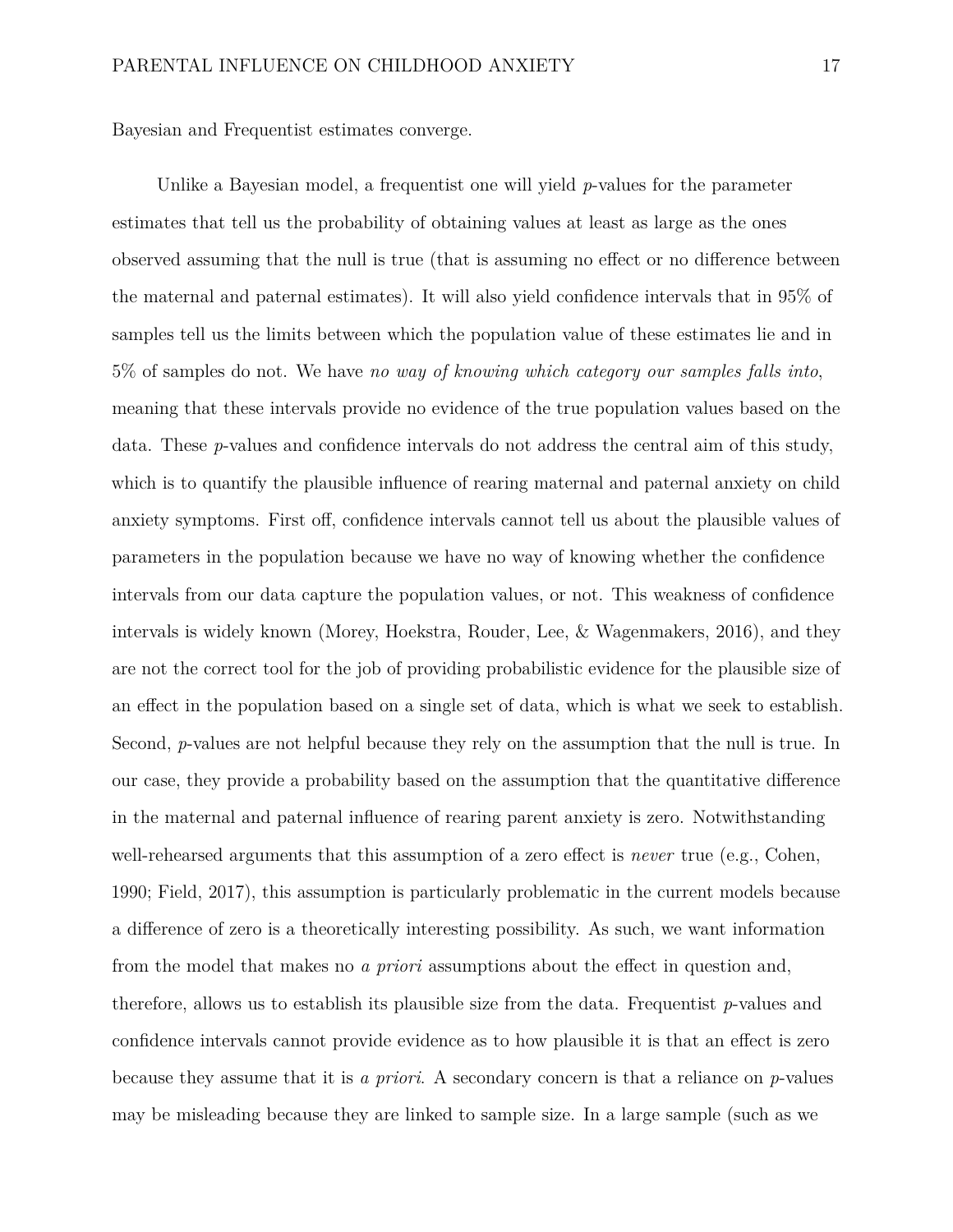have) a significant *p*-value might reflect a trivial effect because the test has a lot of power. Even in a frequentist model we would be wise to place any *p*-value within the context of the associated parameter estimate.

A Bayesian framework avoids all of these concerns. A Bayesian model will not yield *p*-values, so there will be no temptation to over-interpret significant but trivial effects. It also will not yield confidence intervals, but instead produces HPD intervals which, unlike confidence intervals, can be interpreted as direct probabilistic evidence for the likely population value of a model parameter. These intervals will tell us with a certain probability (95%), the population value of a parameter. Unlike *p*-values and confidence intervals HPD intervals provide evidence as to the whether the difference between parameters in the maternal and paternal models can plausibly be zero and the uncertainty around that estimate. In other words, they allow us to achieve the primary goal of this study: to quantify the difference between parameters in the maternal and paternal models and establish whether 0 is a plausible value. Therefore, Bayesian estimation was used with informative priors set on the two parameters of interest (see below). Using Bayesian estimates of the model parameters and their 95% HPD intervals enabled us to determine the plausible size of the difference in the effect of maternal and paternal rearing parent anxiety on child anxiety symptoms. To sum up, a Bayesian model frees us from the shackles of the "all or nothing" thinking that *p*-values engender. More important, the HPD intervals enable us to make probabilistic statements about the plausible parameter values in the population.

Estimation was based on the full sample including missing values. In a Bayesian growth model, parameters are estimated using an iterative process (Markov chain Monte Carlo, MCMC) and missing values are likewise estimated as unknown parameters (Gelman et al., 2013). The process has two stages: an "imputation" step draws missing values at iteration  $t + 1$  from the probability distribution for the missing part of the data given the observed part and the posterior at iteration *t*; next, the "posterior" step draws posterior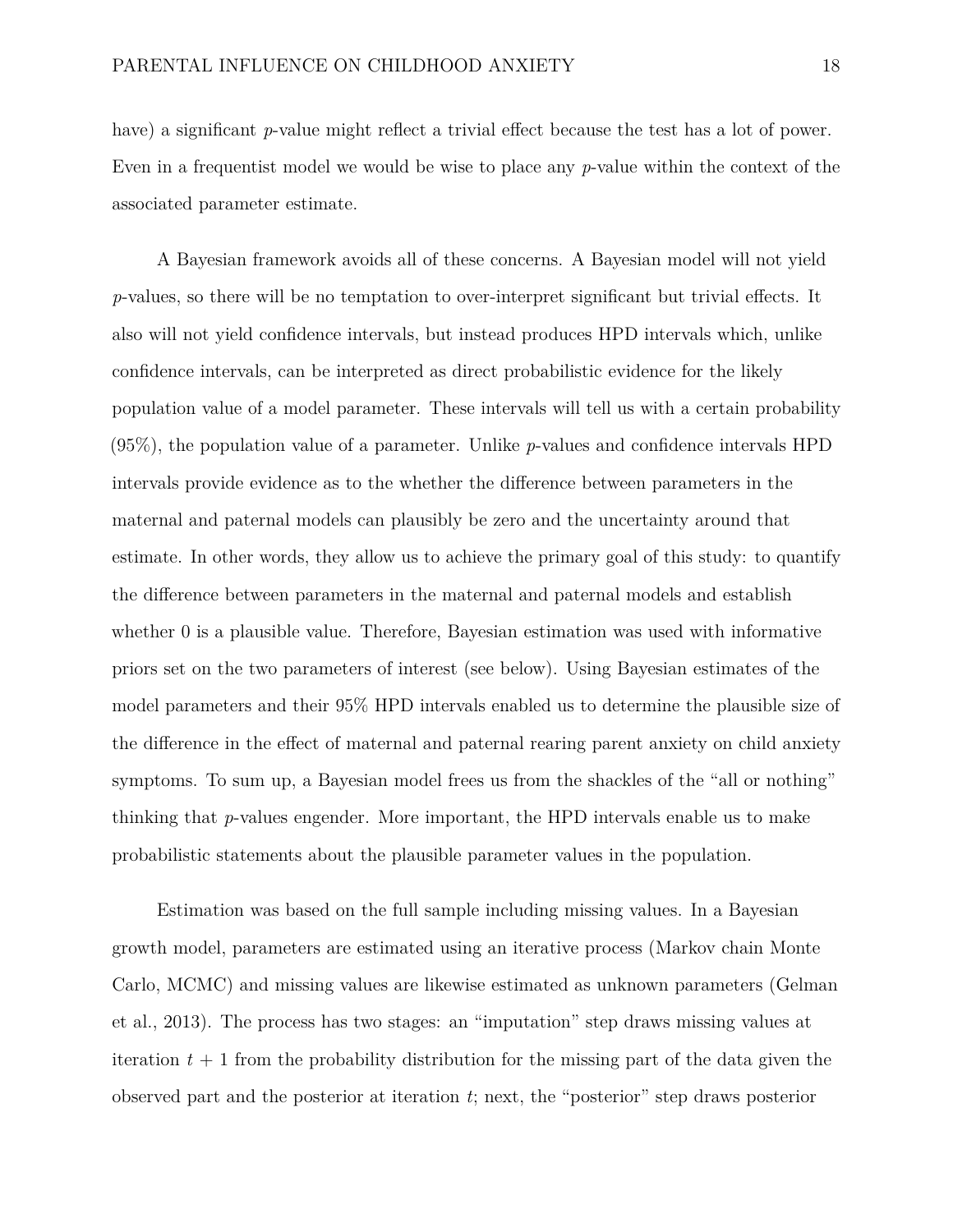values at iteration  $t + 1$  from the probability distribution for posterior values given the observed data and the just-estimated values for the missing part at the same iteration (Merkle, 2011). This data augmentation approach has parallels to multiple imputation with the "imputation model" being the growth model and imputations are being drawn at every iteration of the MCMC procedure; however, it benefits from using the same model for sampling missing values as is used to analyse the data (Merkle, 2011).

It is worth noting that, for two reasons, the parameter estimates themselves will differ very little from those from a frequentist model using multiple imputation. First, we used weakly informative priors meaning that the posterior distributions will have been driven by the data more than the priors. Second, although many frequentist estimation methods (e.g., Maximum likelihood) rely on large sample assumptions such as asymptotic normality whereas MCMC does not (Palomo, Dunson, & Bollen, 2007), in large samples the asymptotic normality assumption will be met and the methods should converge.

The model was estimated using the blavaan package in R (Merkle & Rosseel, 2018), which is a Bayesian extension of the widely-used lavaan package (Rosseel, 2012). Models are specified in exactly the same way as lavaan but blavaan allows users to specify priors and estimates the model using MCMC. For a detailed description of the package, with examples, see Merkle and Rosseel (2018).

**Prior distributions.** Informative prior distributions (priors) were used in the reported model but a sensitivity analysis using the default uninformative priors from blavaan revealed that the chosen priors did not change the substantive conclusions from the models. The priors were derived in the following way. Spatola et al. (2010) estimate the proportion of variance in CBCL anxiety accounted for by additive inherited influences (A) as 0.57 with 95% CI limits of 0 and 0.74 from their ordinal ML model. For shared environmental influence (C), the mean was 0 with CI limits of 0 and 0.18. These equate to small to large effects, which would equate to a shift on CBCL DSM in the region of 0.2 to 0.8 standard deviations.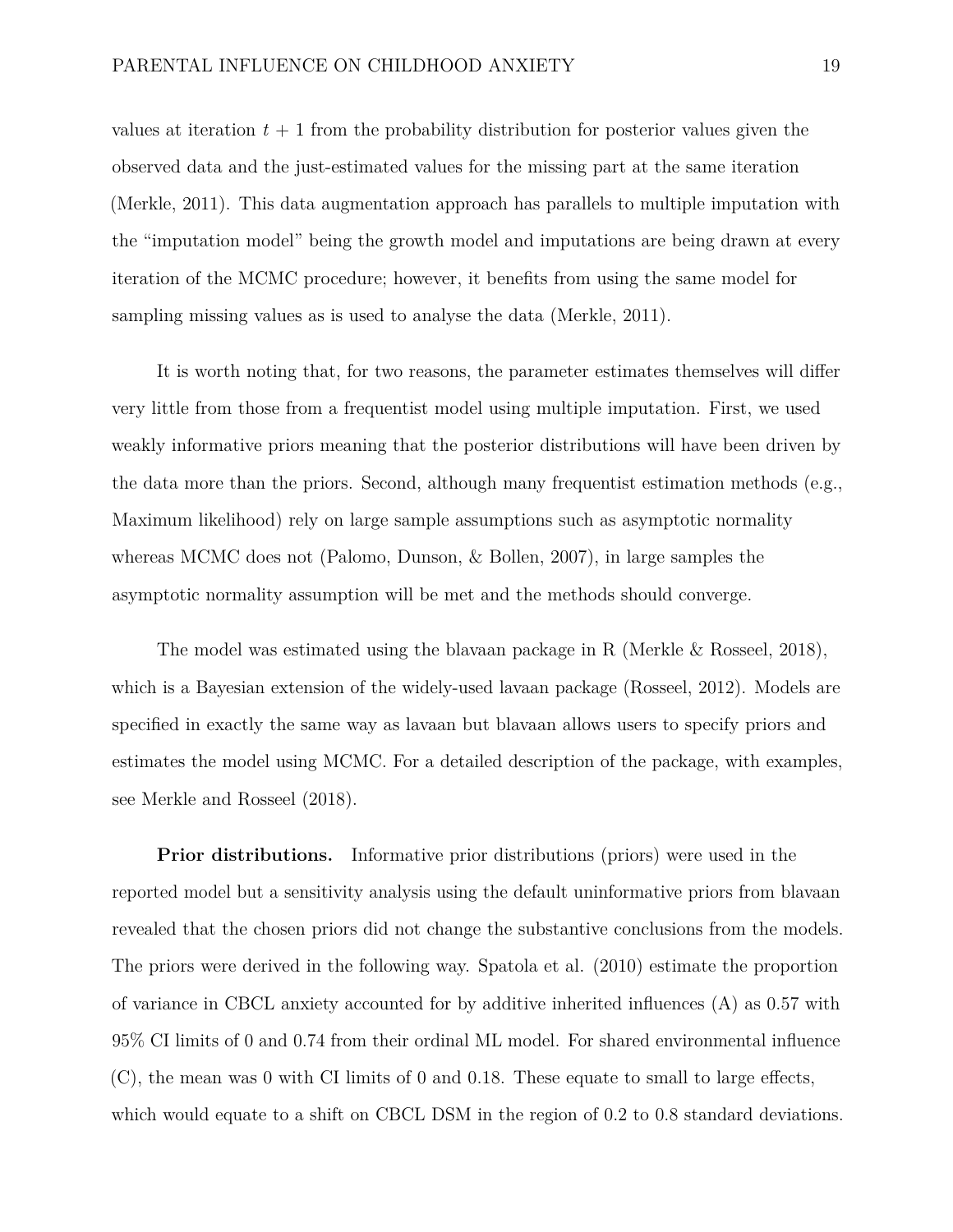Population data suggest the CBCL DSM anxiety scale has an *SD* = 1.9 (Kristensen, Henriksen, & Bilenberg, 2010). Therefore, a standard deviation shift in the BAI (the measure that quantifies both inherited influence and rearing parent anxiety influence) equates to a change in the CBCL DSM anxiety scale in the region of  $0.2 \times 1.9 = 0.38$  and  $0.8 \times 1.9 =$ 1.52. The BAI has  $M = 6.6$  ( $SD = 8.1$ ) in a community sample ( $n = 242$ ), according to Gillis et al. (1995). Therefore, the values above are the change expected from an 8.1 unit shift in the predictor. Therefore, the raw unit change in CBCL DSM anxiety expected from a unit change in the BAI should be somewhere between  $0.38/8.1 = 0.05$  and  $1.52/8.1 = 0.19$ .

Figure 1 shows a normal prior distribution with  $M = 0.10$ ,  $SD = 0.07$ . This places the bulk of the prior belief as being that a unit change in the BAI equates to an increase on the CBCL DSM anxiety scale of 0 to 0.2 points. Larger changes are entertained as is the possibility that increases in the BAI equate to *decreases* in the CBCL DSM anxiety score, but with low probability. To set priors in blavaan the precision is used rather than the standard deviation, which is  $1/0.07^2 = 204.08$ . Therefore, the prior distribution for the substantive model parameters was set with the function dnorm $(0.1, 200)$ , which corresponds to a normal distribution with a mean of 0.1 and standard deviation of 0.07 (2 d.p.).

#### **Results**

#### **Relationships Between Variables**

The composite variables representing inherited and rearing parent anxiety influences were trivially related when based on maternal data,  $r = -0.03$  [-.12,  $0.07$ ],  $BF_{01} = 0.13$ , and paternal data,  $r = .08$  [-.09, .24],  $BF_{01} = 0.30$ . In both cases the Bayes factors and posterior *p*s strongly favour the null (i.e., no relationship) and the HPD intervals suggest that assuming a relationship exists it is likely to be small. The fact that these relationships were, at best, small suggests that evocative gene-environment mechanisms can be largely ruled out of the main model.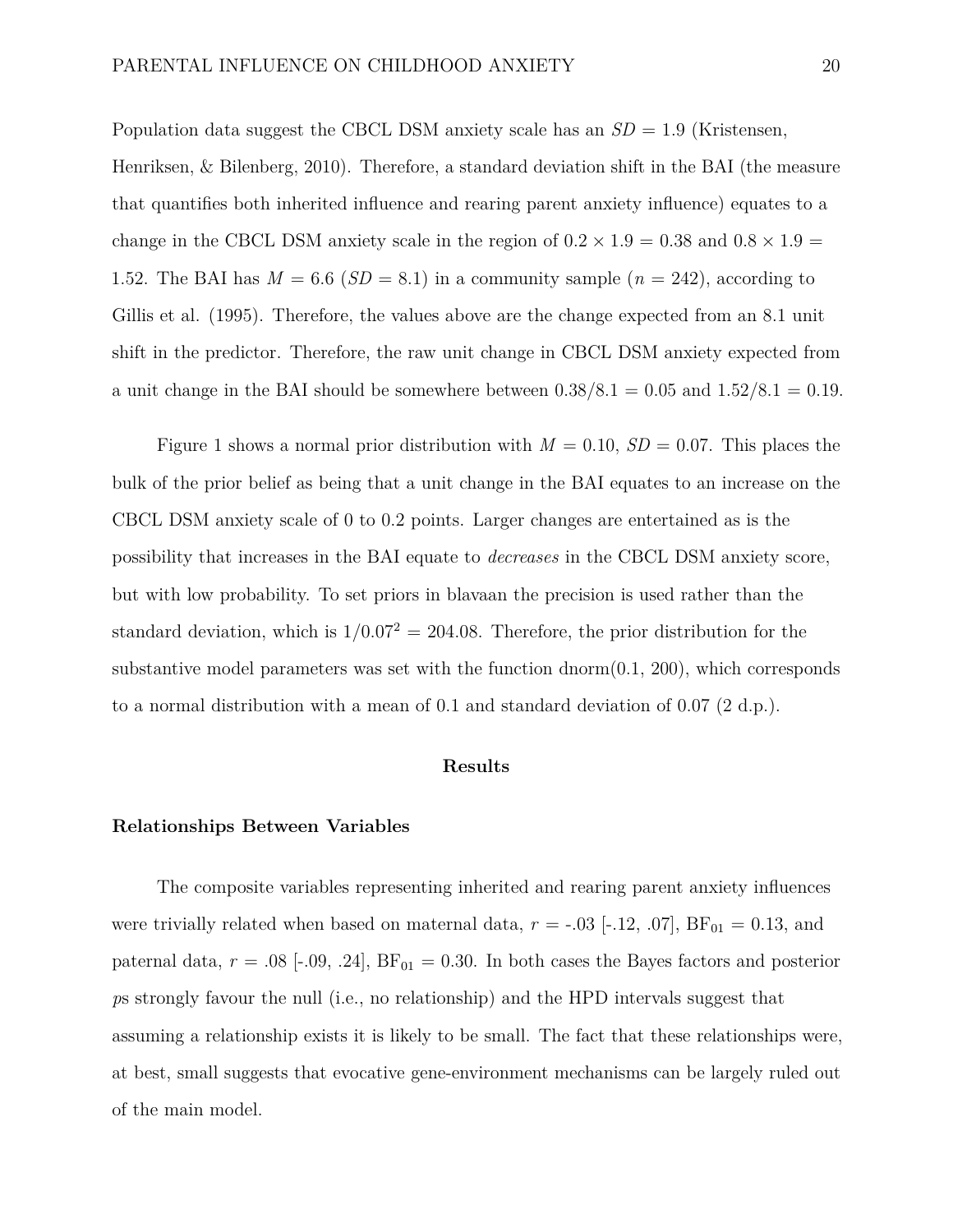Rearing parent anxiety scores for adoptive mothers and fathers were not strongly correlated,  $r = .10$  [.01, .19],  $BF_{01} = 1.48$ . The Bayes factor suggests equal evidence for the null and alternative, and estimates of the correlation suggest that if it is non-zero, it is small. For inherited influence, the correlation between birth mothers' and fathers' scores was also modest,  $r = .22$  [.05, .38],  $BF_{01} = 6.02$ . The Bayes factor slightly favoured the alternative hypothesis but the evidence is weak.

#### **Bayesian Latent Growth Model**

Table 4 shows the unconditional growth model. The outcome data are the same in the maternal and paternal models, therefore the unconditional model is identical for mothers and fathers (i.e., it is only the predictors of the intercept and slope of child anxiety symptoms that differ). The parameter estimates show that the variances of the intercepts and slopes were greater than zero, although small for the slope (relative to its mean). More important, the 95% HPDs show that there is a 95% probability that the population variances for the intercept and slope were not zero; put another way, there is variance to be explained albeit a small amount for the slope.

Table 5 shows the key parameter estimates and their 95% HPD intervals for the maternal and paternal models. First, consider the extent to which the slope of child anxiety symptoms is influenced by rearing parent anxiety. Table 4 shows strong evidence that the rate of change of anxiety symptoms is trivially affected by both maternal and paternal rearing parent anxiety when adjusting for inherited influences: the parameter estimates (RPA<sup>s</sup> in the table) are very close to zero and have HPD intervals that suggest population parameter values indicative of a trivial influence. For example, in both models the parameter value is 0.001. To put this value into perspective, a unit shift in the BAI equates to a shift of 0.001 on the CBCL DSM anxiety scale adjusting for the other variables in the model. Considering the BAI ranges from 0 to 63, a unit shift on the scale is very small, but consider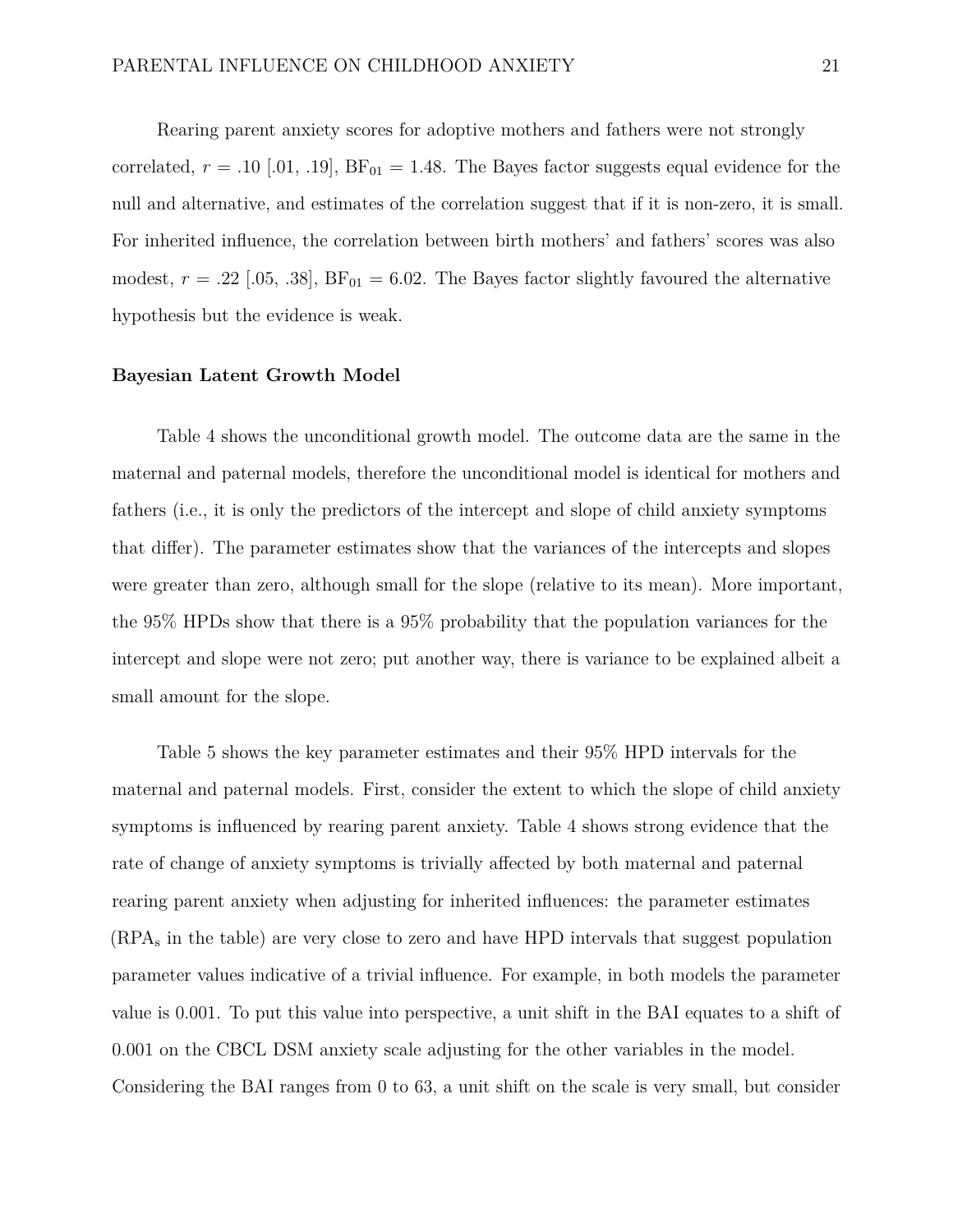that a 10-point shift would equate to an increase of 0.01 on the 20-point CBCL DSM anxiety scale. The effect is negligible.

The influence of rearing parent anxiety on overall anxiety at 18 months (RPA<sub>i</sub> in the table) was somewhat larger than its influence on the rate of change of anxiety. For example, in the maternal model a unit shift in the BAI equated to a shift of 0.049 on the CBCL DSM anxiety scale adjusting for the other variables in the model. A 10-point shift in BAI would, therefore, equate to a change of half a unit on the 20-point scale of the CBCL DSM anxiety scale. Similar to its effect on the rate of change of child anxiety symptoms, this effect is very small.

The main aim of the study was to evaluate the degree to which the influence of maternal or paternal rearing parent anxiety on child anxiety symptoms differs. The parameters labelled  $RPA_i$  difference, and  $RPA_s$  difference quantify these differences for the effect on baseline child anxiety symptoms and the rate of change of those symptoms respectively. In both cases the estimate itself and the corresponding 95% HPD intervals show that the difference between maternal and paternal influence is very close to zero and the plausible population values are exceedingly close to zero. For example, the difference in the paternal and maternal rearing parent anxiety influence on child anxiety symptoms at 18-months old (baseline) is -0.027 and there is a 95% probability that the population value falls between -0.084 and 0.031. In short, the difference is highly probably very close to zero. Using the extremes of the HPD interval, the maximum plausible difference in the parameter in favour of a stronger effect in fathers would be -0.084, in other words child anxiety symptoms would be 0.084 units higher for rearing paternal anxiety than for rearing maternal anxiety. At the other extreme, child anxiety symptoms could be 0.031 units higher for rearing maternal anxiety than rearing paternal anxiety. At either extreme, these differences are negligible within the context of the 20-point CBCL DSM anxiety scale.

Although the study focus was primarily on rearing parent anxiety, Table 5 also shows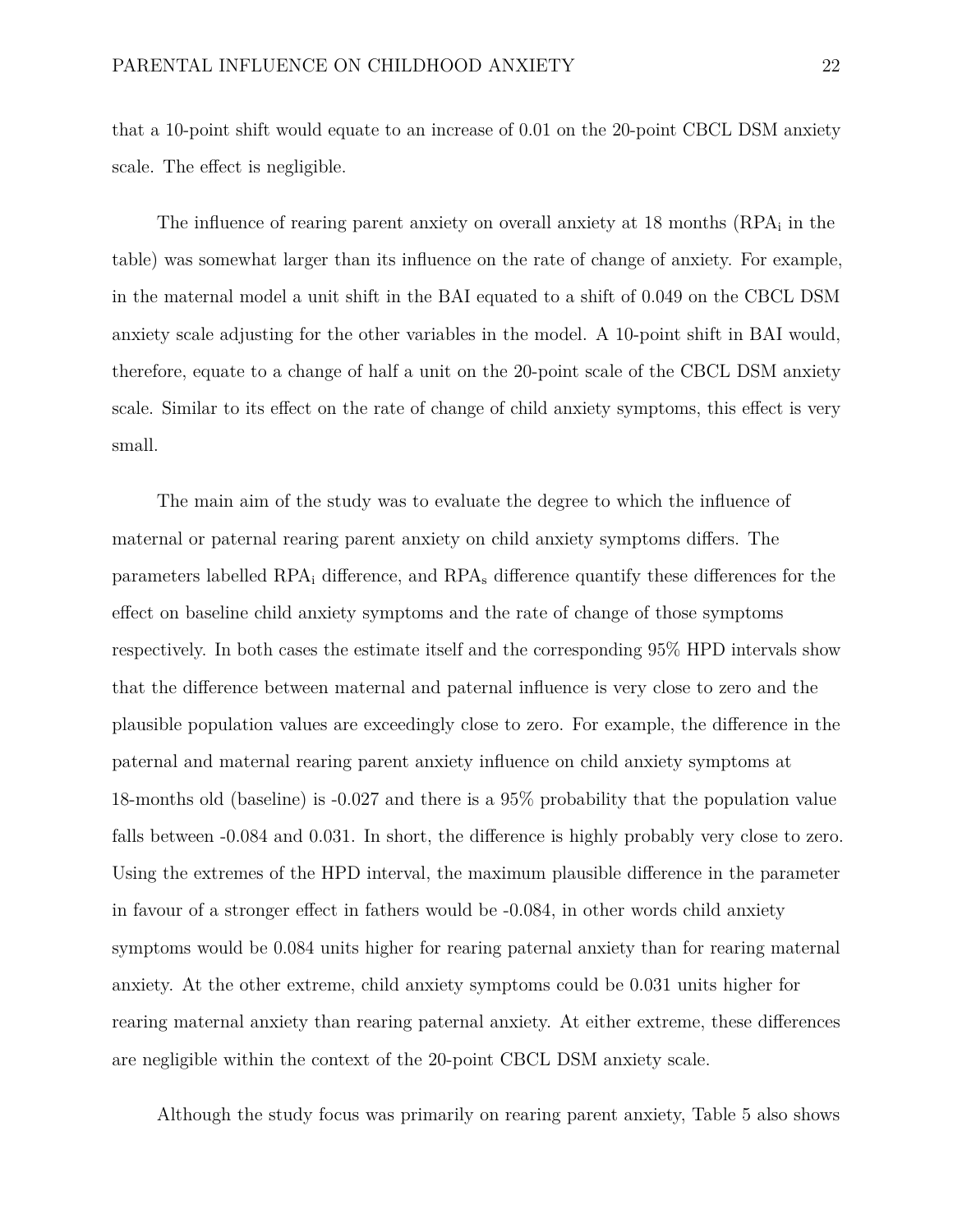that inherited influence had almost no effect on child anxiety symptoms at 18 months, 0.003 95% HPD [-0.012, 0.018], or the rate of change over the preschool years, 0.000 95% HPD [-0.001, 0.001]. (Estimates are quoted from the maternal model, but are approximately the same in the paternal model because the inherited influence indicator was the same in both models.)

#### **Discussion**

This is the first genetically sensitive study to compare rearing paternal and maternal anxiety influences on the developmental trajectory of child anxiety symptoms during the preschool years. The key finding was that paternal and maternal anxiety influences on child anxiety symptoms at 18 months old, and their rate of change over the preschool years, is equivalent. A secondary finding was that the rearing parent anxiety influence on child anxiety symptoms was very small When predicting anxiety symptoms at 18 months, the effect of rearing parent anxiety was 0.049 in the maternal model and 0.076 in the paternal model. These values equate to a 10-point increase in rearing parent BAI corresponding to between a half and a three-quarter unit increase on the 20-point CBCL DSM anxiety scale. When predicting the rate of change over time, rearing parent anxiety had virtually no effect. There is a 95% probability that the true effect of rearing parent anxiety on anxiety symptoms at 18 months after birth falls between 0.011 and 0.087.

# **Implications of no Difference Between Maternal and Paternal Rearing Parent Anxiety Influences**

The key theoretical question that this research aimed to address was to quantify the extent to which anxiety-driven maternal and paternal rearing influences on child anxiety symptoms differ. A secondary aim was to quantify the contribution of inherited and rearing parent anxiety influences on anxiety symptoms in the preschool years in a genetically sensitive design. On the first aim, the current study found little evidence for the Bögels and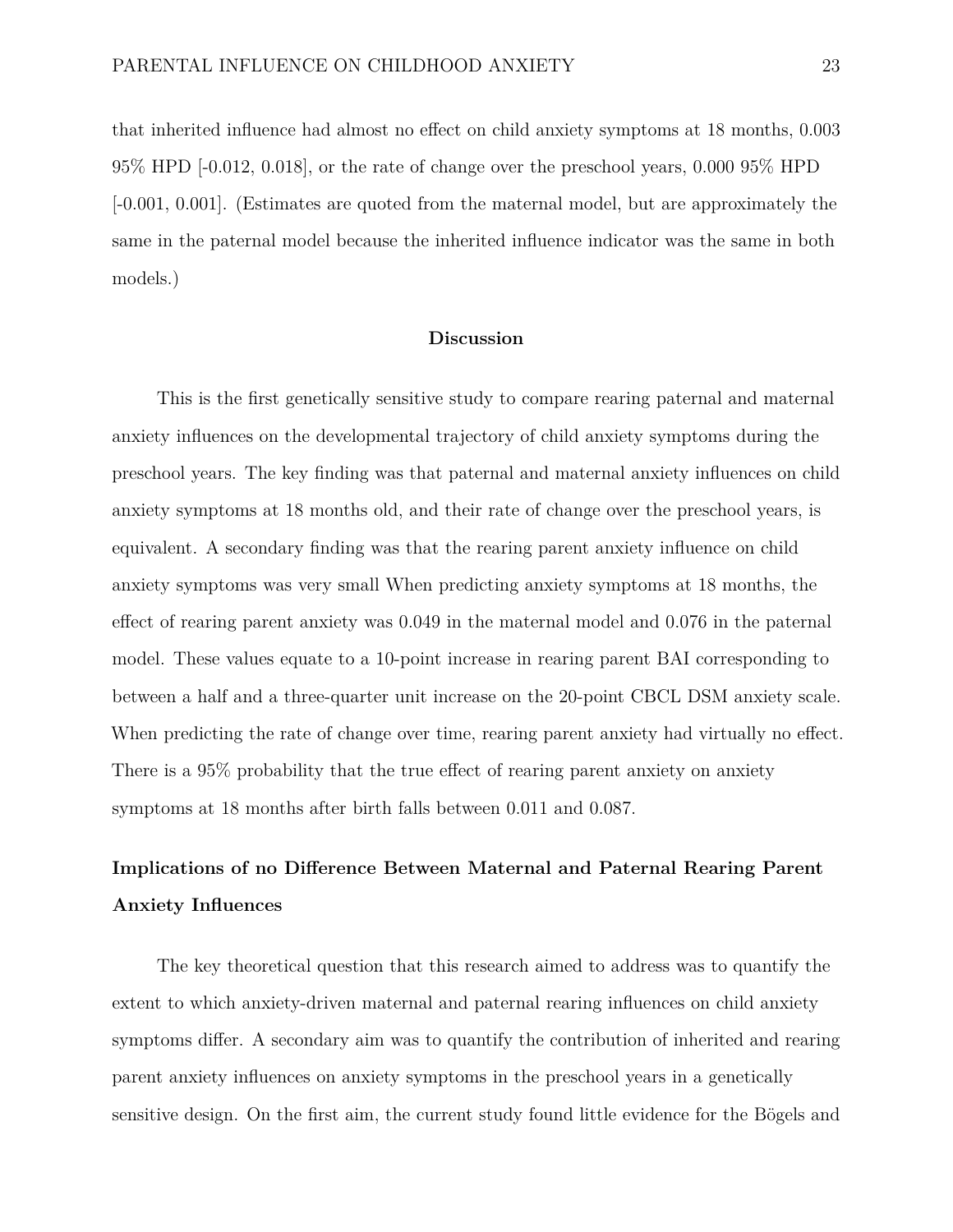Perotti (2011) theory that anxiety in the rearing father has a stronger influence on child anxiety symptoms than anxiety in the rearing mother (after considering inherited influence). The plausible parameter estimates for maternal and paternal rearing parent anxiety were negligibly different. This finding leaves little scope for maternal and paternal influences being quantitatively different (especially when considering the range of plausible values encapsulated by the HPD intervals and how they would translate to unit changes on the CBCL DSM anxiety).

As discussed earlier, contrary to Bögels and Perotti's (2011) model, there may be good reasons to assume that maternal anxiety rearing influences will be greater than paternal, but the current results lead to equally ambivalent beliefs in this idea: in the age range tested within this non-clinical sample there is very little evidence that the paternal influence of rearing parent anxiety on child anxiety symptoms differed from the maternal influence. Even if maternal and paternal effects fell at the opposite extremes of their plausible values, based on the HPD intervals, this would equate to a negligible difference on the CBCL DSM anxiety. It is also plausible that the difference is 0. One explanation is, of course, that theories proposing differences in parental anxiety influences on child anxiety are wrong.

A second explanation for the current results is that it is not general anxiety in the parent that matters but specific rearing practices conducive to fostering child anxiety symptoms. Put another way, our measure of parental anxiety influence may have been too blunt to capture differences between mothers and fathers. The idea that the specifics of childrearing matter has credibility. Flouri (2010) discusses the importance of specificity when looking at parenting models of child mental health. There are, for example, studies in which rearing characteristics other than parental anxiety in both fathers and mothers predict child anxiety symptoms, for example: overprotection (Edwards et al., 2010), parental control (van der Bruggen et al., 2010a) and negative control (Karreman, de Haas, van Tuijl, van Aken, & Dekovic, 2010). Also, studies that support Bögels and Perotti's (2011) model have tended to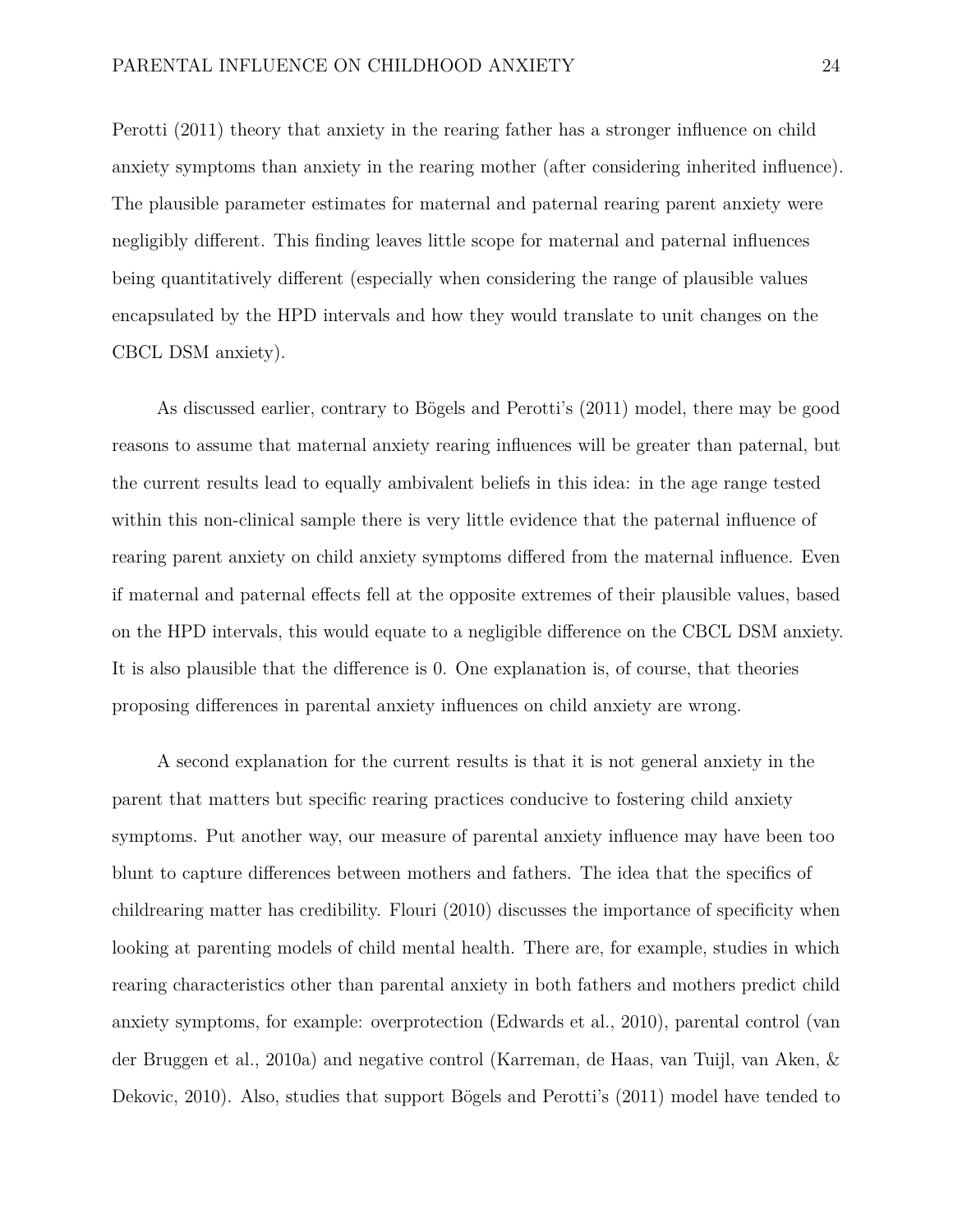look at specific aspects of rearing practices (e.g., overprotection) whereas the current study measured anxiety overall. However, across the reviewed literature there is little consistency in which aspects of maternal and paternal rearing behaviour differentially influence anxiety symptoms in the child. For example, parental over control as a predictor of child anxiety symptoms has been shown to be more important in mothers than fathers (Hudson, Comer, & Kendall, 2008), more important in fathers than mothers (van der Bruggen et al., 2010b), and equally as important in mothers and fathers (Karreman et al., 2010). One obvious next step is to repeat the current study looking at specific, theoretically-driven aspects of parenting.

A third explanation is that quantitatively different parental anxiety influences take effect at later ages (a point considered in due course) and our sample missed the time window during which differential parental effects occur. This idea fits with developmental "moderation" models, which propose that qualia of anxiety symptomatology exist very early in life but are moderated as a function of later cognitive development, the socio-emotional landscape of the child and inherited influence (Field & Lester, 2010a). For example, selective attention to threat has been shown in infants as young as 5 months old (for a review, see LoBue & Rakison, 2013) and attentional control during toddlerhood has been shown to be a protective factor in genetically susceptible children who are raised in low-risk environments (Brooker et al., 2014). Some moderation theories, such as Kindt's inhibition model (Kindt & van den Hout, 2001) suggest that the moderation (or inhibition) of selective attention to threat may occur as late as 10 years old. If true, it raises the possibility that a three-year longitudinal study during preschool is too short to capture the critical points of change of the growth curve (and, therefore, the differences in maternal and paternal rearing parent anxiety influences upon it). This explanation would also account for the differences to Eley et al. (2015), whose sample of offspring were considerably older (11 to 22) than ours. What is clear from the current study is that maternal and paternal rearing parent anxiety influences on the rate of change of anxiety symptoms during the preschool years in a non-clinical sample is ostensibly the same. Future work would need to look for whether a difference manifests later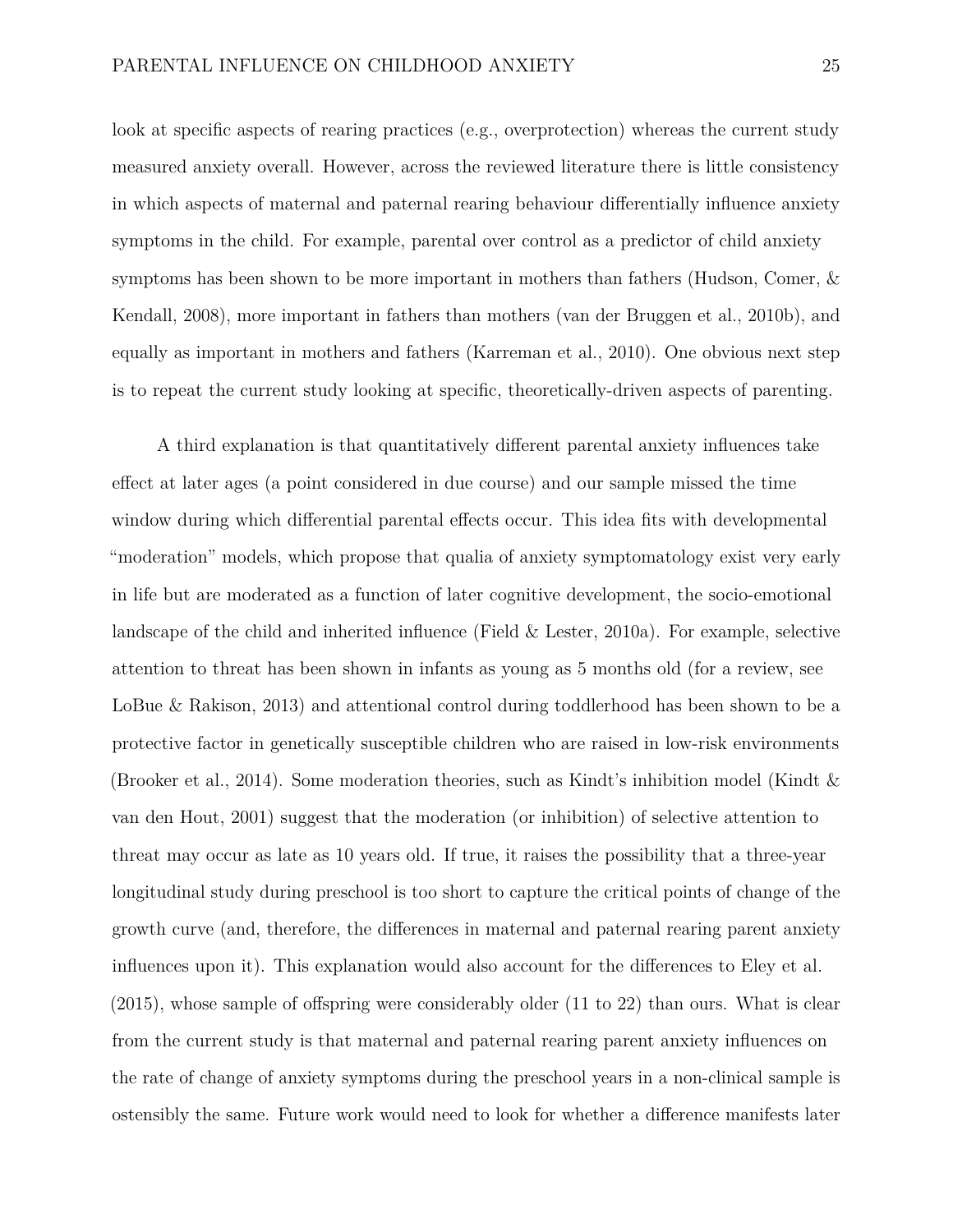in the child's development or in samples with greater clinical severity.

# **Have the Influence of Rearing Parent Anxiety and Inherited Influences Been Overestimated?**

The current study also showed that both inherited influences and rearing parent anxiety had very small effects on anxiety symptoms at 18 months and negligible effects on the rate of change in those symptoms over the preschool years. The fact that inherited influence had a trivial effect on the developmental trajectory of a child anxiety symptoms and a tiny effect on overall symptom levels at 18 months is consistent with recent children of twins work showing that an environment pathway, but not a genetic one, significantly predicted child anxiety symptoms (Eley et al., 2015). Eley et al. (2015) concluded that although the lack of evidence for a genetic pathway is surprising in light of the twin studies showing sizeable heritability estimates, it is consistent with studies of childhood depression (e.g., Silberg, Maes, & Eaves, 2010). Other work using the EGDS data in similar age groups has found that inherited influence does not significantly predict inhibition and social anxiety in 18 to 27 month olds (Natsuaki et al., 2013) and also bidirectional effects of negative affect in 9 to 27 month old children on adoptive parent anxiety that seemed to be environmental and not due to birth parent negative affect (Brooker et al., 2015). The current study further supports this position.

As Eley et al. (2015) suggest, evidence pointing to the limited inherited influence on familial transmission of anxiety supports developmental theories that assume that parents transmit anxiety through pathways such as modelling and verbal information (Creswell et al., 2011; Field & Lester, 2010b; Field & Purkis, 2011). However, the current study suggested that, as with inherited influence, rearing parent anxiety had virtually no influence on the developmental trajectory (i.e., the change over time) of anxiety symptoms, and a very weak effect on overall levels at 18 months. At face value, this conclusion contradicts Eley et al.'s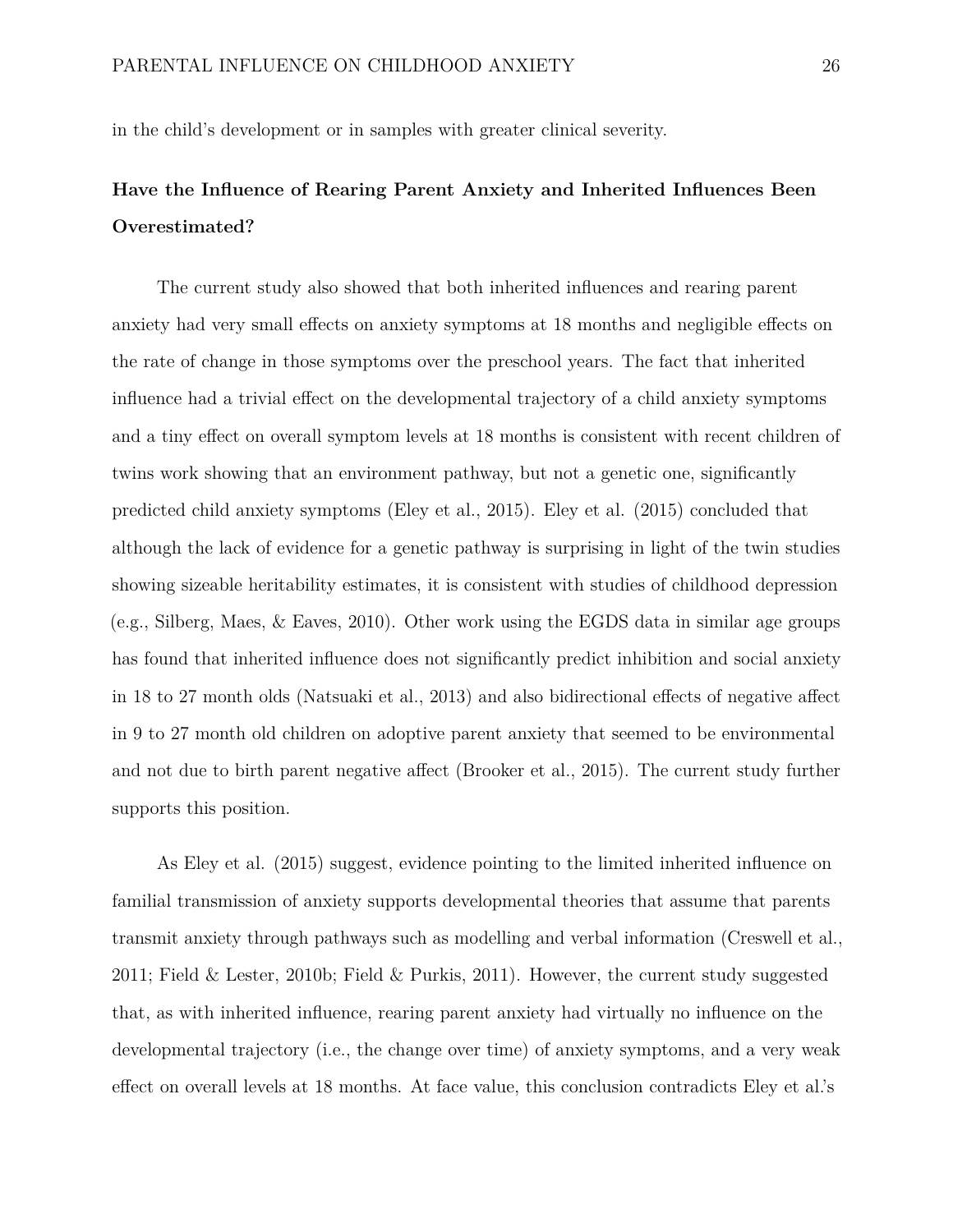data as well as the aforementioned theories that parents transmit anxiety environmentally and the empirical work to support it (for a review, see Creswell et al., 2011). However, the current study was based on a preschool sample whereas Eley et al.'s (2015) sample was aged 11-22. One obvious explanation is that anxiety transmission through pathways such as modelling and verbal information becomes important after the preschool years as the child develops the linguistic and cognitive skills to understand the implicational meaning of threat information. This explanation ties in with the aforementioned discussion of differences in paternal and maternal influences manifesting after the preschool years.

However, twin studies have shown close to zero effects of the shared genetic environment with the non-shared environment having a much greater contribution to anxiety (Spatola et al., 2010). Adoption studies, such as the current one, measure shared environment, so the measures of rearing parental anxiety in the current study would align to the shared environment estimates in a twin study. In this sense, the current results are not surprising: it may not be rearing parent anxiety that matters so much as the broader environment or specific parenting behaviours (i.e, the proximal family environment), neither of which were included in the current analysis.

One reason why the current models yielded very small estimates for the inherited influence and rearing parent anxiety in child anxiety symptoms has been discussed already, that the developmental trajectory may not change in the time period captured by the current study. Edwards et al. (2010) found that anxiety symptoms were stable over 12 months in a preschool sample. There are other explanations though. First, perhaps the developmental trajectory of the child is already relatively fixed by 18 months (the first time point at which child anxiety symptoms were measured in this study). This explanation fits with the earlier discussion of research showing that some symptoms of anxiety (e.g., attention to threat) are present very early in life (for a review, see LoBue & Rakison, 2013). It is also supported by the fact that although there was variability in the trajectory of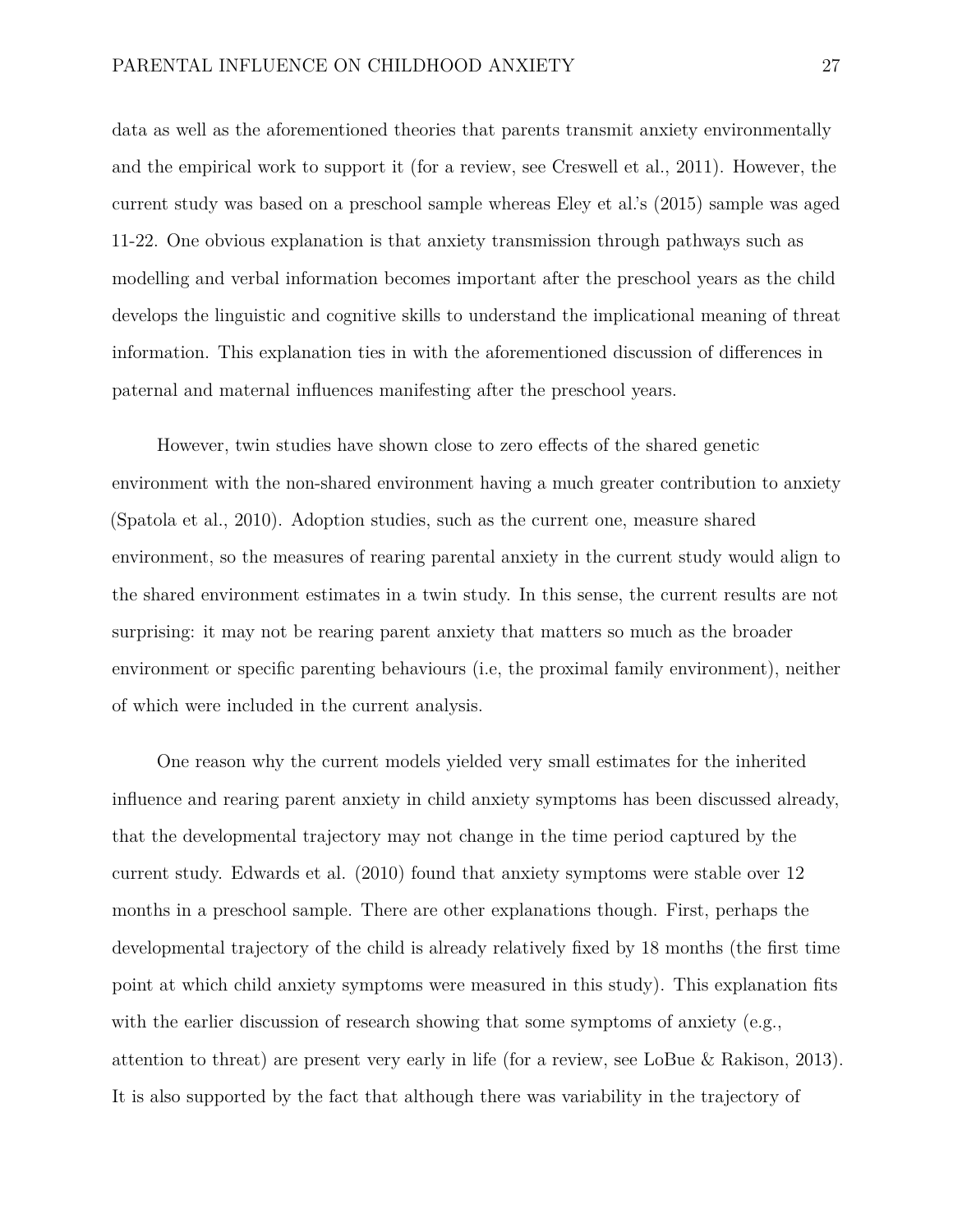children's anxiety symptoms over time, this variability was small.

#### **Applications**

Nearly all of the research on how parenting affects child anxiety symptoms has been based on samples of mothers. Theoretical models of parenting and the intergenerational transmission of anxiety (e.g., Creswell et al., 2011; Murray et al., 2009) and the interventions based upon them (e.g., Cartwright-Hatton et al., 2018; Ginsburg et al., 2015) have been operating under the assumption that what we have learnt from research on mothers translates to fathers. The good news for these models and interventions is that the findings of the current study imply that this assumption is reasonable: the influence of rearing parent anxiety appears to be very similar for mothers and fathers. The bleaker implication is that rearing parent anxiety has only a tiny effect on child anxiety symptoms meaning that there is little to gain from targeting parents' anxious behaviours in treatment or prevention programmes. However, given that the current analysis utilised a community, not clinical, sample we should be careful not to throw out the baby with the bathwater. There may be parenting behaviours not related to anxiety that promote anxious symptoms in their children, for example, a parent's tendency to change their behaviour to help their child to reduce their anxiety, known as accommodation (Lebowitz et al., 2013). A recent clinical trial suggests that treatments targeting these behaviours may be efficacious (Lebowitz, Marin, Martino, Shimshoni, & Silverman, 2019).

#### **Limitations**

Other explanations of the tiny effects of inherited influence and rearing parent anxiety on child anxiety symptoms, and the negligible paternal and maternal differences, relate to some of the study limitations. First, the current sample was a community, not clinical, sample, so perhaps there was insufficient variability in anxiety over time to enable us to detect moderators of that change. Second, reliability statistics were quite low for the child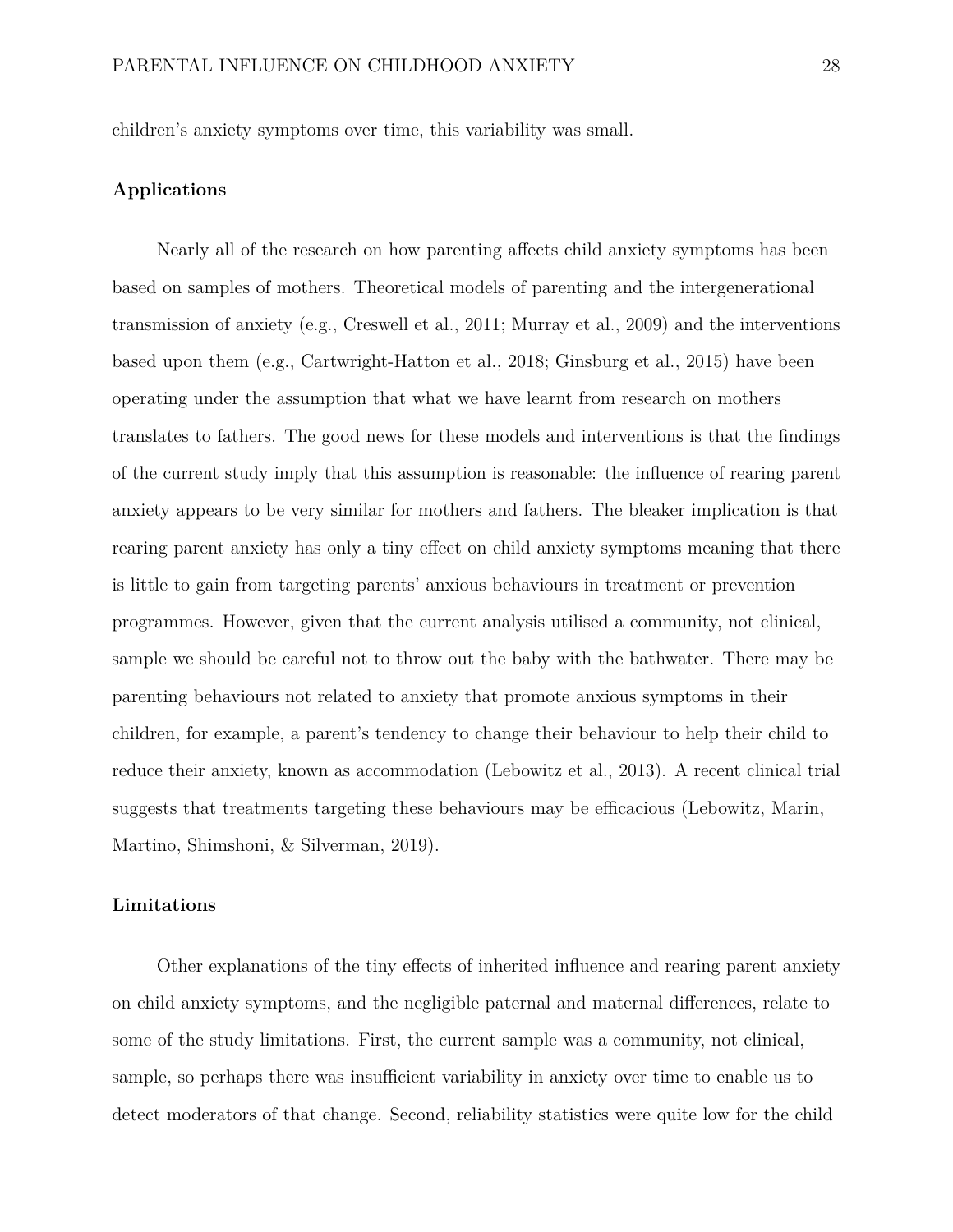anxiety symptoms measure at the first two waves. The issue of low reliability could mean that there was more measurement error in early waves than later waves, which mitigated the sensitivity of the models to detect moderators of the change in anxiety over time. Also, child anxiety symptoms scores did not meet the upper extremes of the scale even at older ages when one might expect some children to have developed extremes of anxiety. A related issue is whether the CBCL truly captures child anxiety symptoms. As noted earlier, there has been relatively little research on the trajectory of anxiety symptoms in the preschool years because it is difficult to measure. Although the pre-school CBCL is a widely used and established measure of child anxiety symptoms, it is, nevertheless, a parental report of the child's behaviour and may be an insensitive gauge of the child's internal state.

Third, because the current sample was a community sample, there may have been insufficient variability in birth parent anxiety which would mitigate the size of inherited influence on child anxiety symptoms. This explanation seems implausible because birth parents reported levels of anxiety and depression that ranged to clinical levels (see Table 1). Related to the previous point, because they have undergone intense screening, adoptive parents may have better mental health than the general population which would again mitigate the size of effect of rearing parent anxiety on child anxiety symptoms (McGue et al., 2007). This explanation has credibility because the BAI scores of adoptive parents had low variance and range compared to the general population (see Table 1) which may have attenuated the parameter estimates (i.e., effect size estimates and their credible intervals) for the effect of rearing parent anxiety. However, in general, adoption samples have been shown not to show range restriction in measures of mental health. Nevertheless, the results may not be generalizable beyond adoption samples.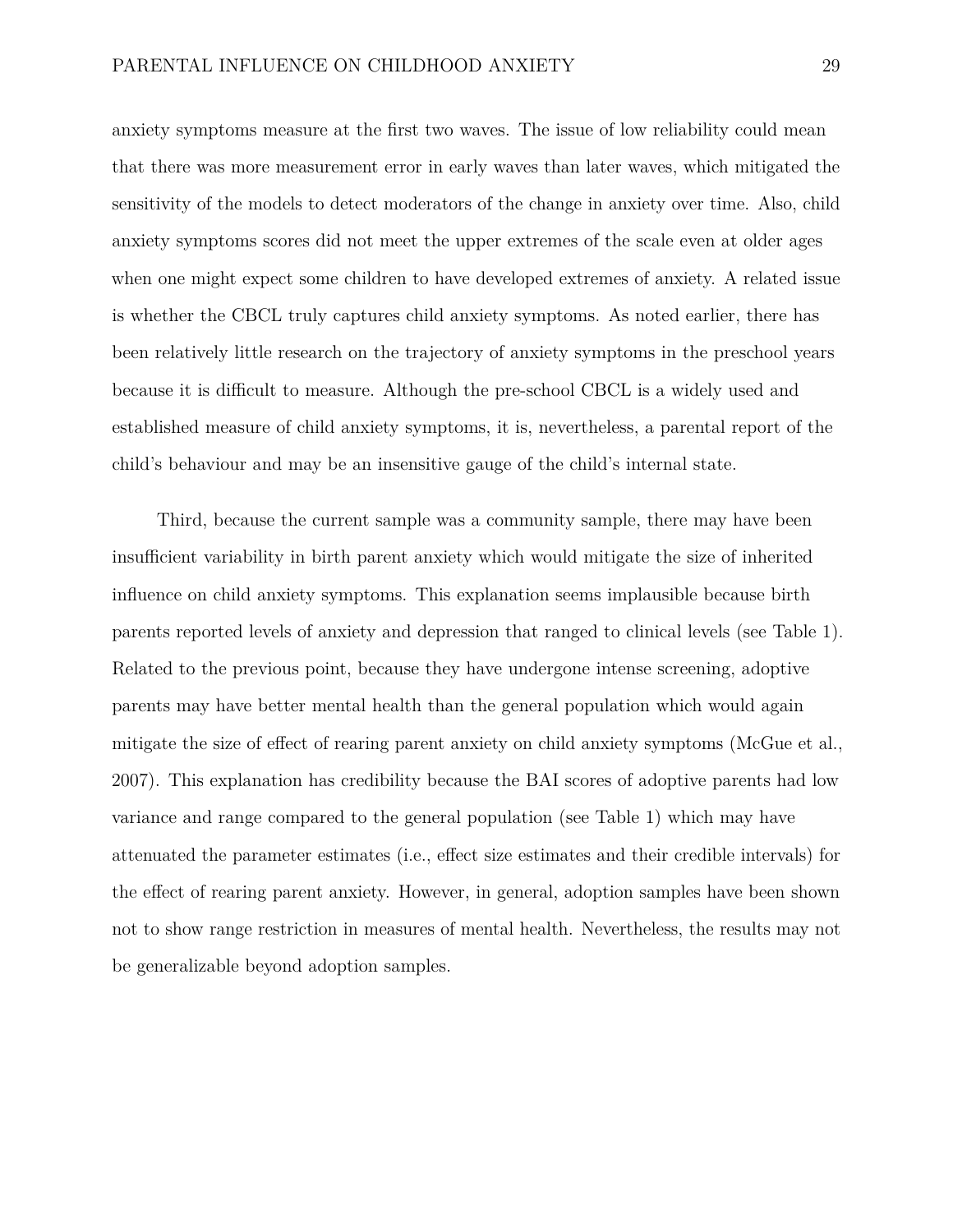#### **Summary**

The take-home message is that in the preschool years, when controlling for inherited influences, child anxiety symptoms are relatively unaffected by rearing parent anxiety and there is little evidence that the size of this effect differs from mothers and fathers. These findings could suggest that by 18 months, anxiety symptoms are already in place and unchangeable (except perhaps by non-family environment) after 4.5 years. This could mean that parental influence on anxiety takes place before 18 months or up to 4.5 years, or that it has simply been overestimated in past theories and research.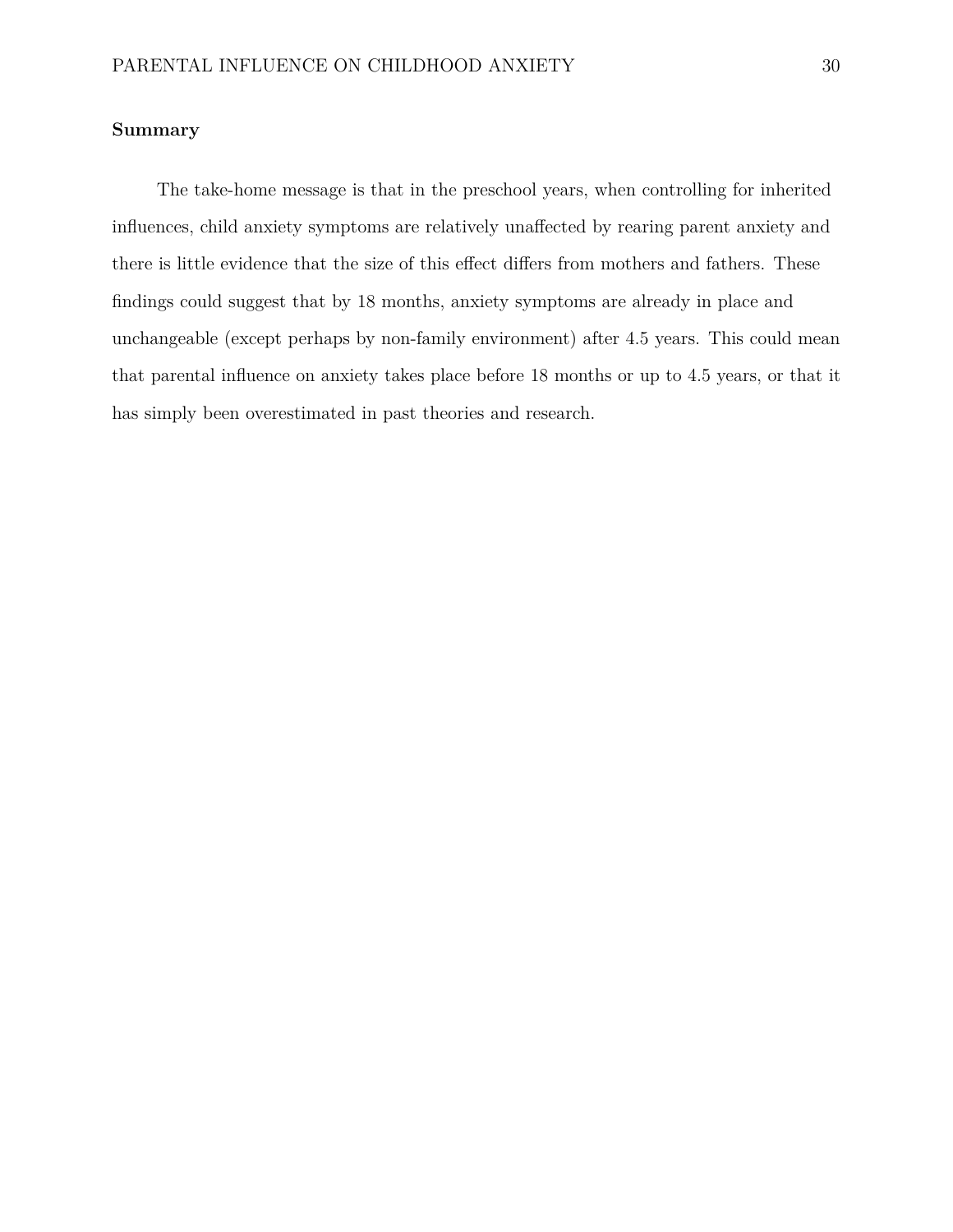#### **References**

- Achenbach, T. M. (2013). *DSM guide for the ASEBA*. Burlington, VT: University of Vermont, Research Center for Children, Youth & Families.
- Achenbach, T. M., & Rescorla, L. A. (2000). *Manual for ASEBA preschool forms and profiles*. Burlington, VT: University of Vermont, Research Center for Children, Youth, & Families.
- Andrews, G., & Peters, L. (1998). The psychometric properties of the composite international diagnostic interview. *Social Psychiatry and Psychiatric Epidemiology*, *33*, 80–88.<https://doi.org/10.1007/s001270050026>
- Aust, F., & Barth, M. (2018). *papaja: Create APA manuscripts with R Markdown*. Retrieved from<https://github.com/crsh/papaja>
- Barrett, P., Fisak, B., & Cooper, M. (2015). The treatment of anxiety in young children: Results of an open trial of the fun FRIENDS program. *Behaviour Change*, *32*, 231–242.<https://doi.org/10.1017/bec.2015.12>
- Beck, A. T., & Steer, R. A. (1993a). *Beck anxiety inventory manual*. San Antonio, TX: Psychological Corporation.
- Beck, A. T., & Steer, R. A. (1993b). *Beck depression inventory manual*. San Antonio, TX: Psychological Corporation.
- Beesdo, K., Knappe, S., & Pine, D. S. (2009). Anxiety and anxiety disorders in children and adolescents: Developmental issues and implications for DSM-V. *Psychiatric Clinics of North America*, *32*, 483–524.<https://doi.org/10.1016/j.psc.2009.06.002>
- Bentler, P. M. (1990). Comparative fit indexes in structural models. *Psychological Bulletin*,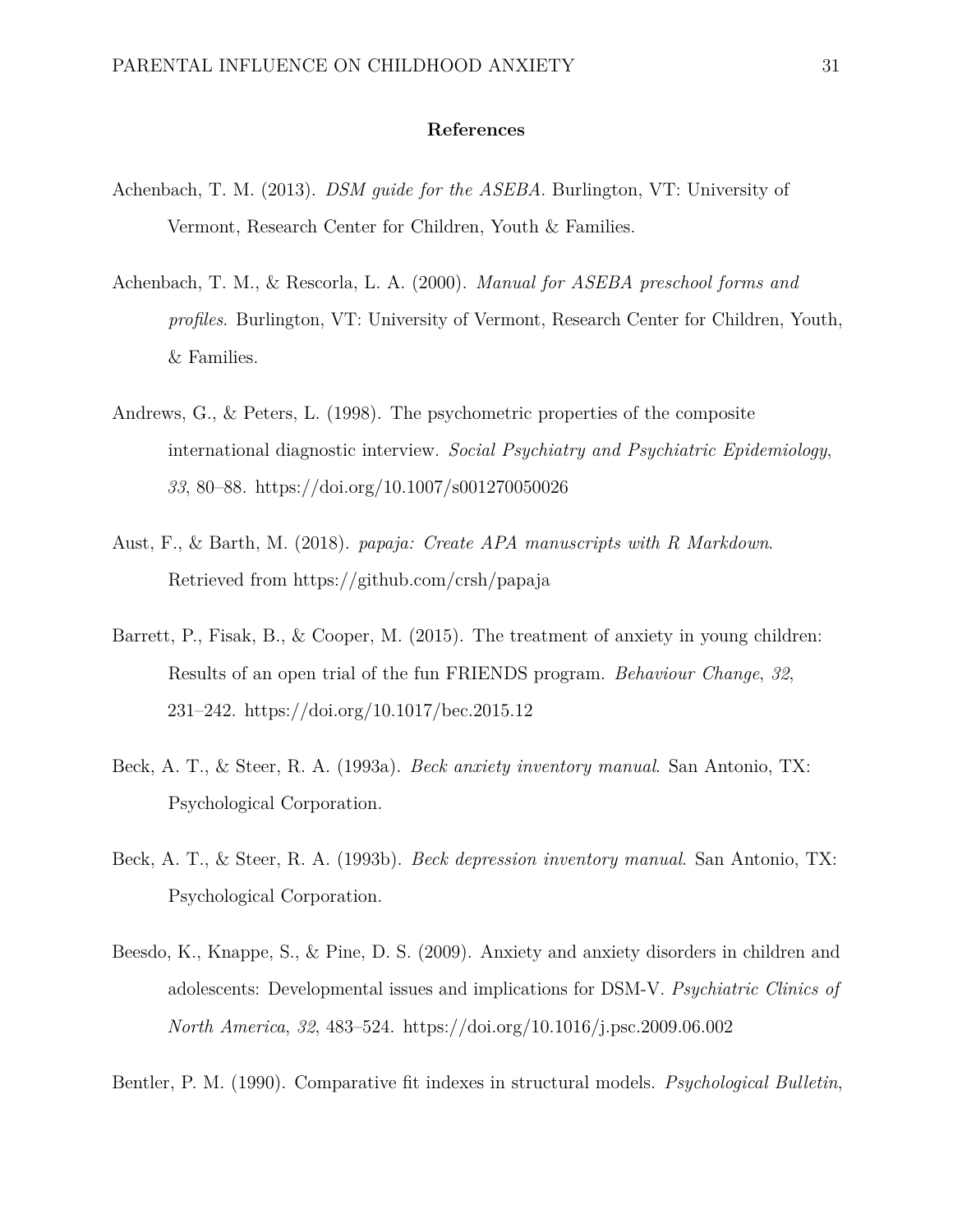*107*, 238–246.

- Bögels, S. M., & Perotti, E. C. (2011). Does father know best? A formal model of the paternal influence on childhood social anxiety. *Journal of Child and Family Studies*, *20*, 171–181.<https://doi.org/10.1007/s10826-010-9441-0>
- Bögels, S. M., & Phares, V. (2008). Fathers' role in the etiology, prevention and treatment of child anxiety: A review and new model. *Clinical Psychology Review*, *28*, 539–558. <https://doi.org/10.1016/j.cpr.2007.07.011>
- Brooker, R. J., Neiderhiser, J. M., Ganiban, J. M., Leve, L. D., Shaw, D. S., & Reiss, D. (2014). Birth and adoptive parent anxiety symptoms moderate the link between infant attention control and internalizing problems in toddlerhood. *Development and Psychopathology*, *26*, 347–359.<https://doi.org/10.1017/s095457941300103x>
- Brooker, R. J., Neiderhiser, J. M., Leve, L. D., Shaw, D. S., Scaramella, L. V., & Reiss, D. (2015). Associations between infant negative affect and parent anxiety symptoms are bidirectional: Evidence from mothers and fathers. *Frontiers in Psychology*, *6*. <https://doi.org/10.3389/fpsyg.2015.01875>
- Cartwright-Hatton, S., Ewing, D., Dash, S., Hughes, Z., Thompson, E. J., Hazell, C. M., ... Startup, H. (2018). Preventing family transmission of anxiety: Feasibility RCT of a brief intervention for parents. *British Journal of Clinical Psychology*, *57*, 351–366. <https://doi.org/10.1111/bjc.12177>
- Cartwright-Hatton, S., McNicol, K., & Doubleday, E. (2006). Anxiety in a neglected population: Prevalence of anxiety disorders in pre-adolescent children. *Clinical Psychology Review*, *26*, 817–833.<https://doi.org/10.1016/j.cpr.2005.12.002>
- Cohen, J. (1990). Things I have learned (so far). *American Psychologist*, *45*, 1304–1312. <https://doi.org/10.1037/0003-066X.45.12.1304>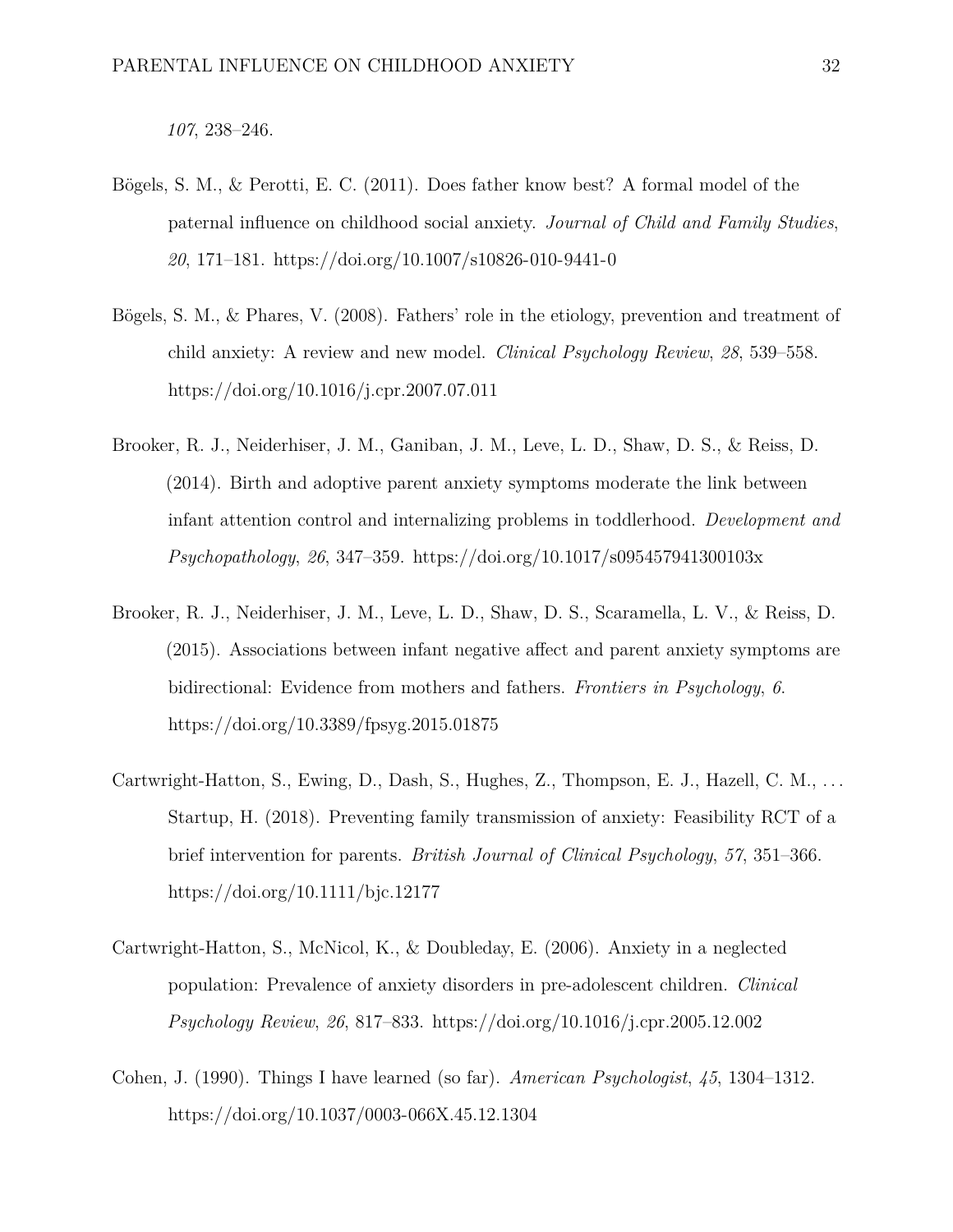- Connell, A. M., & Goodman, S. H. (2002). The association between psychopathology in fathers versus mothers and children's internalizing and externalizing behavior problems: A meta-analysis. *Psychological Bulletin*, *128*, 746–773. <https://doi.org/10.1037/0033-2909.128.5.746>
- Costello, E. J., Egger, H. L., Copeland, W., Erkanli, A., & Angold, A. (2011). The developmental epidemiology of anxiety disorders: Phenomenology, prevalence, and comorbidity. In W. K. Silverman & A. P. Field (Eds.), *Anxiety disorders in children and adolescents: Research, assessment and intervention* (2nd ed., pp. 56–75). Cambridge: Cambridge University Press.
- Creswell, C., Murray, L., Stacey, J., & Cooper, P. (2011). Parenting and child anxiety. In W. K. Silverman & A. P. Field (Eds.), *Anxiety disorders in children and adolescents: Research, assessment and intervention* (2nd ed., pp. 299–322). Cambridge: Cambridge University Press.
- Department for Education. (2010). *Promoting the emotional health of children and young people: Guidance for Children's Trust partnerships, including how to deliver NI 50*. Department for Children, Schools and Families.
- Dougherty, L. R., Tolep, M. R., Bufferd, S. J., Olino, T. M., Dyson, M., Traditi, J., ... Klein, D. N. (2013). Preschool anxiety disorders: Comprehensive assessment of clinical, demographic, temperamental, familial, and life stress correlates. *Journal of Clinical Child & Adolescent Psychology*, *42*, 577–589. <https://doi.org/10.1080/15374416.2012.759225>
- Edwards, S. L., Rapee, R. M., & Kennedy, S. (2010). Prediction of anxiety symptoms in preschool-aged children: Examination of maternal and paternal perspectives. *Journal of Child Psychology and Psychiatry*, *51*, 313–321. <https://doi.org/10.1111/j.1469-7610.2009.02160.x>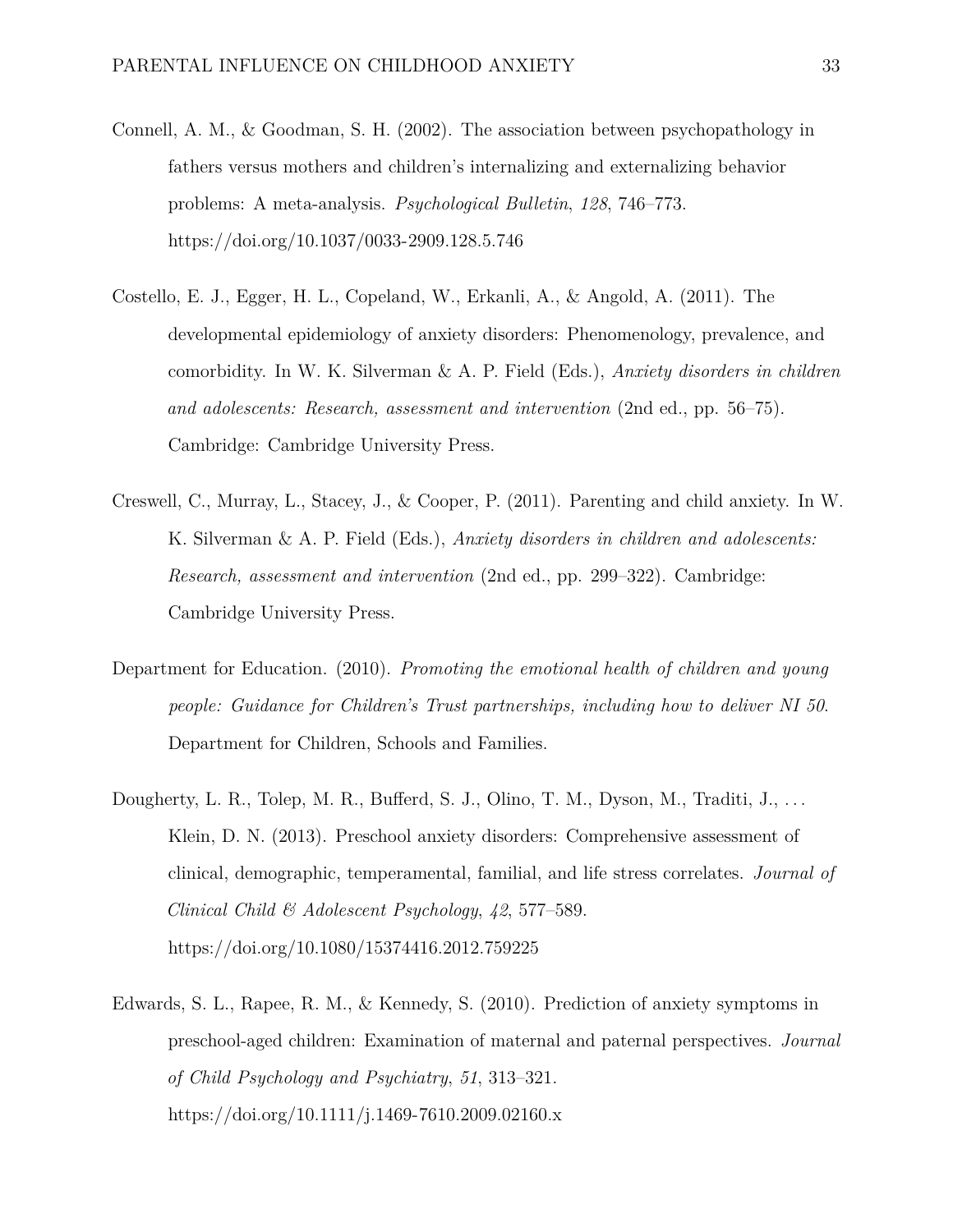- Eley, T. C., Bolton, D., O'Connor, T. G., Perrin, S., Smith, P., & Plomin, R. (2003). A twin study of anxiety-related behaviours in pre-school children. *Journal of Child Psychology and Psychiatry*, *44*, 945–960.<https://doi.org/10.1111/1469-7610.00179>
- Eley, T. C., Bolton, D., O'Connor, T., Perrin, S., Smith, P., & Plomin, R. (2000). The structure of anxiety in 4-year-olds: A genetic analysis. *Behavior Genetics*, *30*, 404–404.<https://doi.org/10.1023/A:1017371222025>
- Eley, T. C., McAdams, T. A., Rijsdijk, F. V., Lichtenstein, P., Narusyte, J., Reiss, D., . . . Neiderhiser, J. M. (2015). The intergenerational transmission of anxiety: A children-of-twins study. *American Journal of Psychiatry*, *172*, 630–637. <https://doi.org/10.1176/appi.ajp.2015.14070818>
- Feng, X., Shaw, D. S., Kovacs, M., Lane, T., O'Rourke, F. E., & Alarcon, J. H. (2008). Emotion regulation in preschoolers: The roles of behavioral inhibition, maternal affective behavior, and maternal depression. *Journal of Child Psychology and Psychiatry*, *49*, 132–141.<https://doi.org/10.1111/j.1469-7610.2007.01828.x>
- Field, A. P. (2017). *Discovering statistics using IBM SPSS Statistics* (5th ed.). London: Sage.
- Field, A. P., & Lester, K. J. (2010a). Is there room for 'development' in developmental models of information processing biases to threat in children and adolescents? *Clinical Child and Family Psychology Review*, *13*, 315–332. <https://doi.org/10.1007/s10567-010-0078-8>
- Field, A. P., & Lester, K. J. (2010b). Learning of Information processing biases in anxious children and adolescents. In J. A. Hadwin & A. P. Field (Eds.), *Information processing biases and anxiety: A developmental perspective* (pp. 253–278). Chichester: Wiley-Blackwell.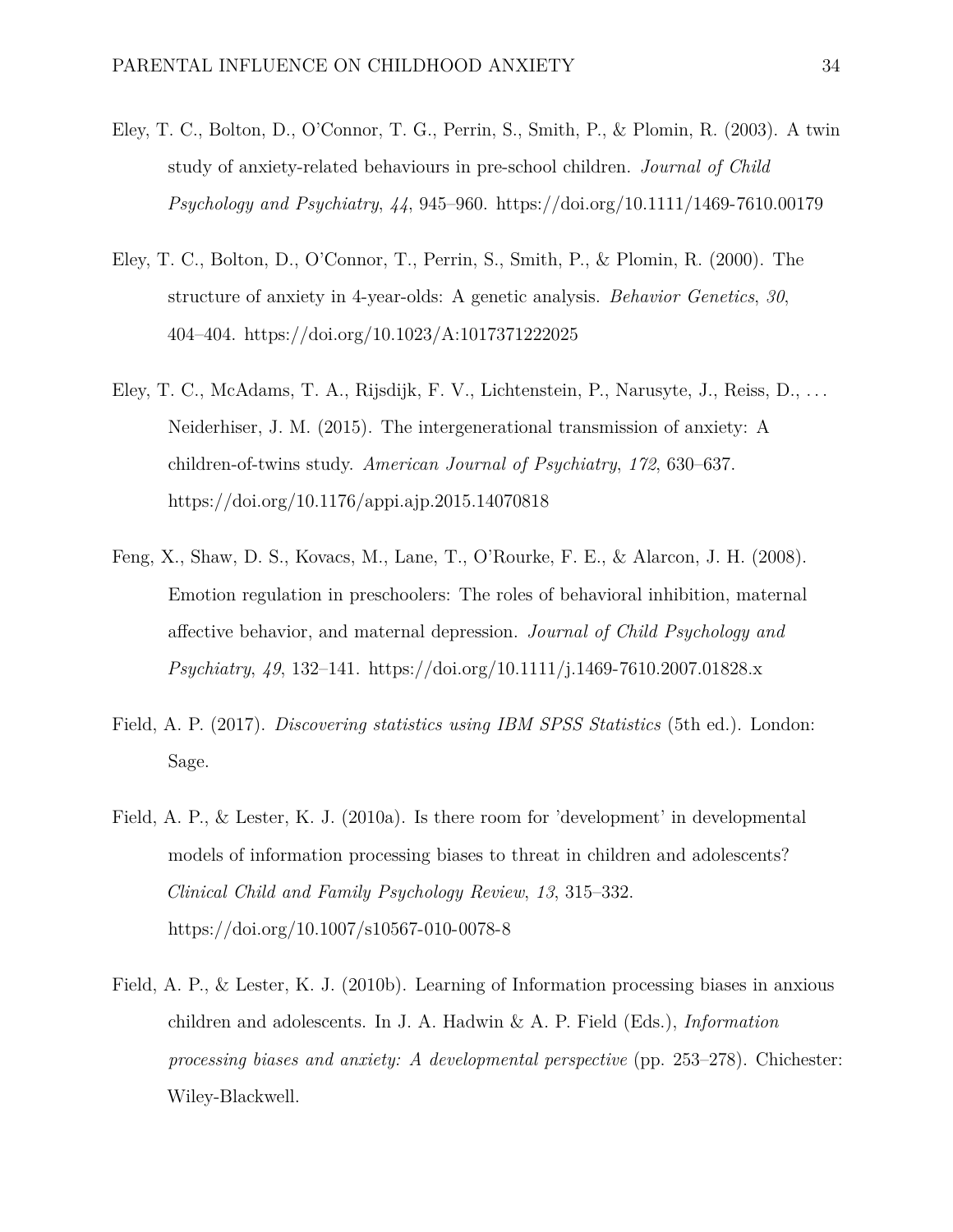- Field, A. P., & Purkis, H. M. (2011). The role of learning in the aetiology of child and adolescent fear and anxiety. In W. K. Silverman & A. P. Field (Eds.), *Anxiety disorders in children and adolescents: Research, assessment and intervention* (2nd ed., pp. 227–256). Cambridge: Cambridge University Press.
- Fisak, B., Richard, D., & Mann, A. (2011). The prevention of child and adolescent anxiety: A meta-analytic review. *Prevention Science*, *12*, 255–268. <https://doi.org/10.1007/s11121-011-0210-0>
- Flouri, E. (2010). Fathers' behaviors and children's psychopathology. *Clinical Psychology Review*, *30*, 363–369.<https://doi.org/10.1016/j.cpr.2010.01.004>
- Ford, T., Goodman, R., & Meltzer, H. (2003). The British child and adolescent mental health survey 1999: The prevalence of DSM-IV disorders. *Journal of the American Academy of Child and Adolescent Psychiatry*, *42*, 1203–1211. <https://doi.org/10.1097/00004583-200310000-00011>
- Gelman, A., Carlin, J. A., Stern, H. S., Dunson, D. B., Vehtari, A., & Rubin, D. B. (2013). *Bayesian data analysis* (3rd ed.). Boca Raton, FL: Chapman & Hall.
- Gillis, M. M., Haaga, D. A. F., & Ford, G. T. (1995). Normative values for the Beck Anxiety Inventory, Fear Questionnaire, Penn State Worry Questionnaire, and Social Phobia and Anxiety Inventory. *Psychological Assessment*, *7*, 450–455. <https://doi.org/10.1037/1040-3590.7.4.450>
- Ginsburg, G. S., Drake, K. L., Tein, J.-Y., Teetsel, R., & Riddle, M. A. (2015). Preventing onset of anxiety disorders in offspring of anxious parents: A randomized controlled trial of a family-based intervention. *American Journal of Psychiatry*, *172*, 1207–1214. <https://doi.org/10.1176/appi.ajp.2015.14091178>

Hudson, J. L., Comer, J. S., & Kendall, P. C. (2008). Parental responses to positive and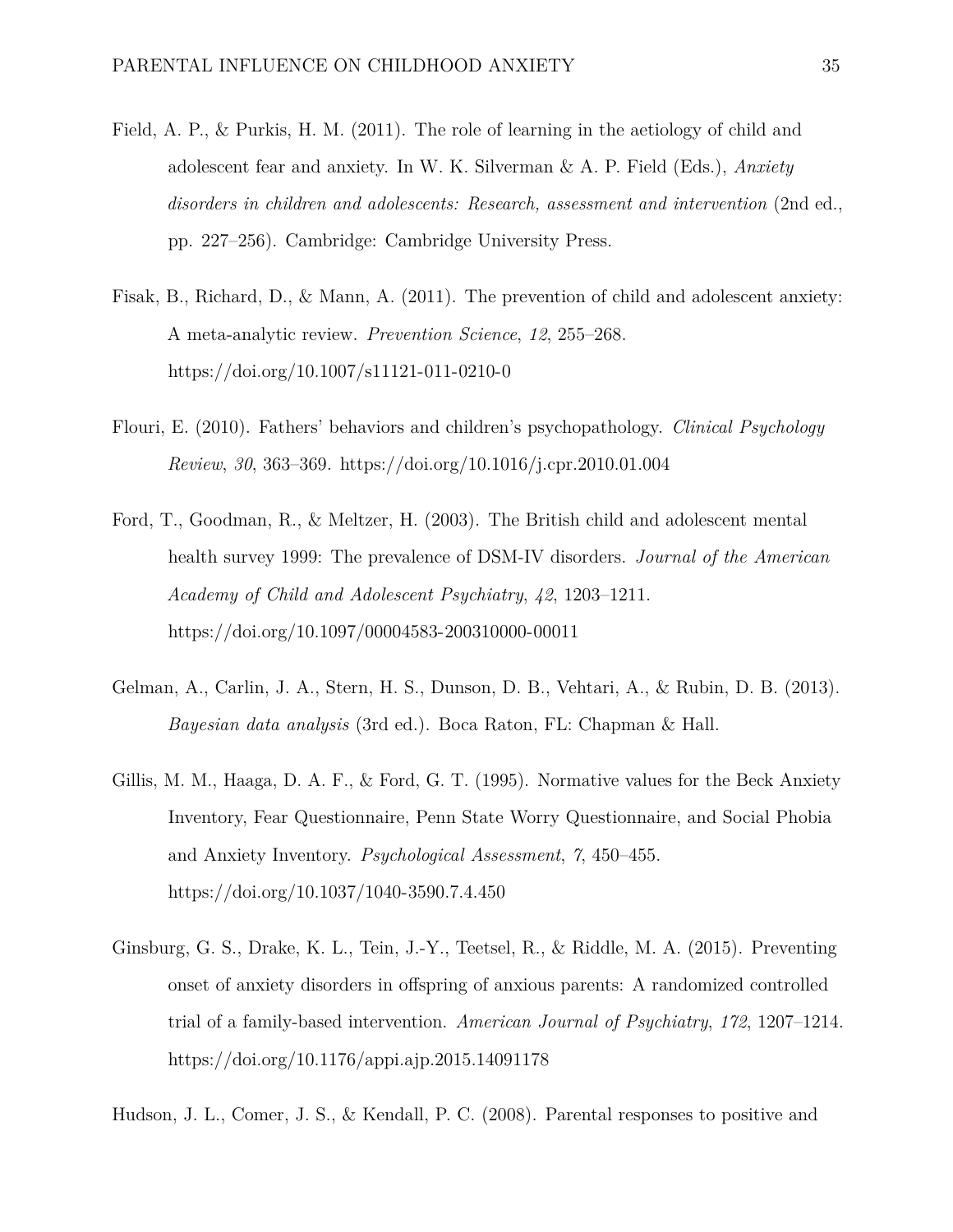negative emotions in anxious and nonanxious children. *Journal of Clinical Child and Adolescent Psychology*, *37*, 303–313.<https://doi.org/10.1080/15374410801955839>

- Jamshidian, M., & Jalal, S. (2010). Tests of homoscedasticity, normality, and missing completely at random for incomplete multivariate data. *Psychometrika*, *75*, 649–674. <https://doi.org/10.1007/s11336-010-9175-3>
- Jamshidian, M., Jalal, S., & Jansen, C. (2014). MissMech: An R package for testing homoscedasticity, multivariate normality, and missing completely at random (MCAR). *Journal of Statistical Software*, *56*, 1–31.<https://doi.org/10.18637/jss.v056.i06>
- Jorgensen, D., Pornprasertmanit, S., Schoemann, M. A., & Rosseel, Y. (2018). *semTools: Useful tools for structural equation modeling*. Retrieved from <https://CRAN.R-project.org/package=semTools>
- Karreman, A., de Haas, S., van Tuijl, C., van Aken, M. A. G., & Dekovic, M. (2010). Relations among temperament, parenting and problem behavior in young children. *Infant Behavior & Development*, *33*, 39–49. <https://doi.org/10.1016/j.infbeh.2009.10.008>
- Kessler, R. C., & Üstün, T. B. (2004). The world mental health (WMH) survey initiative version of the world health organization (WHO) composite international diagnostic interview (CIDI). *International Journal of Methods in Psychiatric Research*, *13*, 93–121.<https://doi.org/10.1002/mpr.168>
- Kim-Cohen, J., Caspi, A., Moffitt, T. E., Harrington, H., Milne, B. J., & Poulton, R. (2003). Prior juvenile diagnoses in adults with mental disorder - developmental follow-back of a prospective-longitudinal cohort. *Archives of General Psychiatry*, *60*, 709–717. <https://doi.org/10.1001/archpsyc.60.7.709>

Kindt, M., & van den Hout, M. (2001). Selective attention and anxiety: A perspective on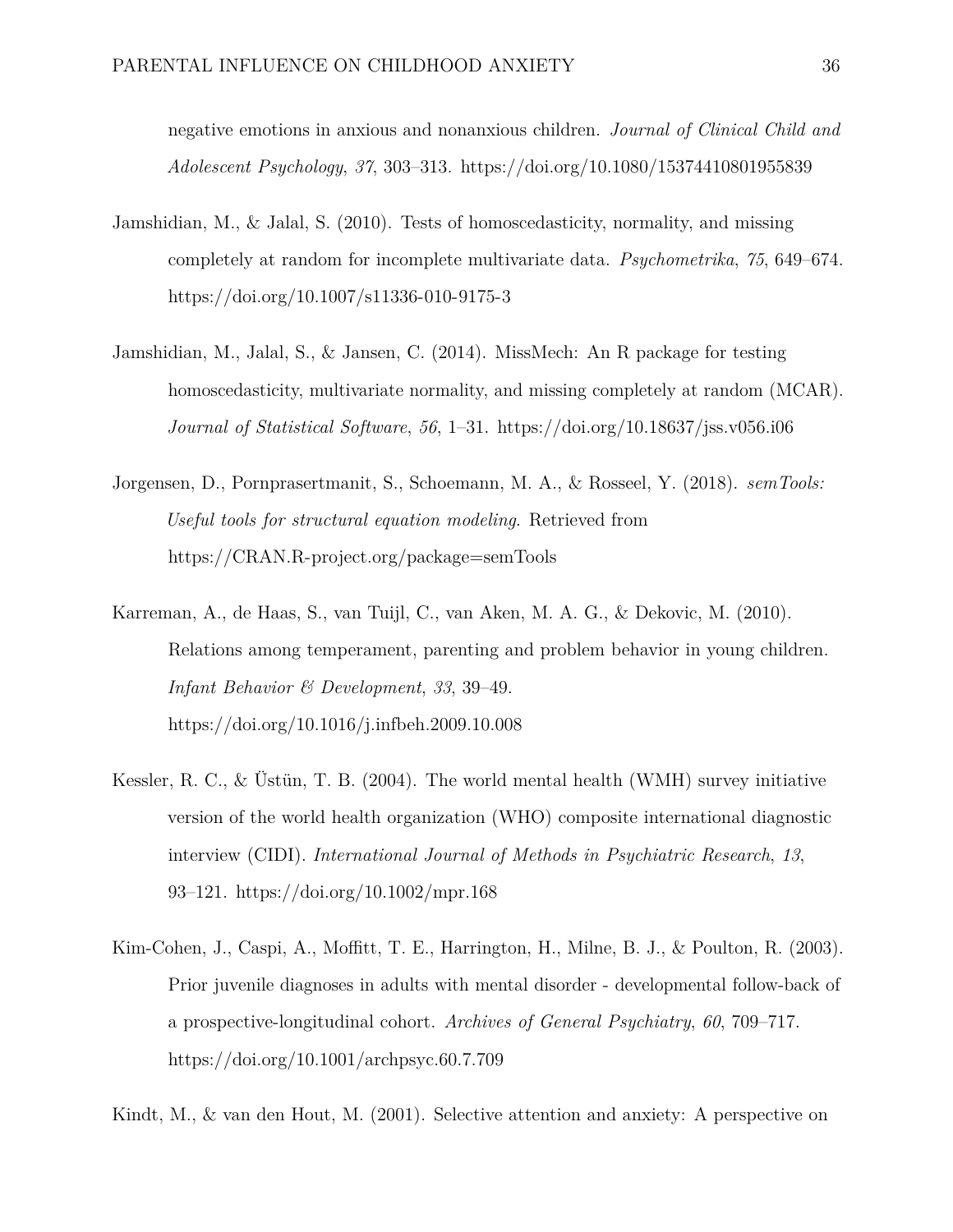developmental issues and the causal status. *Journal of Psychopathology and Behavioral Assessment*, *23*, 193–202.<https://doi.org/10.1023/A:1010921405496>

- Kovacs, M., Gatsonis, C., Paulauskas, S. L., & Richards, C. (1989). Depressive-disorders in childhood IV. A longitudinal-study of co-morbidity with and risk for anxiety disorders. *Archives of General Psychiatry*, *46*, 776–782. <https://doi.org/10.1001/archpsyc.1989.01810090018003>
- Kristensen, S., Henriksen, T. B., & Bilenberg, N. (2010). The Child Behavior Checklist for ages 1.5-5 (CBCL/11/2-5): Assessment and analysis of parent- and caregiver-reported problems in a population-based sample of Danish preschool children. *Nordic Journal of Psychiatry*, *64*, 203–209.<https://doi.org/10.3109/08039480903456595>
- Kushner, M. G., Sher, K. J., & Beitman, B. D. (1990). The relation between alcohol-problems and the anxiety disorders. *American Journal of Psychiatry*, *147*, 685–695.<https://doi.org/10.1176/ajp.147.6.685>
- Lebowitz, E. R., Marin, C., Martino, A., Shimshoni, Y., & Silverman, W. K. (2019). Parent-based treatment as efficacious as cognitive-behavioral therapy for childhood anxiety: A randomized noninferiority study of supportive parenting for anxious childhood emotions. *Journal of the American Academy of Child & Adolescent Psychiatry*.<https://doi.org/10.1016/j.jaac.2019.02.014>
- Lebowitz, E. R., Woolston, J., Bar-Haim, Y., Calvocoressi, L., Dauser, C., Warnick, E., . . . Leckman, J. F. (2013). Family accommodation in pediatric anxiety disorders. *Depression and Anxiety*, *30*, 47–54.<https://doi.org/10.1002/da.21998>
- Leve, L. D., Neiderhiser, J. M., Shaw, D. S., Ganiban, J., Natsuaki, M. N., & Reiss, D. (2013). The Early Growth and Development Study: A prospective adoption study from birth through middle childhood. *Twin Research and Human Genetics*, *16*,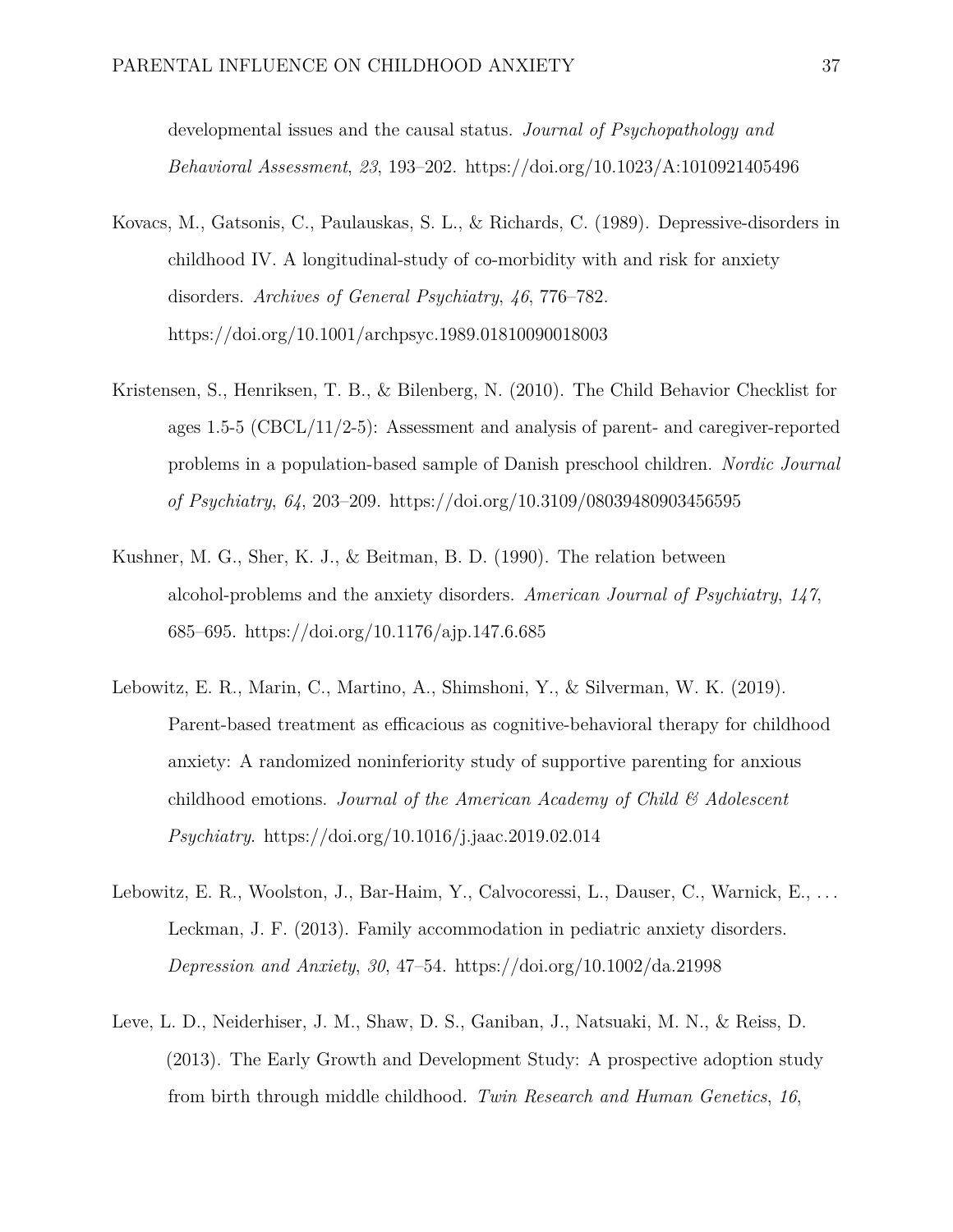412–423.<https://doi.org/10.1017/thg.2012.126>

- Lindhout, I., Markus, M., Hoogendijk, T., Borst, S., Maingay, R., Spinhoven, P., ... Boer, F. (2006). Childrearing style of anxiety-disordered parents. *Child Psychiatry & Human Development*, *37*, 89–102.<https://doi.org/10.1007/s10578-006-0022-9>
- Liu, P., & Pérez-Edgar, K. E. (2019). Developmental pathways from early behavioral inhibition to later anxiety: An integrative review of developmental psychopathology research and translational implications. *Adolescent Research Review*, *4*, 45–58. <https://doi.org/10.1007/s40894-018-0092-5>
- LoBue, V., & Rakison, D. H. (2013). What we fear most: A developmental advantage for threat-relevant stimuli. *Developmental Review*, *33*, 285–303. <https://doi.org/10.1016/j.dr.2013.07.005>
- MacCallum, R. C., Browne, M. W., & Sugawara, H. M. (1996). Power analysis and determination of sample size for covariance structure modeling. *Psychological Methods*, *1*, 130–149.<https://doi.org/10.1037/1082-989X.1.2.130>
- Majdandzic, M., Möller, E. L., de Vente, W., Bögels, S. M., & van den Boom, D. C. (2014). Fathers' challenging parenting behavior prevents social anxiety development in their 4-year-old children: A longitudinal observational study. *Journal of Abnormal Child Psychology*, *42*, 301–310.<https://doi.org/10.1007/s10802-013-9774-4>
- Marmorstein, N. R., Iacono, W. G., & McGue, M. (2012). Associations between substance use disorders and major depression in parents and late adolescent-emerging adult offspring: An adoption study. *Addiction*, *107*, 1965–1973. <https://doi.org/10.1111/j.1360-0443.2012.03934.x>
- McGue, M., Keyes, M., Sharma, A., Elkins, I., Legrand, L., Johnson, W., & Iacono, W. G. (2007). The environments of adopted and non-adopted youth: Evidence on range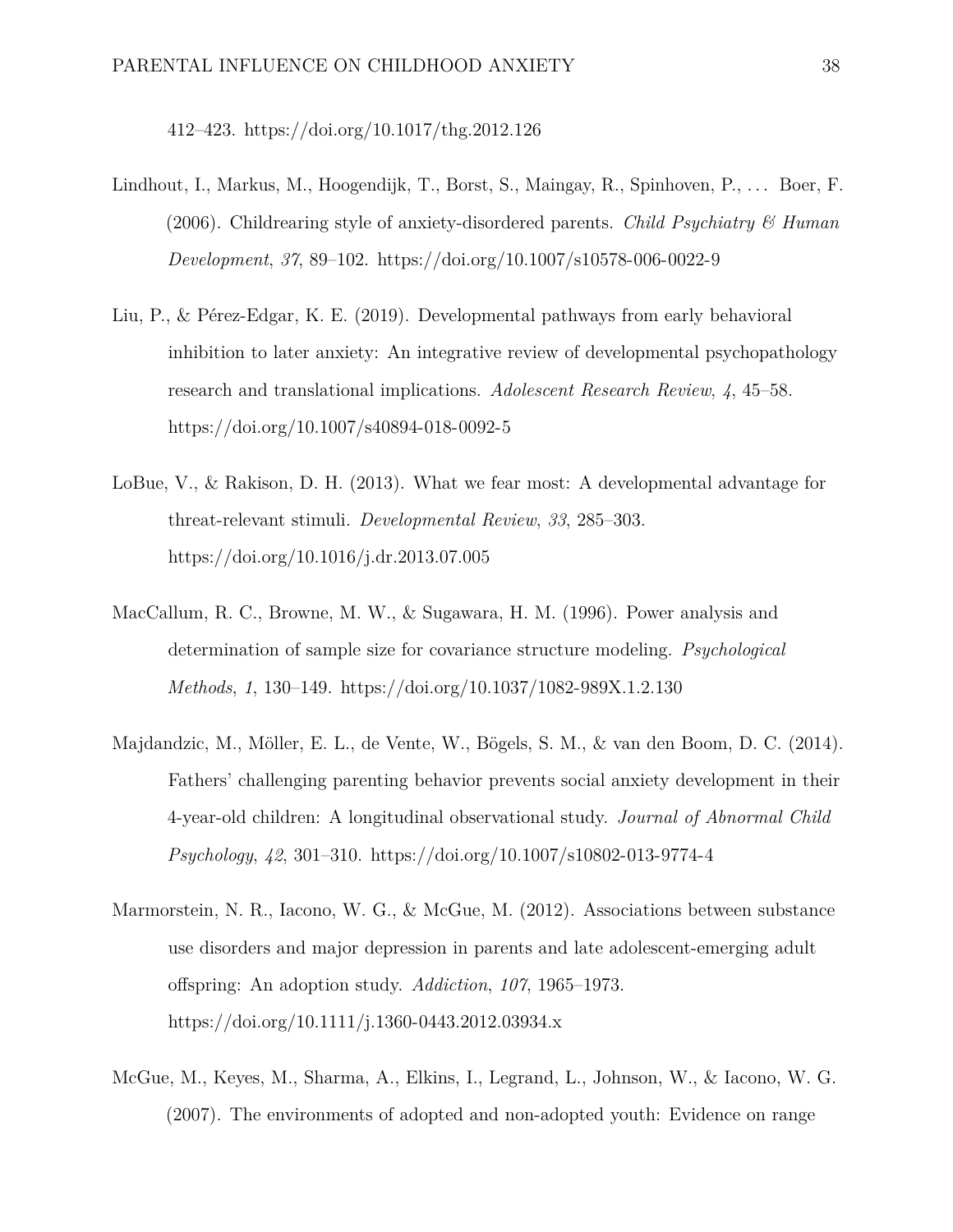restriction from the Sibling Interaction and Behavior Study (SIBS). *Behavior Genetics*, *37*, 449–462.<https://doi.org/10.1007/s10519-007-9142-7>

- McShane, K. E., & Hastings, P. D. (2009). The new friends vignettes: Measuring parental psychological control that confers risk for anxious adjustment in preschoolers. *International Journal of Behavioral Development*, *33*, 481–495. <https://doi.org/10.1177/0165025409103874>
- Merkle, E. C. (2011). A comparison of imputation methods for Bayesian factor analysis models. *Journal of Educational and Behavioral Statistics*, *36*, 257–276. <https://doi.org/10.3102/1076998610375833>
- Merkle, E. C., & Rosseel, Y. (2018). blavaan: Bayesian structural equation models via parameter expansion. *Journal of Statistical Software*, *85*, 1–30. <https://doi.org/10.18637/jss.v085.i04>
- Morey, R. D., Hoekstra, R., Rouder, J. N., Lee, M. D., & Wagenmakers, E. J. (2016). The fallacy of placing confidence in confidence intervals. *Psychonomic Bulletin & Review*, *23*, 103–123.<https://doi.org/10.3758/s13423-015-0947-8>
- Morey, R. D., & Rouder, J. N. (2018). *BayesFactor: Computation of bayes factors for common designs*. Retrieved from<https://CRAN.R-project.org/package=BayesFactor>
- Möller, E. L., Majdandzic, M., & Bögels, S. M. (2014a). Fathers' versus mothers' social referencing signals in relation to infant anxiety and avoidance: A visual cliff experiment. *Developmental Science*, *17*, 1012–1028. <https://doi.org/10.1111/desc.12194>
- Möller, E. L., Majdandzic, M., & Bögels, S. M. (2015). Parental anxiety, parenting behavior, and infant anxiety: Differential associations for fathers and mothers. *Journal of Child and Family Studies*, *24*, 2626–2637.<https://doi.org/10.1007/s10826-014-0065-7>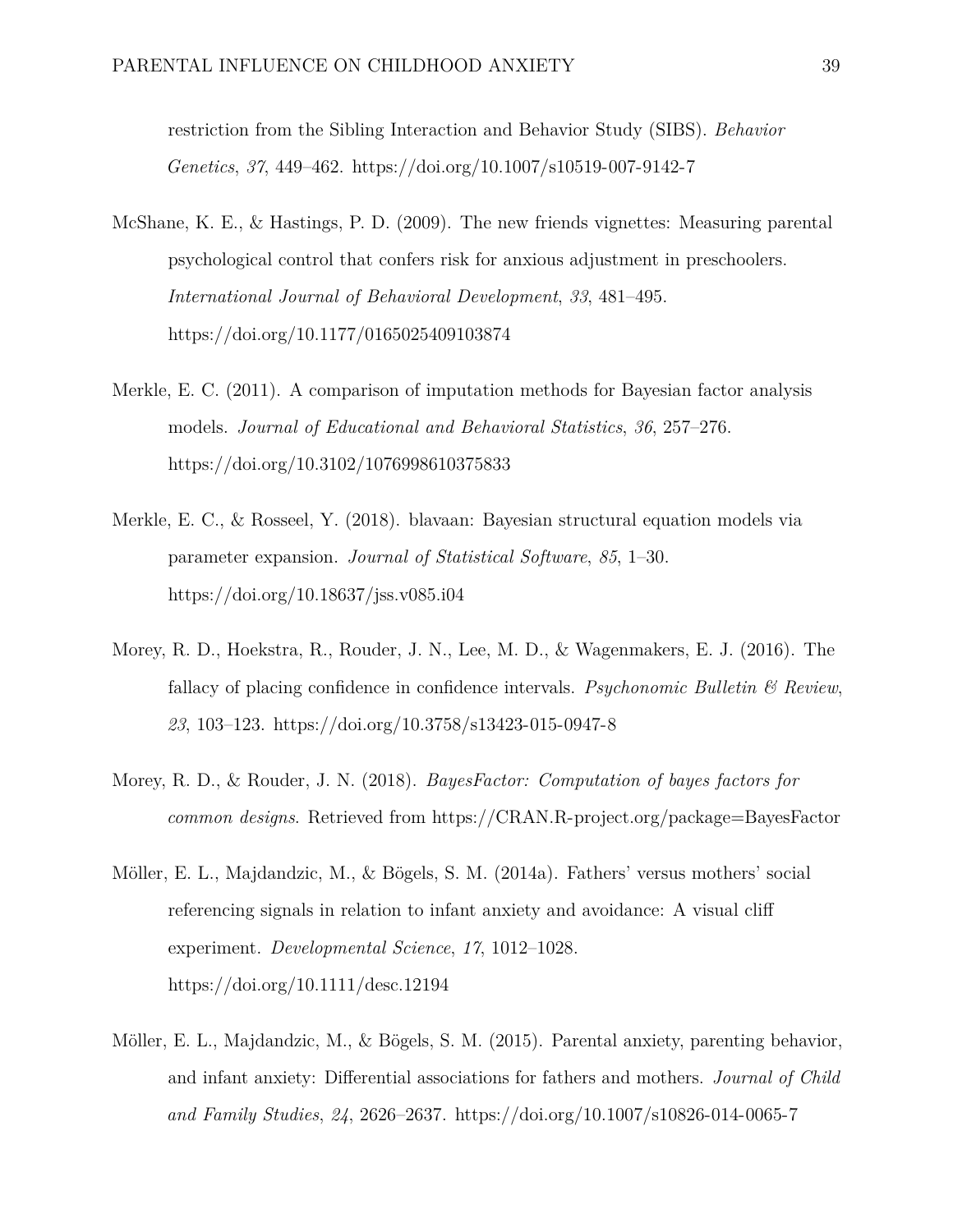- Möller, E. L., Majdandzic, M., de Vente, W., & Bögels, S. M. (2013). The evolutionary basis of sex differences in parenting and its relationship with child anxiety in Western societies. *Journal of Experimental Psychopathology*, *4*, 88–117. <https://doi.org/10.5127/jep.026912>
- Möller, E. L., Majdandzic, M., Vriends, N., & Bögels, S. M. (2014b). Social referencing and child anxiety: The evolutionary based role of fathers' versus mothers' signals. *Journal of Child and Family Studies*, *23*, 1268–1277. <https://doi.org/10.1007/s10826-013-9787-1>
- Muris, P., & Field, A. P. (2011). The normal development of fear in children and adolescents. In W. K. Silverman & A. P. Field (Eds.), *Anxiety disorders in children and adolescents: Research, assessment and intervention* (2nd ed., pp. 76–89). Cambridge: Cambridge University Press.
- Murray, L., Creswell, C., & Cooper, P. J. (2009). The development of anxiety disorders in childhood: An integrative review. *Psychological Medicine*, *39*, 1413–1423. <https://doi.org/10.1017/s0033291709005157>
- Natsuaki, M. N., Leve, L. D., Neiderhiser, J. M., Shaw, D. S., Scaramella, L. V., Ge, X., & Reiss, D. (2013). Intergenerational transmission of risk for social inhibition: The interplay between parental responsiveness and genetic influences. *Development and Psychopathology*, *25*, 261–274.<https://doi.org/10.1017/s0954579412001010>
- Ogliari, A., Spatola, C. A. M., Pesenti-Gritti, P., Medda, E., Penna, L., Stazi, M. A., . . . Fagnani, C. (2010). The role of genes and environment in shaping co-occurrence of DSM-IV defined anxiety dimensions among Italian twins aged 8-17. *Journal of Anxiety Disorders*, *24*, 433–439.<https://doi.org/10.1016/j.janxdis.2010.02.008>

Palomo, J., Dunson, D. B., & Bollen, K. (2007). Bayesian structural equation modeling. In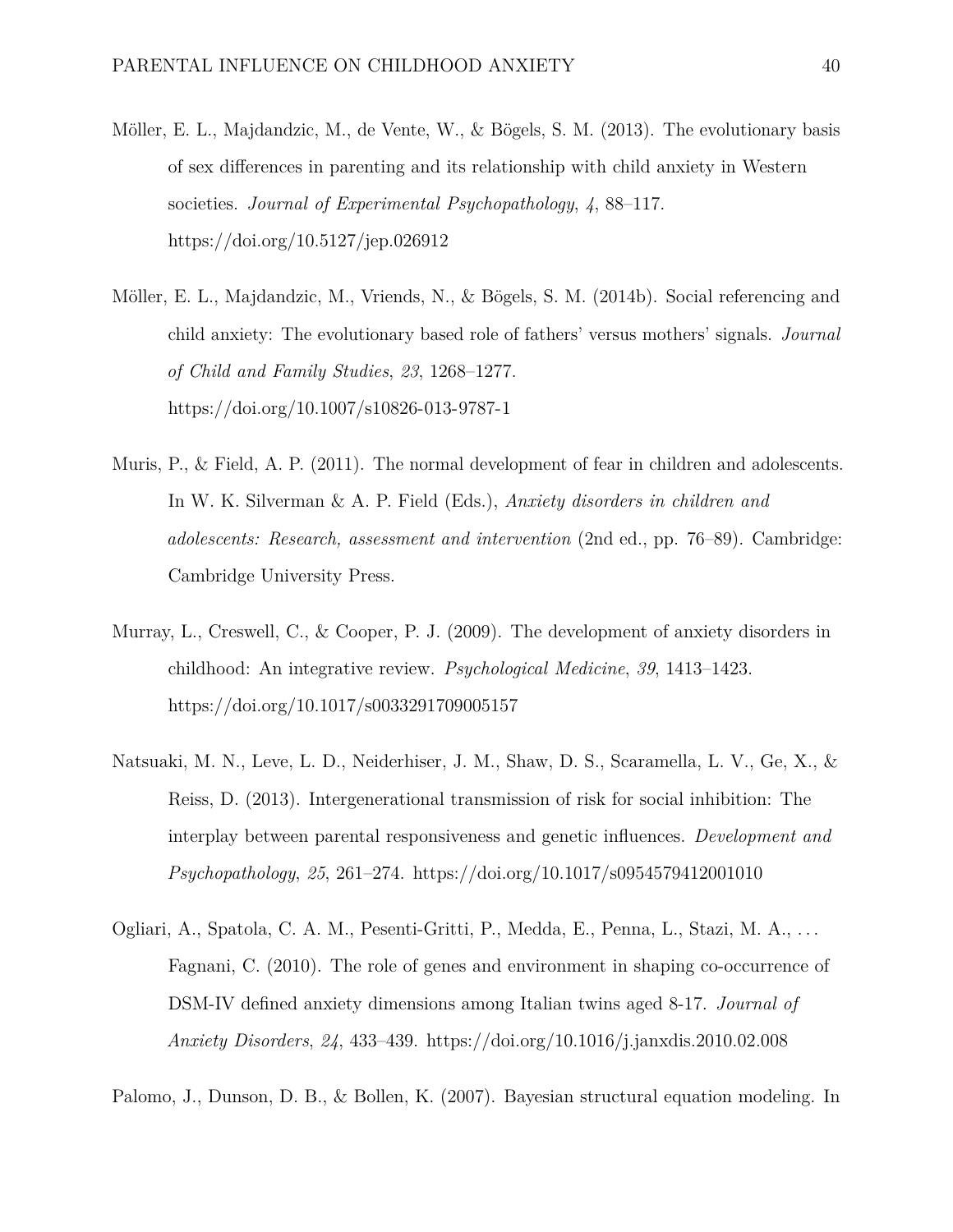S.-Y. Lee (Ed.), *Handbook of latent variable and related models* (pp. 163–188). Amsterdam: North-Holland.<https://doi.org/10.1016/B978-044452044-9/50011-2>

Pine, D. S. (1997). Childhood anxiety disorders. *Current Opinion in Pediatrics*, *9*, 329–339.

- Raley, S., Bianchi, S. M., & Wang, W. (2012). When do fathers care? Mothers' economic contribution and fathers' involvement in child care. *American Journal of Sociology*, *117*, 1422–1459.<https://doi.org/10.1086/663354>
- R Core Team. (2019). *R: A language and environment for statistical computing*. Vienna, Austria: R Foundation for Statistical Computing. Retrieved from <https://www.R-project.org/>
- Rosseel, Y. (2012). lavaan: An R package for structural equation modeling. *Journal of Statistical Software*, *48*, 1–36. Retrieved from<http://www.jstatsoft.org/v48/i02/>
- Shevlyakov, G., & Smirnov, P. (2011). Robust estimation of the correlation coefficient: An attempt of survey. *Austrian Journal of Statistics*, *40*, 147–156–147–156. <https://doi.org/10.17713/ajs.v40i1/&2.206>
- Silberg, J. L., Maes, H., & Eaves, L. J. (2010). Genetic and environmental influences on the transmission of parental depression to children's depression and conduct disturbance: An extended Children of Twins study. *Journal of Child Psychology and Psychiatry*, *51*, 734–744.<https://doi.org/10.1111/j.1469-7610.2010.02205.x>
- Smirnov, P. (2014). *Robcor: Robust correlations*. Retrieved from <https://CRAN.R-project.org/package=robcor>
- Spatola, C. A. M., Rende, R., & Battaglia, M. (2010). Genetic and environmental influences upon the CBCL/6-18 DSM-oriented scales: Similarities and differences across three different computational approaches and two age ranges. *European Child & Adolescent*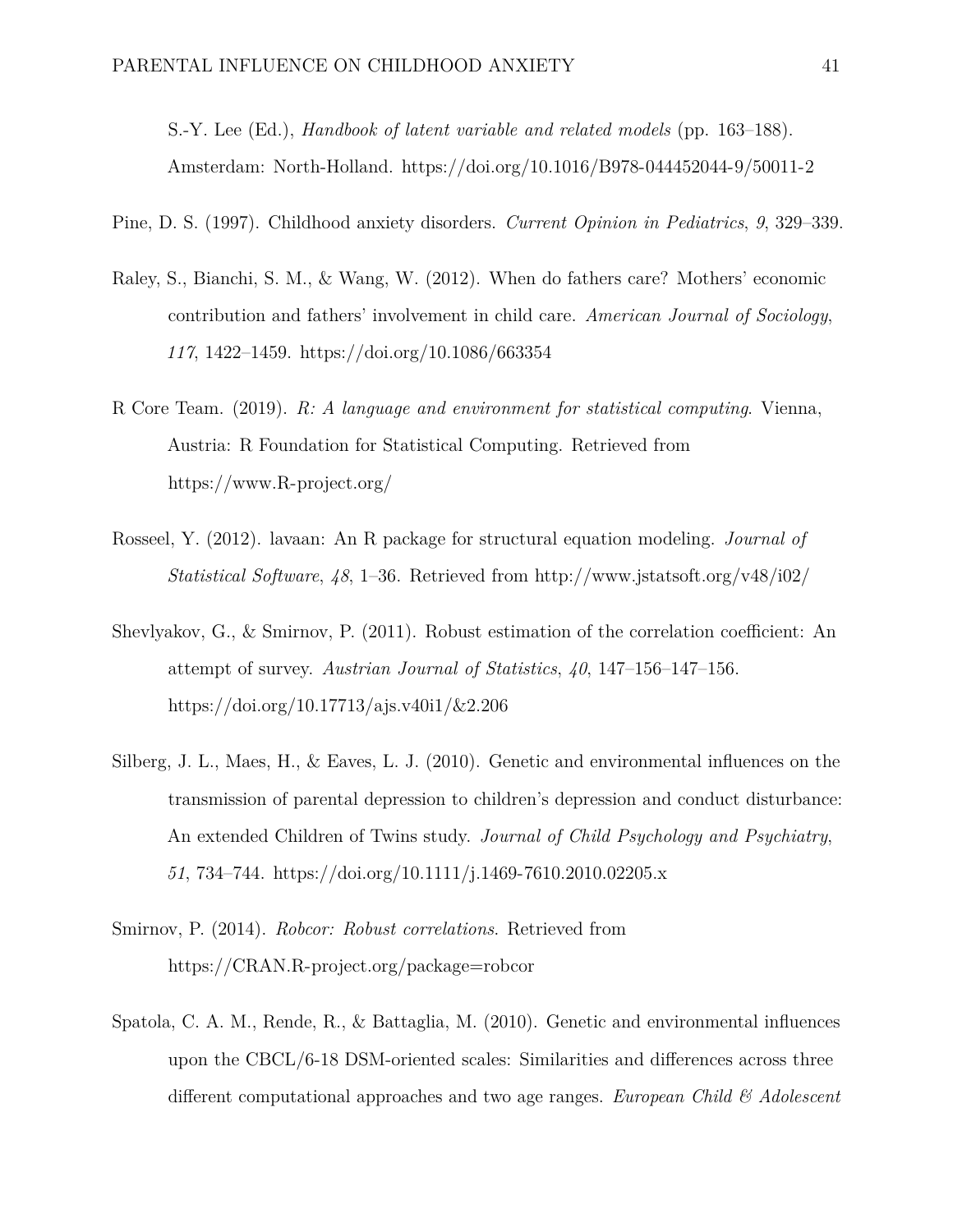*Psychiatry*, *19*, 647–658.<https://doi.org/10.1007/s00787-010-0102-z>

- Tully, E. C., Iacono, W. G., & McGue, M. (2008). An adoption study of parental depression as an environmental liability for adolescent depression and childhood disruptive disorders. *American Journal of Psychiatry*, *165*, 1148–1154. <https://doi.org/10.1176/appi.ajp.2008.07091438>
- U.S. Public Health Service. (2000). *Report of the surgeon general's conference on children's mental health: A national action agenda*. Washington, DC: U.S. Department of Health and Human Services.
- van der Bruggen, C. O., Bögels, S. M., & van Zeilst, N. (2010a). What influences parental controlling behaviour? The role of parent and child trait anxiety. *Cognition & Emotion*, *24*, 141–149.<https://doi.org/10.1080/02699930802618843>
- van der Bruggen, C. O., Stams, G. J. J. M., Bögels, S. M., & Paulussen-Hoogeboom, M. C. (2010b). Parenting behaviour as a mediator between young children's negative emotionality and their anxiety/depression. *Infant and Child Development*, *19*, 354–365.<https://doi.org/10.1002/icd.665>
- Wickham, H. (2017). *Tidyverse: Easily install and load the 'tidyverse'*. Retrieved from <https://CRAN.R-project.org/package=tidyverse>
- Widaman, K. F., Ferrer, E., & Conger, R. D. (2010). Factorial invariance within longitudinal structural equation models: Measuring the same construct across time. *Child Development Perspectives*, *4*, 10–18. <https://doi.org/10.1111/j.1750-8606.2009.00110.x>
- Widaman, K. F., & Thompson, J. S. (2003). On specifying the null model for incremental fit indices in structural equation modeling. *Psychological Methods*, *8*, 16–37. <https://doi.org/10.1037/1082-989X.8.1.16>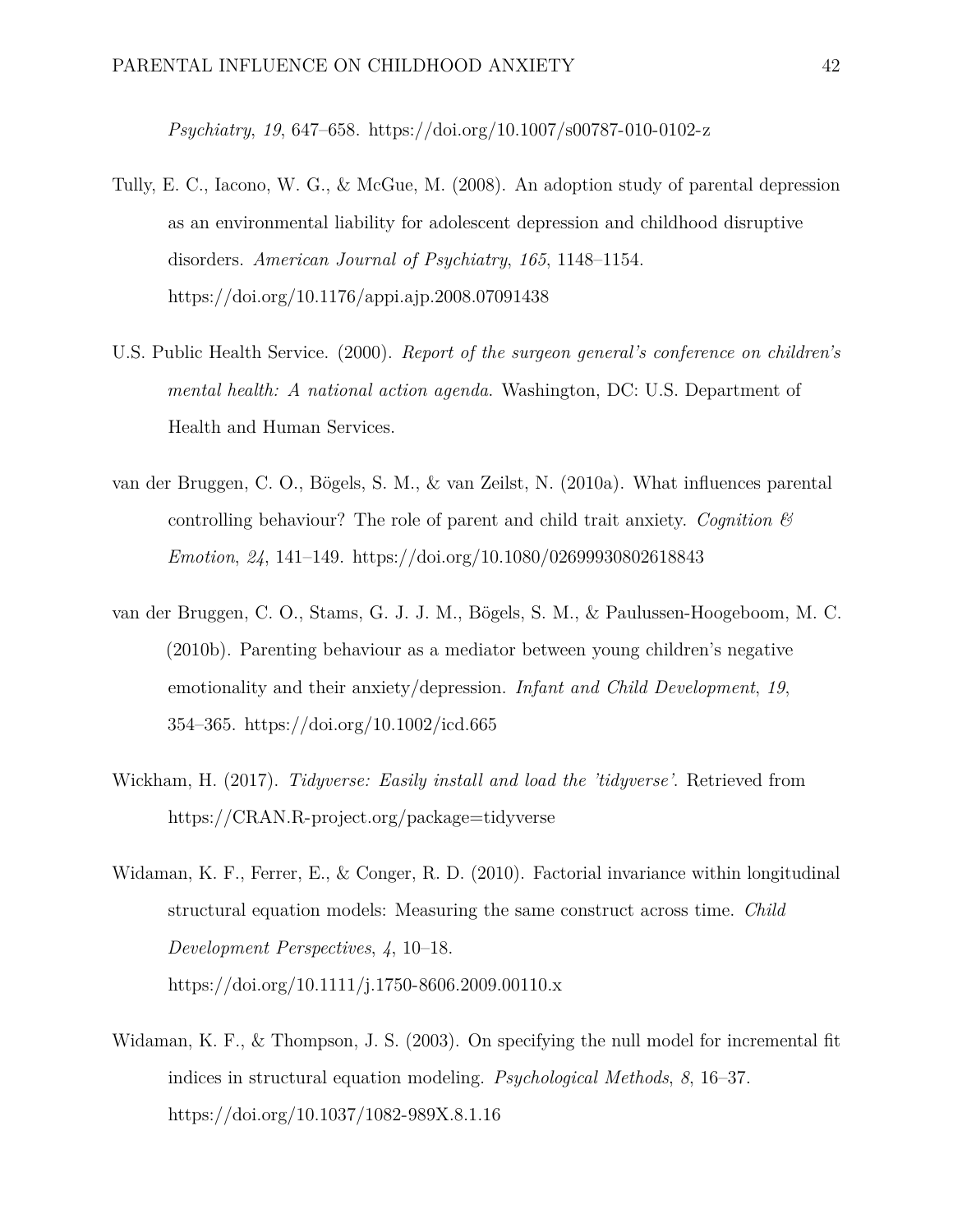- Wu, H., & Estabrook, R. (2016). Identification of confirmatory factor analysis models of different levels of invariance for ordered categorical outcomes. *Psychometrika*, *81*, 1014–1045.<https://doi.org/10.1007/s11336-016-9506-0>
- Zavos, H. M. S., Rijsdijk, F. V., & Eley, T. C. (2012). A longitudinal, genetically informative, study of associations between anxiety sensitivity, anxiety and depression. *Behavior Genetics*, *42*, 592–602.<https://doi.org/10.1007/s10519-012-9535-0>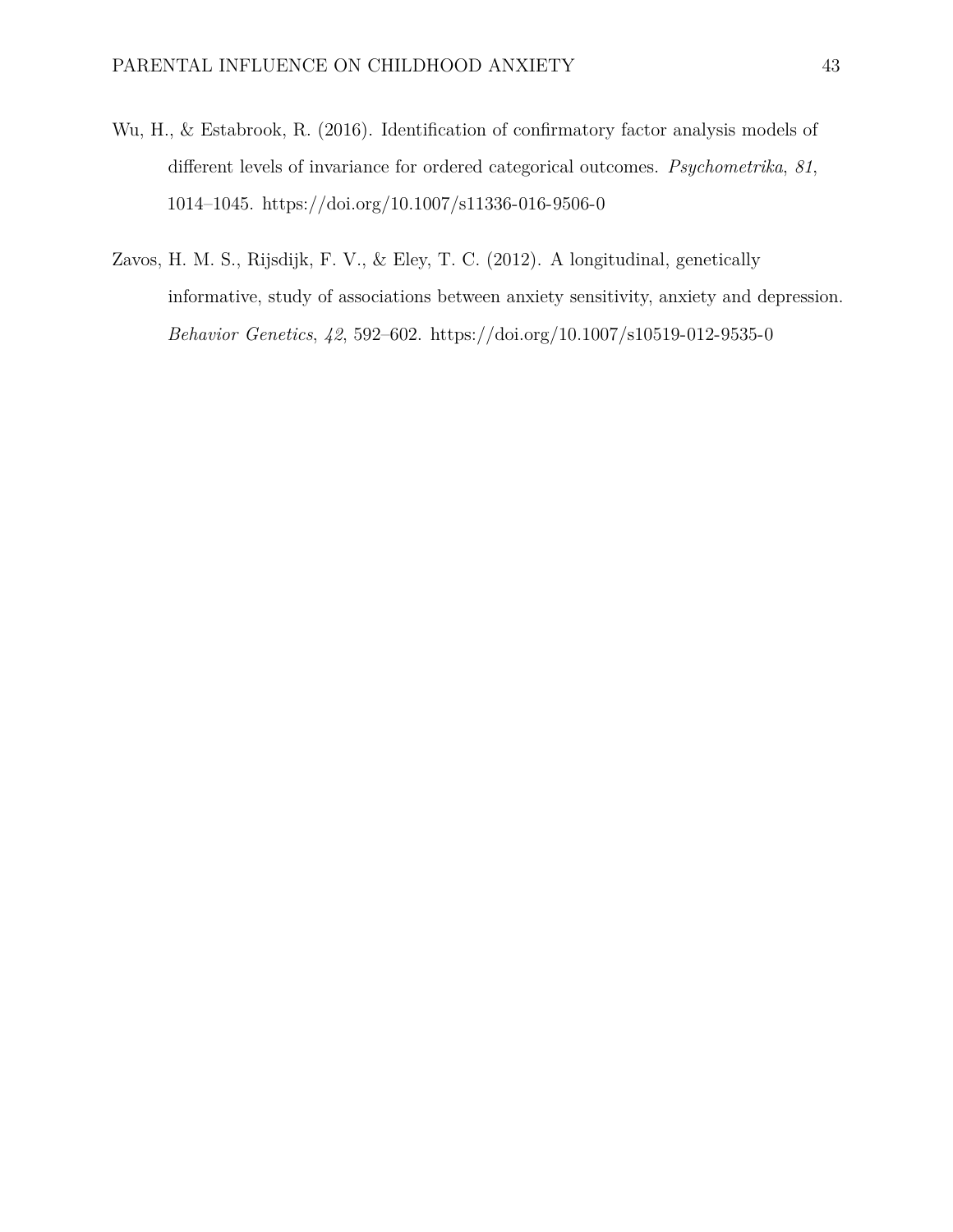|   | J                                                                    |  |
|---|----------------------------------------------------------------------|--|
|   |                                                                      |  |
|   | í                                                                    |  |
|   | ĺ<br>į                                                               |  |
|   |                                                                      |  |
|   |                                                                      |  |
|   |                                                                      |  |
|   |                                                                      |  |
|   |                                                                      |  |
|   |                                                                      |  |
|   |                                                                      |  |
|   | ì                                                                    |  |
|   |                                                                      |  |
|   | $\ddot{\phantom{a}}$                                                 |  |
|   |                                                                      |  |
|   | ì                                                                    |  |
|   | ١                                                                    |  |
|   | $\vdots$                                                             |  |
|   |                                                                      |  |
|   |                                                                      |  |
|   | l                                                                    |  |
|   |                                                                      |  |
|   |                                                                      |  |
|   |                                                                      |  |
|   | :<br>$\sim$                                                          |  |
|   |                                                                      |  |
|   | $\ddot{\phantom{0}}$<br>í                                            |  |
|   |                                                                      |  |
|   | $\ddot{\phantom{0}}$<br>$\sim$                                       |  |
|   |                                                                      |  |
|   |                                                                      |  |
|   |                                                                      |  |
|   |                                                                      |  |
|   |                                                                      |  |
|   |                                                                      |  |
|   |                                                                      |  |
|   |                                                                      |  |
| l |                                                                      |  |
|   | l                                                                    |  |
|   |                                                                      |  |
|   | J                                                                    |  |
|   | ו<br>י                                                               |  |
|   |                                                                      |  |
|   |                                                                      |  |
|   |                                                                      |  |
|   | $\ddot{\phantom{a}}$                                                 |  |
|   | j                                                                    |  |
|   | $\frac{1}{2}$<br>١                                                   |  |
| I | I                                                                    |  |
|   |                                                                      |  |
|   | b                                                                    |  |
|   |                                                                      |  |
|   |                                                                      |  |
|   | J                                                                    |  |
|   |                                                                      |  |
|   |                                                                      |  |
|   |                                                                      |  |
|   |                                                                      |  |
|   |                                                                      |  |
|   | $\sim$ $\sim$ $\sim$ $\sim$                                          |  |
|   | i                                                                    |  |
|   |                                                                      |  |
|   |                                                                      |  |
|   |                                                                      |  |
|   |                                                                      |  |
|   |                                                                      |  |
|   | $\frac{1}{2}$<br>ŝ                                                   |  |
|   |                                                                      |  |
|   | ֚֝֝֝֝֝֝֝֝֝֝֝֝֝֝֝֝֝֝֝֝֝֝<br>֧֪֝֝֝֝<br>֖֖֪֚֚֚֚֩֝֟֘֝֟֘֝֟֘֝֟֘֟֘֝֟֘֝<br>j |  |

| Summary statistics for the Beck Anxiety Inventory in birth parents and adoptive parents<br>Table 1 |     |             |                      |                                   |             |             |                    |      |                         |
|----------------------------------------------------------------------------------------------------|-----|-------------|----------------------|-----------------------------------|-------------|-------------|--------------------|------|-------------------------|
|                                                                                                    |     |             | Wave $A(4-9$ months) |                                   |             |             | Wave B (18 months) |      |                         |
| Measure                                                                                            |     | Range Mdn M |                      | 95% CI                            | $\tilde{z}$ | Range Mdn M |                    |      | $95\%$ CI               |
| Birth mother                                                                                       | 496 | $0 - 52$    | 8.00                 | $9.93$ [ $9.13, 10.73$ ] 444 0-41 |             |             | 6.50               |      | 8.96 [8.13, 9.79]       |
| Birth father                                                                                       | 169 | $0 - 38$    | 6.00                 | 8.19 [6.94, 9.44]                 | 147         | $0 - 38$    | 4.00               | 6.84 | [5.56, 8.13]            |
| F<br>Adoptive moth                                                                                 | 495 | $0 - 21$    | 3.00                 | 3.81 [3.49, 4.12]                 | 458         | $0 - 28$    | 2.00               | 3.39 | [3.06, 3.72]            |
| Adoptive father                                                                                    | 477 | $0 - 19$    | 2.00                 | $3.00$ [ $2.72, 3.28$ ]           |             | 446 0-23    | $1.00\,$           |      | $2.32$ [ $2.02, 2.62$ ] |
|                                                                                                    |     |             |                      |                                   |             |             |                    |      |                         |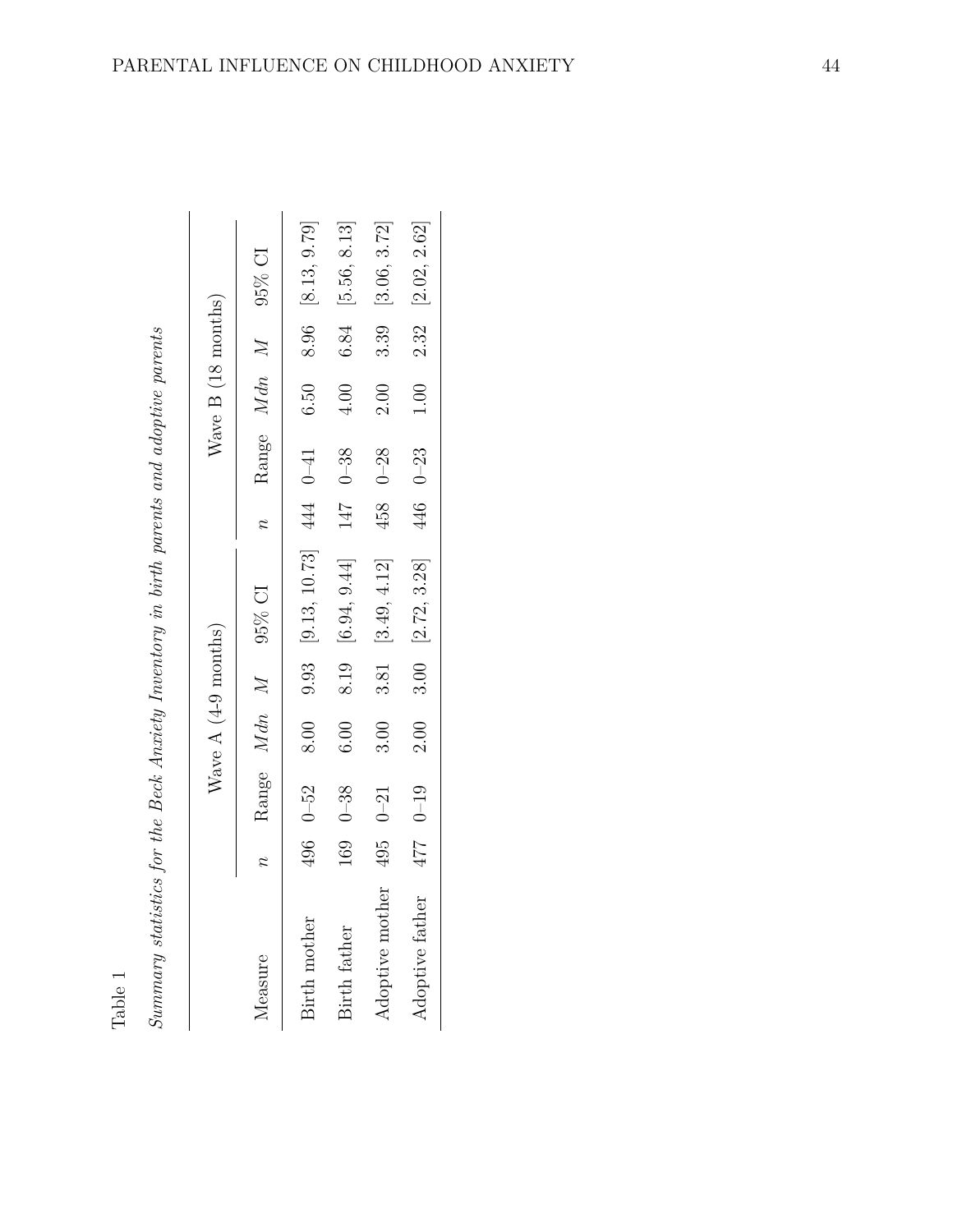*Summary statistics for adoptive mother and father ratings of child anxiety symptoms (Child Behavior Checklist*

| $DSM-Anxity)$ |  |
|---------------|--|

| Measure         | $\boldsymbol{n}$ | Range    | Mdn  | M    | 95\% CI                 |
|-----------------|------------------|----------|------|------|-------------------------|
| Adoptive mother |                  |          |      |      |                         |
| 18 months       | 457              | $0 - 9$  | 1.00 | 1.74 | [1.59, 1.89]            |
| 27 months       | 442              | $0 - 11$ | 2.00 | 2.05 | [1.88, 2.22]            |
| 54 months       | 371              | $0 - 15$ | 2.00 |      | $2.81$ [ $2.55, 3.07$ ] |
| Adoptive father |                  |          |      |      |                         |
| 18 months       | 442.             | $0 - 14$ | 1.00 | 1.68 | [1.52, 1.84]            |
| 27 months       | 424              | $0 - 10$ | 2.00 | 1.96 | [1.79, 2.14]            |
| 54 months       | 342              | $0 - 12$ | 2.00 | 2.67 | [2.42, 2.93]            |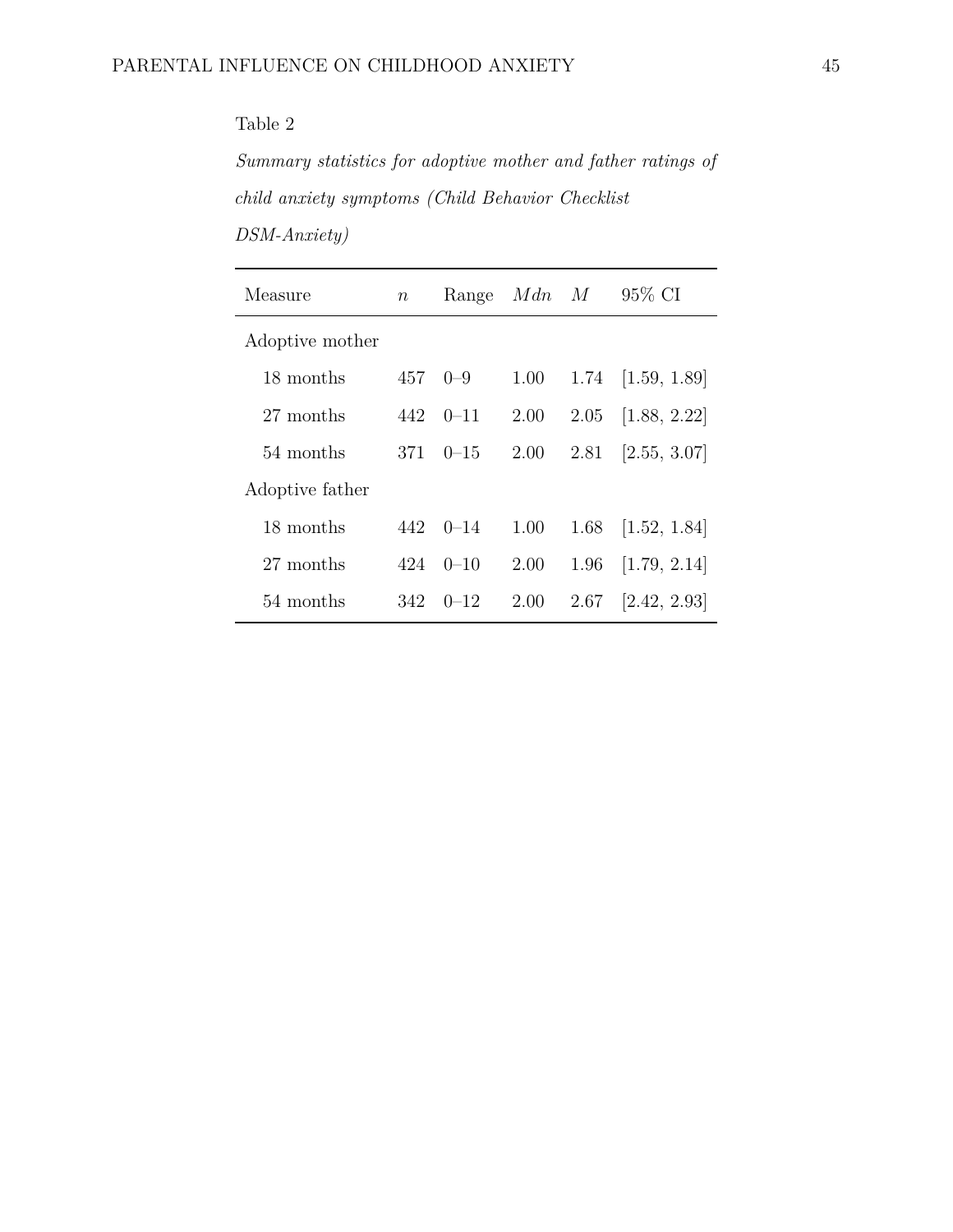*Correlation matrix for variables in the latent growth model of child anxiety symptoms*

| Variable                             | М          |          |         | $SD \quad 1 \quad 2 \quad 3$     |          | 4        | 5       |
|--------------------------------------|------------|----------|---------|----------------------------------|----------|----------|---------|
| Birth parent anxiety (BAI)           | 10.31 8.38 |          |         |                                  |          |          |         |
| Adoptive mother anxiety (BAI)        | 3.61       | 3.23 .01 |         |                                  |          |          |         |
| Adoptive father anxiety (BAI)        | 2.67       | 2.86     | .00     | $.10*$                           |          |          |         |
| Child anxiety wave $B (CBCL) = 1.72$ |            | 1.40     | $.00\,$ | $.10*$                           | $.15***$ |          |         |
| Child anxiety wave C (CBCL)          | 1.98       |          |         | 1.58 .02 .13** .15**             |          | $.58**$  |         |
| Child anxiety wave $D (CBCL) = 2.77$ |            |          |         | $2.20 - 0.06$ $.13^{**}$ $.11^*$ |          | $.34***$ | $.37**$ |

*Note.* RPA = Rearing parent anxiety.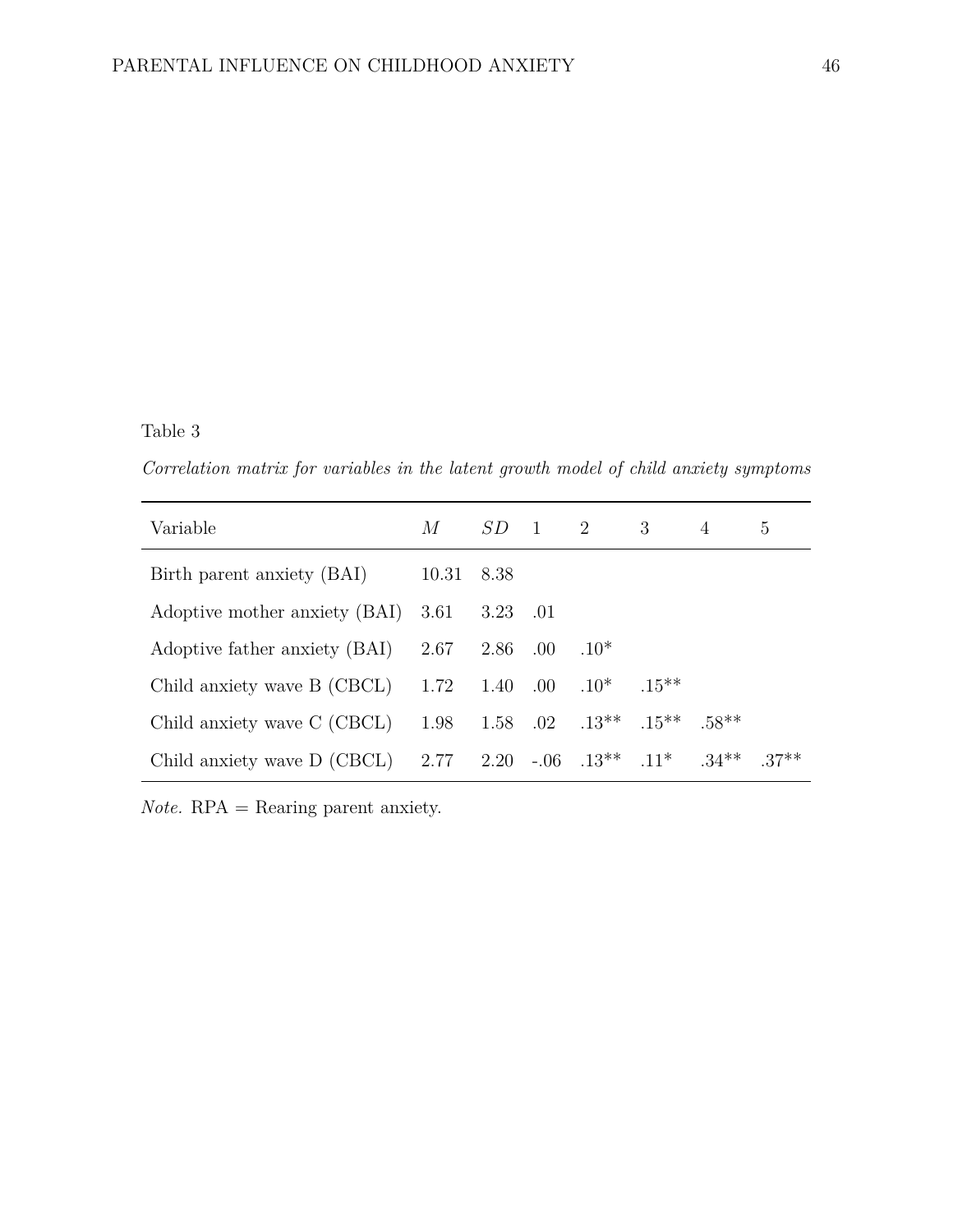*Key model parameters for the unconditional latent growth model of child anxiety symptoms (parameters excluded are the variances for the observed child anxiety symptoms at 18, 27, and 54 months)*

| Effect               | b     | 95% HPD                     |       | Posterior SD Prior distribution |
|----------------------|-------|-----------------------------|-------|---------------------------------|
| $\alpha_{intercept}$ | 1.707 | [1.587, 1.831]              | 0.063 | norm(1.6, 0.277)                |
| $\psi_{intercept}$   | 1.434 | [1.149, 1.743]              | 0.152 | wish(iden, 3)                   |
| $\alpha_{slope}$     | 0.029 | [0.021, 0.037]              | 0.004 | norm(1.6, 0.277)                |
| $\psi_{slope}$       | 0.006 | [0.005, 0.007]              | 0.000 | wish(iden, 3)                   |
| Cov(i, s)            |       | $-0.019$ $[-0.030, -0.008]$ | 0.006 | wish(iden, 3)                   |

*Note.*  $\alpha_{intercept}$  and  $\psi_{intercept}$  are the mean and variance of the intercept respectively. The corresponding terms for the slope are  $\alpha_{slope}$  and  $\psi_{slope}$ .  $Cov(i, s)$  is the covariance between the intercept and slope. HPD = Highest Posterior Density interval. Prior distributions are represented by the functions used to create them. For example norm $(x, y)$  represents a normal distribution with  $M = x$ , and a precision of *y*. The precision is used rather than the standard deviation to be consistent with the convention in JAGS (the engine behind the Bayesian estimation process). To convert the value to the standard deviation use  $\sqrt{(1/\text{value})}$ .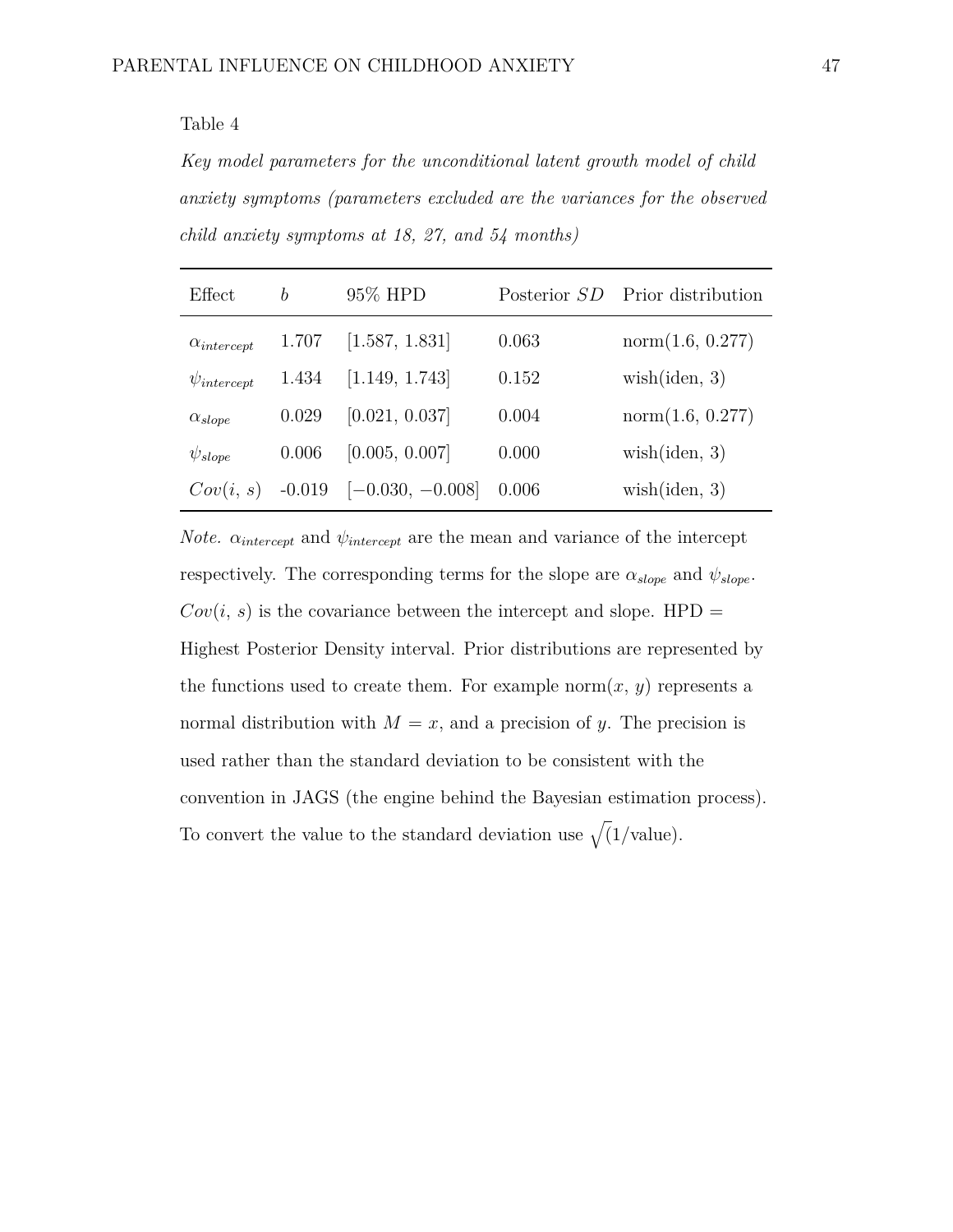<span id="page-48-0"></span>*Key model parameters for latent growth models of child anxiety symptoms (parameters excluded are the variances for the intercept, slope, and observed child anxiety symptoms at 18, 27, and 54 months)*

| $\operatorname{Effect}$      | $\boldsymbol{b}$ | 95% HPD            | Posterior SD | Prior distribution     |
|------------------------------|------------------|--------------------|--------------|------------------------|
| Maternal model $(n = 500)$   |                  |                    |              |                        |
| $\alpha_{intercept}$         | 1.503            | [1.262, 1.751]     | 0.125        | norm(1.6, 0.277)       |
| $\psi_{intercept}$           | 1.599            | [1.279, 1.931]     | 0.167        | $\text{gamma}(1, 0.5)$ |
| $\alpha_{slope}$             | $0.027\,$        | [0.011, 0.043]     | 0.008        | norm(1.6, 0.277)       |
| $\psi_{slope}$               | 0.006            | [0.005, 0.007]     | 0.000        | $\text{gamma}(1, 0.5)$ |
| Cov(i, s)                    | $-0.038$         | $[-0.053, -0.022]$ | 0.008        | beta(1, 1)             |
| Inherited influence $_i$     | 0.003            | $[-0.012, 0.018]$  | 0.008        | norm(0.1, 200)         |
| Inherited influence,         | $0.000\,$        | $[-0.001, 0.001]$  | $0.001\,$    | norm(0.1, 200)         |
| $RPA_i$                      | 0.049            | [0.011, 0.087]     | 0.019        | norm(0.1, 200)         |
| $RPA_s$                      | $0.001\,$        | $[-0.001, 0.004]$  | 0.001        | norm(0.1, 200)         |
| Paternal model ( $n = 489$ ) |                  |                    |              |                        |
| $\alpha_{intercept}$         | $1.482\,$        | [1.254, 1.727]     | $0.120\,$    | norm(1.6, 0.277)       |
| $\psi_{intercept}$           | $1.614\,$        | [1.303, 1.952]     | $0.167\,$    | $\text{gamma}(1, 0.5)$ |
| $\alpha_{slope}$             | 0.030            | [0.015, 0.045]     | 0.008        | norm(1.6, 0.277)       |
| $\psi_{slope}$               | 0.006            | [0.005, 0.007]     | 0.000        | gamma(1, 0.5)          |
| Cov(i, s)                    | $-0.038$         | $[-0.053, -0.023]$ | 0.008        | beta(1, 1)             |
| Inherited influence $_i$     | $0.002\,$        | $[-0.013, 0.018]$  | 0.008        | norm(0.1, 200)         |
| Inherited influence,         | $0.000\,$        | $[-0.001, 0.001]$  | 0.001        | norm(0.1, 200)         |
| $RPA_i$                      | 0.076            | [0.030, 0.117]     | 0.022        | norm(0.1, 200)         |
| $RPA_s$                      | $0.000\,$        | $[-0.002, 0.003]$  | 0.001        | norm(0.1, 200)         |

Maternal-paternal difference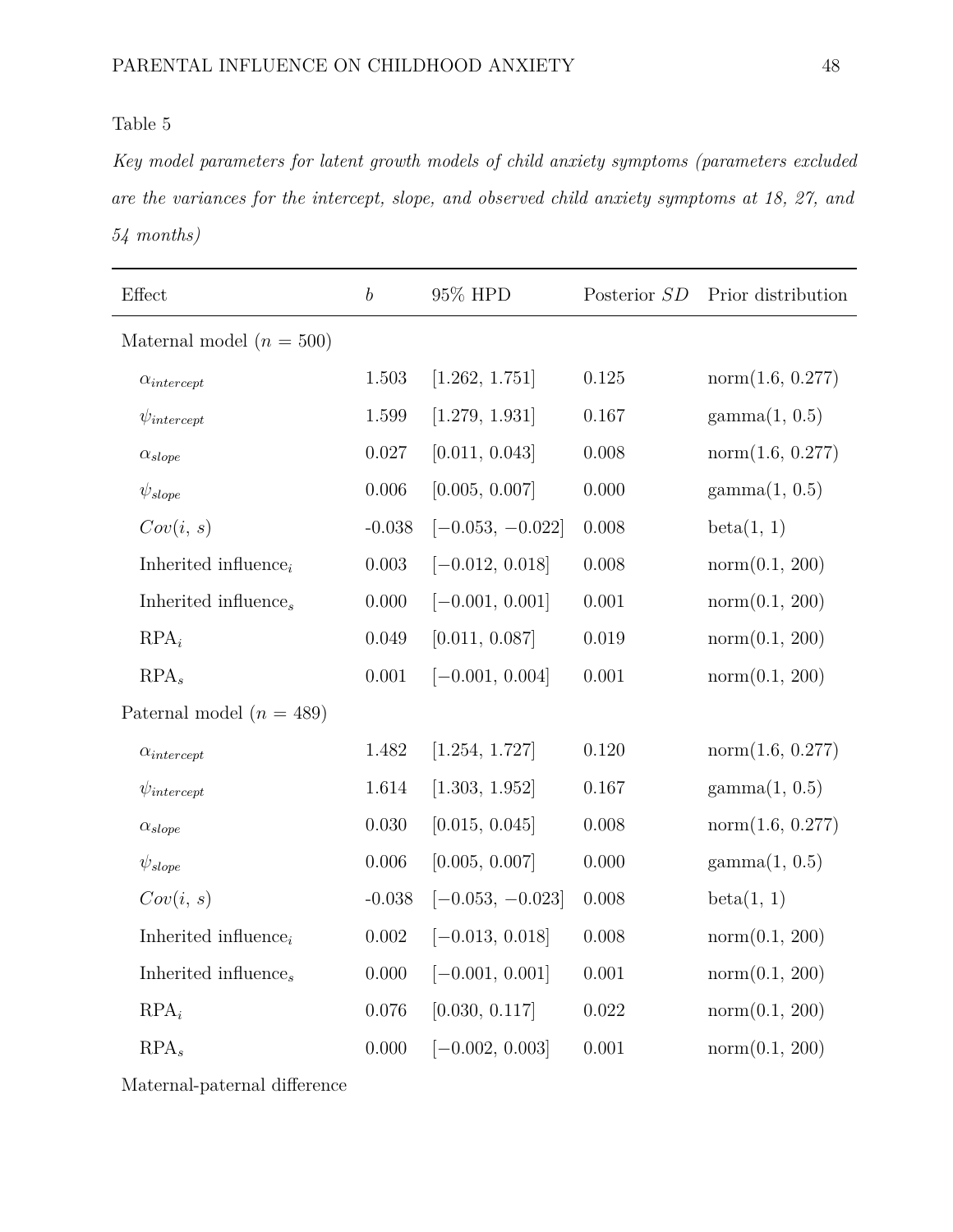| Effect             | h. | 95\% HPD                         |       | Posterior SD Prior distribution |
|--------------------|----|----------------------------------|-------|---------------------------------|
| $RPA_i$ difference |    | $-0.027$ $[-0.084, 0.031]$ 0.029 |       |                                 |
| $RPAs$ difference  |    | $0.001$ $[-0.003, 0.005]$        | 0.002 |                                 |

Table [5](#page-48-0) continued

*Note.*  $\alpha_{intercept}$  and  $\psi_{intercept}$  are the mean and variance of the intercept respectively. The corresponding terms for the slope are  $\alpha_{slope}$  and  $\psi_{slope}$ .  $Cov(i, s)$  is the covariance between the intercept and slope. Baseline (intercept) child anxiety symptoms are predicted from inherited influence (Inherited influence<sub>i</sub>) and rearing parent anxiety  $(RPA<sub>i</sub>)$ . The rate of change of child anxiety symptoms is predicted from inherited influence (Inherited influence*s*) and rearing parent anxiety (RPA*s*). HPD = Highest Posterior Density interval. Prior distributions are represented by the functions used to create them. For example norm $(x, y)$  represents a normal distribution with  $M = x$ , and a precision of *y*. The precision is used rather than the standard deviation to be consistent with the convention in JAGS (the engine behind the Bayesian estimation process). To convert the value to the standard deviation use  $\sqrt{(1/\text{value})}$ .